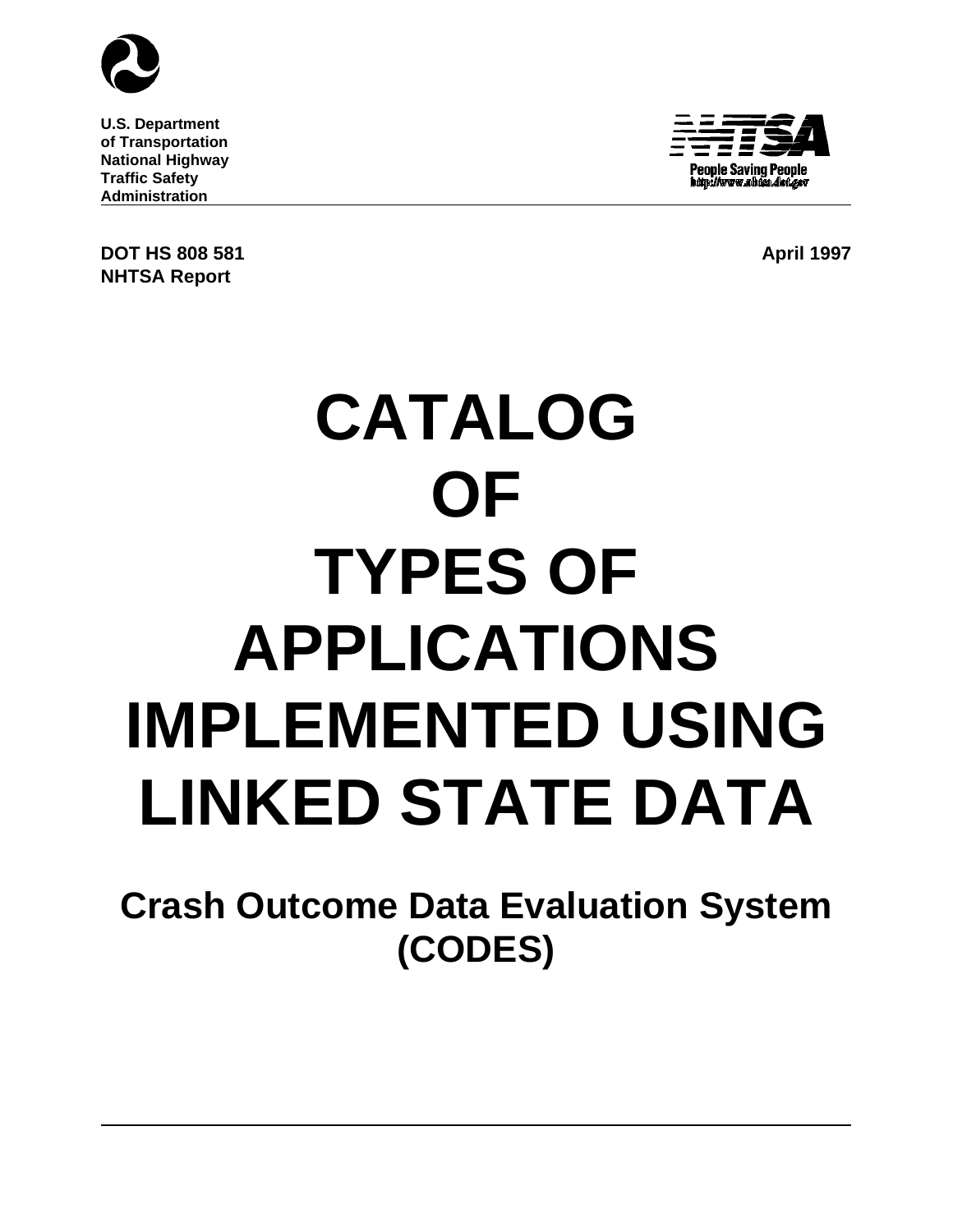## CATALOG **OF**

## TYPES OF APPLICATIONS IMPLEMENTED USING LINKED STATE DATA

Crash Outcome Data Evaluation System (CODES)

April 1997

National Center for Statistics and Analysis National Highway Traffic Safety Administration 400 Seventh Street, SW, Room 6125 Washington, D.C. 20590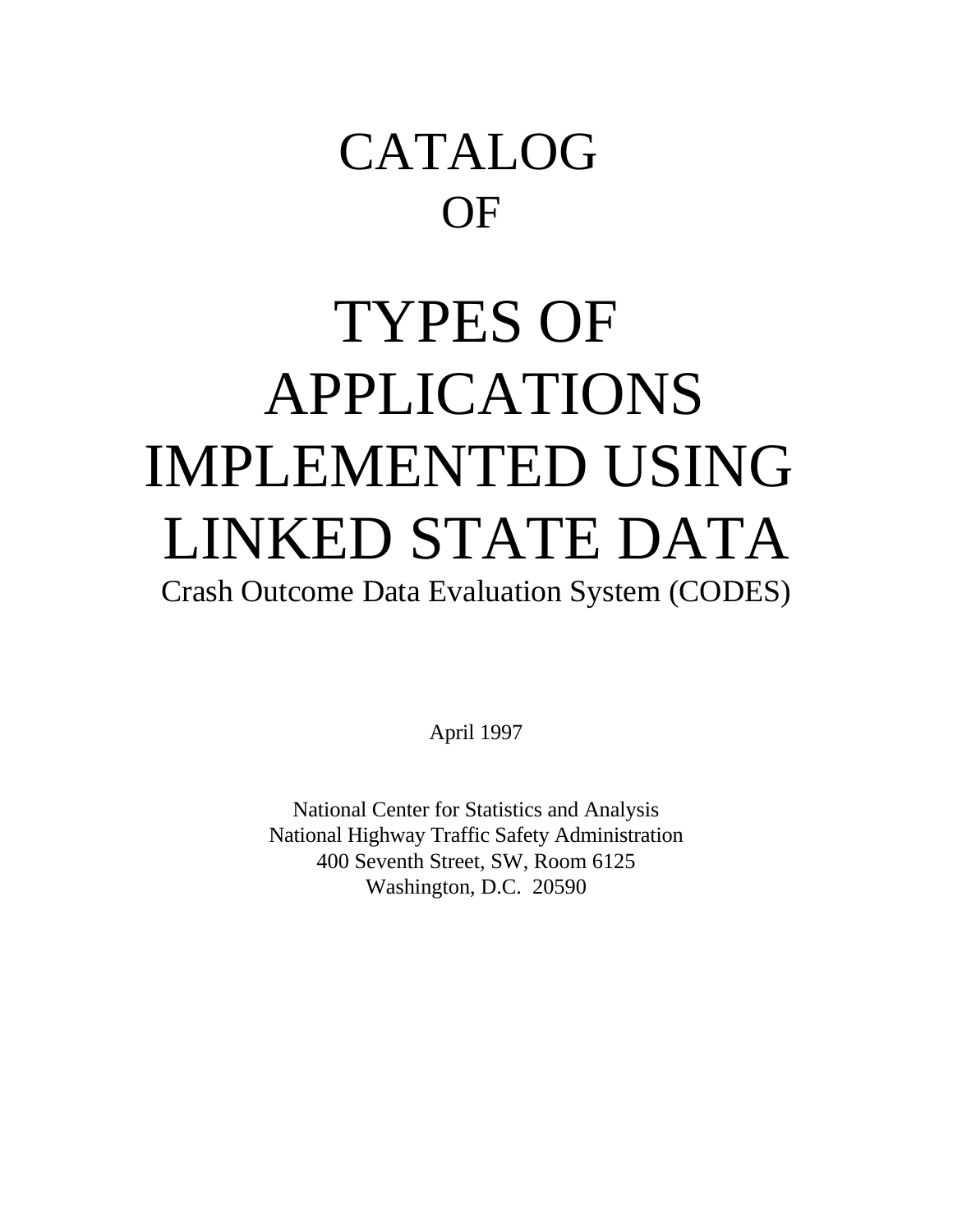## **TABLE OF CONTENTS**

| 2.0 |    |                                                                                                    |
|-----|----|----------------------------------------------------------------------------------------------------|
|     |    |                                                                                                    |
|     |    | 2.2 Issues Related to "As Reported" Data and the Linkage Process  4                                |
|     |    |                                                                                                    |
|     |    | 2.2.2 Defining an Injury $\dots \dots \dots \dots \dots \dots \dots \dots \dots \dots \dots \dots$ |
|     |    |                                                                                                    |
|     |    |                                                                                                    |
|     |    |                                                                                                    |
|     |    |                                                                                                    |
|     |    |                                                                                                    |
|     |    |                                                                                                    |
|     |    |                                                                                                    |
|     |    |                                                                                                    |
|     | 1. | The usefulness of linked data in exploring issues                                                  |
|     |    | associated with motor vehicle crashes involving                                                    |
|     |    | drivers ages 16 through 20 years in Alaska                                                         |
|     |    |                                                                                                    |
|     | 2. | Evaluation of the Elderly Driver in Motor Vehicle                                                  |
|     |    |                                                                                                    |
|     | 3. | Injury Rates and Outcome for Males by Age in                                                       |
|     |    |                                                                                                    |
|     |    | Accidents in Maine $\ldots \ldots \ldots \ldots \ldots \ldots \ldots \ldots \ldots 8$              |
|     | 4. | Injury Rates and Outcome for Females by Age in                                                     |
|     |    |                                                                                                    |
|     | 5. | Hospitalized Driver's Injuries by Age Group: a                                                     |
|     |    |                                                                                                    |
|     | 6. | Crashes Involving Older Drivers in New York (in                                                    |
|     |    |                                                                                                    |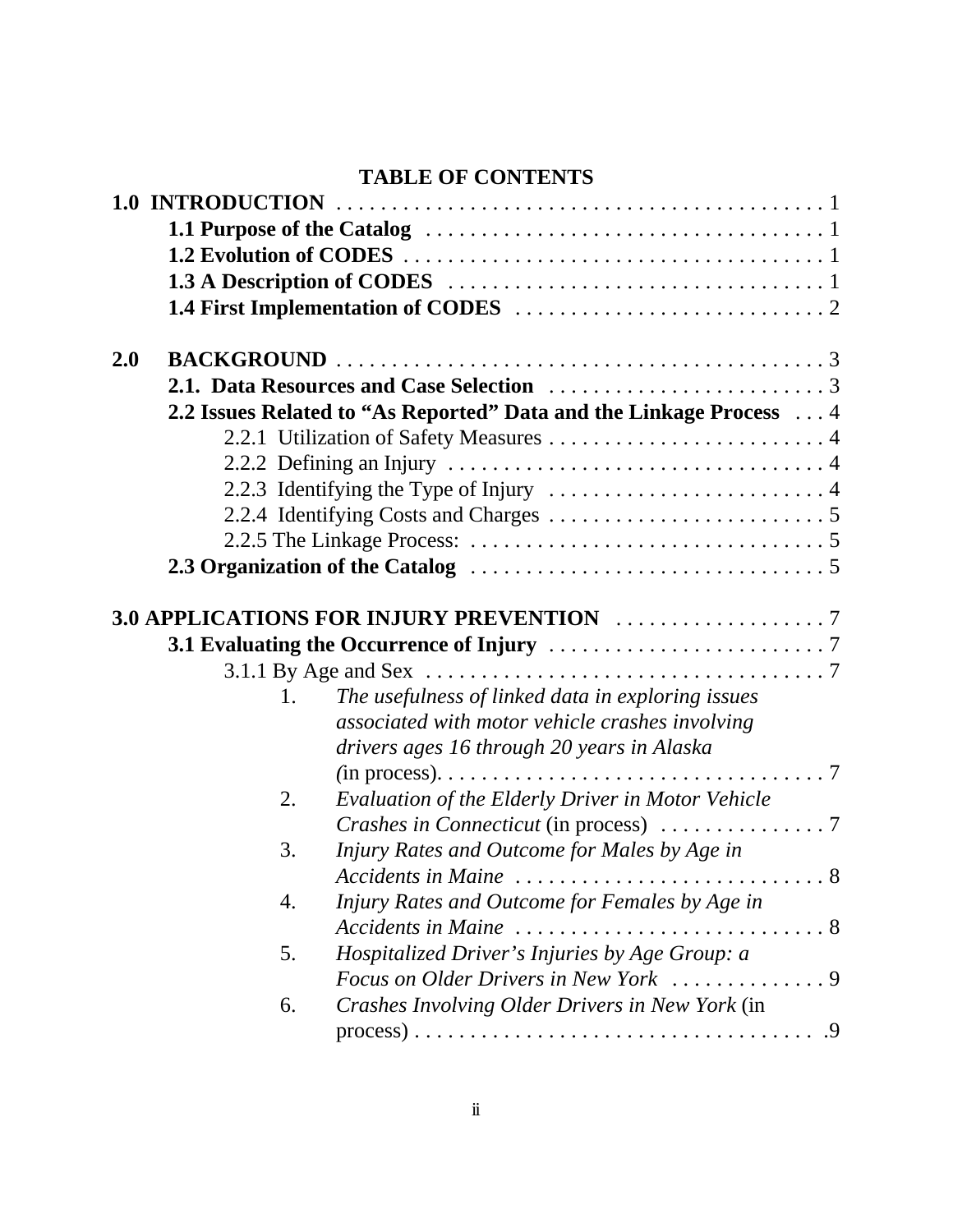| 7.  | Graduated Licensing: Using Linked Data to                       |
|-----|-----------------------------------------------------------------|
|     | Evaluate Its Medical and Financial Impact in Utah 10            |
|     |                                                                 |
| 1.  | Injury Outcome by Age Group for Male                            |
|     | Pedestrians in Accidents in Maine  11                           |
| 2.  | Injury Outcome by Age Group for Female                          |
|     |                                                                 |
| 3.  | Injury Outcome by County of Accident Location                   |
|     | for Pedestrians Involved in Accidents in Maine  12              |
| 4.  | Injury Outcome by Month of Accident for                         |
|     | Pedestrians in Accidents in Maine  12                           |
| 5.  | Injury Outcome by Day of Week of Accident for                   |
|     | Pedestrians in Accidents in Maine  13                           |
| 6.  | Injury Outcome by Time of Accident (1 hour                      |
|     | $intervals)$ for Pedestrians in Accidents in Maine $\dots$ . 13 |
| 7.  | Injury Outcome for Pedestrians Involved in                      |
|     | Alcohol-Related Accidents in Maine  14                          |
| 8.  | Injury Outcome for Pedestrians Involved in Motor                |
|     | Vehicle Crashes by Population Density of Accident               |
|     | Location in Maine  14                                           |
| 9.  | Injury Outcome for Pedestrians Involved in                      |
|     | Crashes by Roadway Location of Accident in Maine 15             |
| 10. | Injury Outcome for Pedestrians Involved in Motor                |
|     | Vehicle Crashes by Apparent Contributing Factor                 |
|     |                                                                 |
|     |                                                                 |
| 1.  | Injury Outcome by Age Group for Male Bicyclists                 |
|     | Involved in Accidents in Maine  16                              |
| 2.  | Injury Outcome by Age Group for Female Bicyclists               |
|     | Involved in Accidents in Maine  16                              |
| 3.  | Injury Outcome by County of Accident Location for               |
|     | Bicyclists Involved in Accidents in Maine  17                   |
| 4.  | Injury Outcome by Month of Accident for Bicyclists              |
|     |                                                                 |
| 5.  | Injury Outcome by Day of Week of Accident for Bicyclists        |
|     | Involved in Accidents in Maine  18                              |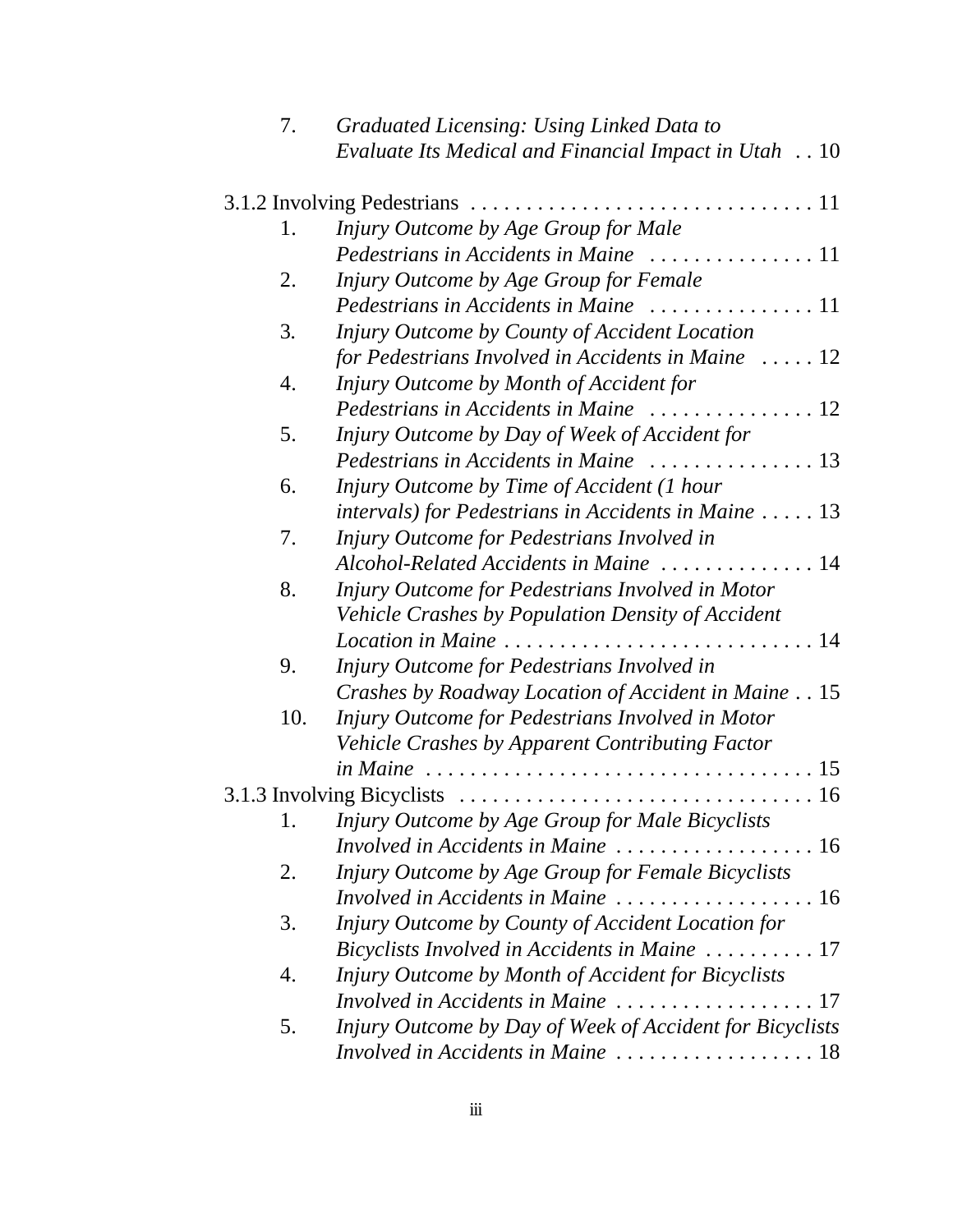| 6.  | Injury Outcome by Time of Accident (1 hour intervals)                                                            |  |
|-----|------------------------------------------------------------------------------------------------------------------|--|
|     | for Bicyclists Involved in Accidents in Maine  18                                                                |  |
| 7.  | Injury Outcome for Bicyclists Involved in Alcohol-                                                               |  |
|     | Related Accidents in Maine  19                                                                                   |  |
| 8.  | Injury Outcome for Bicyclists Involved in Motor                                                                  |  |
|     | Vehicle Crashes by Population Density of Accident                                                                |  |
|     |                                                                                                                  |  |
| 9.  | Injury Outcome for Bicyclists Involved in Crashes                                                                |  |
|     | by Roadway Location of Accident in Maine  20                                                                     |  |
| 10. | Injury Outcome for Bicyclists Involved in Motor                                                                  |  |
|     | Vehicle Crashes by Apparent Contributing Factor                                                                  |  |
|     | in Maine $\ldots \ldots \ldots \ldots \ldots \ldots \ldots \ldots \ldots \ldots \ldots \ldots 20$                |  |
|     |                                                                                                                  |  |
| 1.  | Analysis of the Medical and Financial Outcomes                                                                   |  |
|     | of Crash Injuries Occurring in Connecticut(in                                                                    |  |
|     |                                                                                                                  |  |
| 2.  |                                                                                                                  |  |
| 3.  | Injury Outcome by Hospital Service Area in Maine 22                                                              |  |
| 4.  | Injury Outcome by Population Density of Crash Location                                                           |  |
|     | in Maine $\ldots \ldots \ldots \ldots \ldots \ldots \ldots \ldots \ldots \ldots \ldots 22$                       |  |
|     |                                                                                                                  |  |
| 1.  | Injury Outcome by Month of Accident in Maine  23                                                                 |  |
| 2.  | Injury Outcome by Day of Week of Accident in                                                                     |  |
|     |                                                                                                                  |  |
| 3.  | Injury Outcome by Time of Accident in Maine  24                                                                  |  |
|     | 3.1.6 By Type of Injury $\ldots \ldots \ldots \ldots \ldots \ldots \ldots \ldots \ldots \ldots \ldots \ldots 25$ |  |
|     | Incidence and Cost of Traumatic Brain Injury in                                                                  |  |
|     |                                                                                                                  |  |
|     |                                                                                                                  |  |
|     |                                                                                                                  |  |
| 1.  | FocusInjuries and Costs Associated with Failure                                                                  |  |
|     |                                                                                                                  |  |
|     |                                                                                                                  |  |
| 1.  | Who Incurs and Pays for Hospital Care for Motor                                                                  |  |
|     | Vehicle Accident Victims in Pennsylvania?(in                                                                     |  |
|     | $process) \dots 0.000000$                                                                                        |  |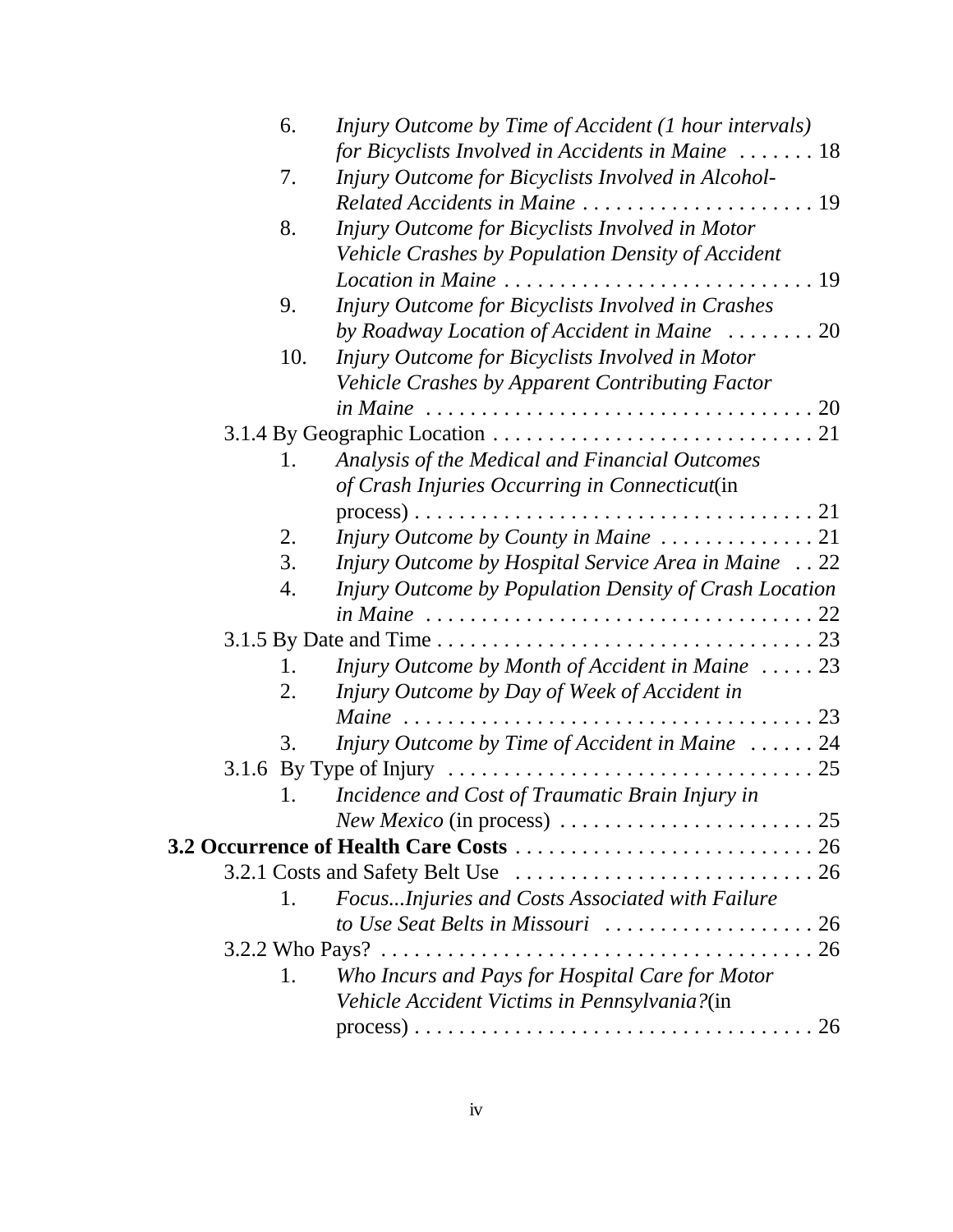|                                  | 1. | The Cost of Motor Vehicle Crash Injuries to the                                                     |  |
|----------------------------------|----|-----------------------------------------------------------------------------------------------------|--|
|                                  |    | Wisconsin Medicaid Program  27                                                                      |  |
|                                  |    |                                                                                                     |  |
|                                  | 1. | Computing Hospital Costs Savings Using the Entire<br>Crash Population Rather than Only Hospitalized |  |
|                                  |    | Cases in Utah $\ldots \ldots \ldots \ldots \ldots \ldots \ldots \ldots \ldots 28$                   |  |
|                                  |    |                                                                                                     |  |
| <b>4.1 Crash Characteristics</b> |    |                                                                                                     |  |
|                                  | 1. | Injury Outcome by Posted Speed Limit in Maine  29                                                   |  |
|                                  | 2. | Injury Outcome by Accident Type in Maine  29                                                        |  |
|                                  | 3. | Injury Outcome by Roadway Location of Accident                                                      |  |
|                                  |    | in Maine $\ldots \ldots \ldots \ldots \ldots \ldots \ldots \ldots \ldots \ldots \ldots 30$          |  |
|                                  | 4. | Injury Outcome by Light Conditions of Accident in Maiß®                                             |  |
|                                  | 5. | Injury Outcome by Road Surface of Accident in                                                       |  |
|                                  |    |                                                                                                     |  |
|                                  | 6. | Injury Outcome by Type of Road Work at Accident                                                     |  |
|                                  |    | in Maine $\ldots \ldots \ldots \ldots \ldots \ldots \ldots \ldots \ldots \ldots \ldots 31$          |  |
|                                  | 7. | Injury Outcome by Apparent Contributing Factors                                                     |  |
|                                  |    | in Single Vehicle Crashes in Maine  32                                                              |  |
|                                  | 8. | Injury Outcome by Apparent Contributing Factors                                                     |  |
|                                  |    | in Multiple Vehicle Crashes in Maine 32                                                             |  |
|                                  | 9. | Crash Parameters and Cost of Care in New York (in                                                   |  |
|                                  |    |                                                                                                     |  |
|                                  |    | <b>4.2 Vehicle Characteristics</b>                                                                  |  |
|                                  |    | Injury Outcome by Vehicle Type in Maine  34                                                         |  |
|                                  | 2. | Injury Outcome by Type of Emergency Vehicle                                                         |  |
|                                  |    | Involved in Accident in Maine 34                                                                    |  |
|                                  | 3. | Assessing Crash Severity through Vehicle Damage, Point                                              |  |
|                                  |    | of Damage on Vehicle, Number of Vehicles in Crash,                                                  |  |
|                                  |    | Posted Speed and Impact Speed in Utah  35                                                           |  |
|                                  |    |                                                                                                     |  |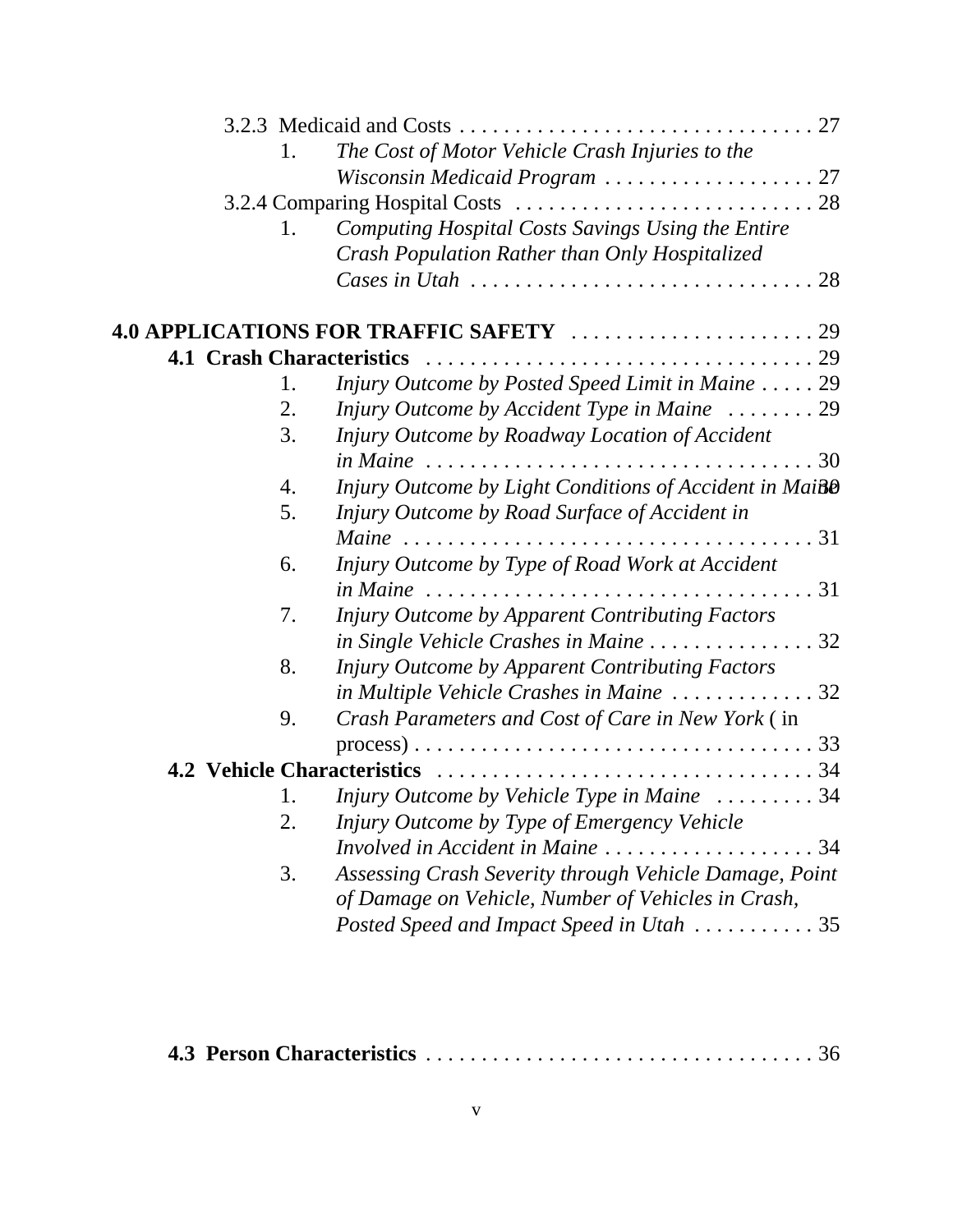| 1. | Report to Congress on Benefits of Safety Belts and                         |    |
|----|----------------------------------------------------------------------------|----|
|    | Motorcycle Helmets, Based on Data from the Crash                           |    |
|    | Outcome Data Evaluation System (CODES) 36                                  |    |
| 2. | NHTSA Technical Report: The Crash Outcome                                  |    |
|    | Evaluation System (CODES) $\ldots \ldots \ldots \ldots \ldots \ldots$ . 36 |    |
| 3. | Safety Belts and Head and Spinal Injuries in Maine 37                      |    |
| 4. | Within Vehicle Analysis of the Effectiveness of Seat                       |    |
|    |                                                                            |    |
| 5. | Application of Ordered Logistic Regression to                              |    |
|    | Evaluate the Efficacy of Seat Belts and Helmets for                        |    |
|    | Prevention of Injury in Maine 38                                           |    |
| 6. | Injury Outcome by Seating Position in Cars and                             |    |
|    | Light Trucks Only Involved in Accidents in Maine 38                        |    |
| 7. | Injury Outcome by Number of People in Cars and                             |    |
|    | Light Trucks Involved in Accidents in Maine 39                             |    |
| 8. | Total Occupants, and Number and Percent Injured                            |    |
|    | By Type of Ejection in Accident in Maine  39                               |    |
| 9. | Unsafe Driving Behaviors and Hospitalization in                            |    |
|    |                                                                            |    |
|    |                                                                            |    |
|    | Air Bag Effectiveness in Pennsylvania (in process)  41                     |    |
|    |                                                                            |    |
| 1. | Head Injuries Associated with Motorcycle Use in                            |    |
|    |                                                                            |    |
| 2. | Injuries and Costs Associated with Failure to Use                          |    |
|    | Motorcycle Helmets in Missouri  42                                         |    |
|    |                                                                            | 43 |
| 1. | Injury Outcome in Alcohol-Related Accidents in                             |    |
|    |                                                                            |    |
| 2. | Injury Outcome for Pedestrians/Bicyclists Involved                         |    |
|    | in Alcohol Related Crashes by Apparent Physical                            |    |
|    | Condition of Driver in Maine  43                                           |    |
| 3. | Injury Outcome by Apparent Physical Condition of                           |    |
|    | Driver in Single Vehicle Accidents in Maine  44                            |    |
|    |                                                                            |    |
|    |                                                                            |    |

## **5.0 APPLICATIONS FOR HIGHWAY SAFETY** . . . . . . . . . . . . . . . . . . . . . 45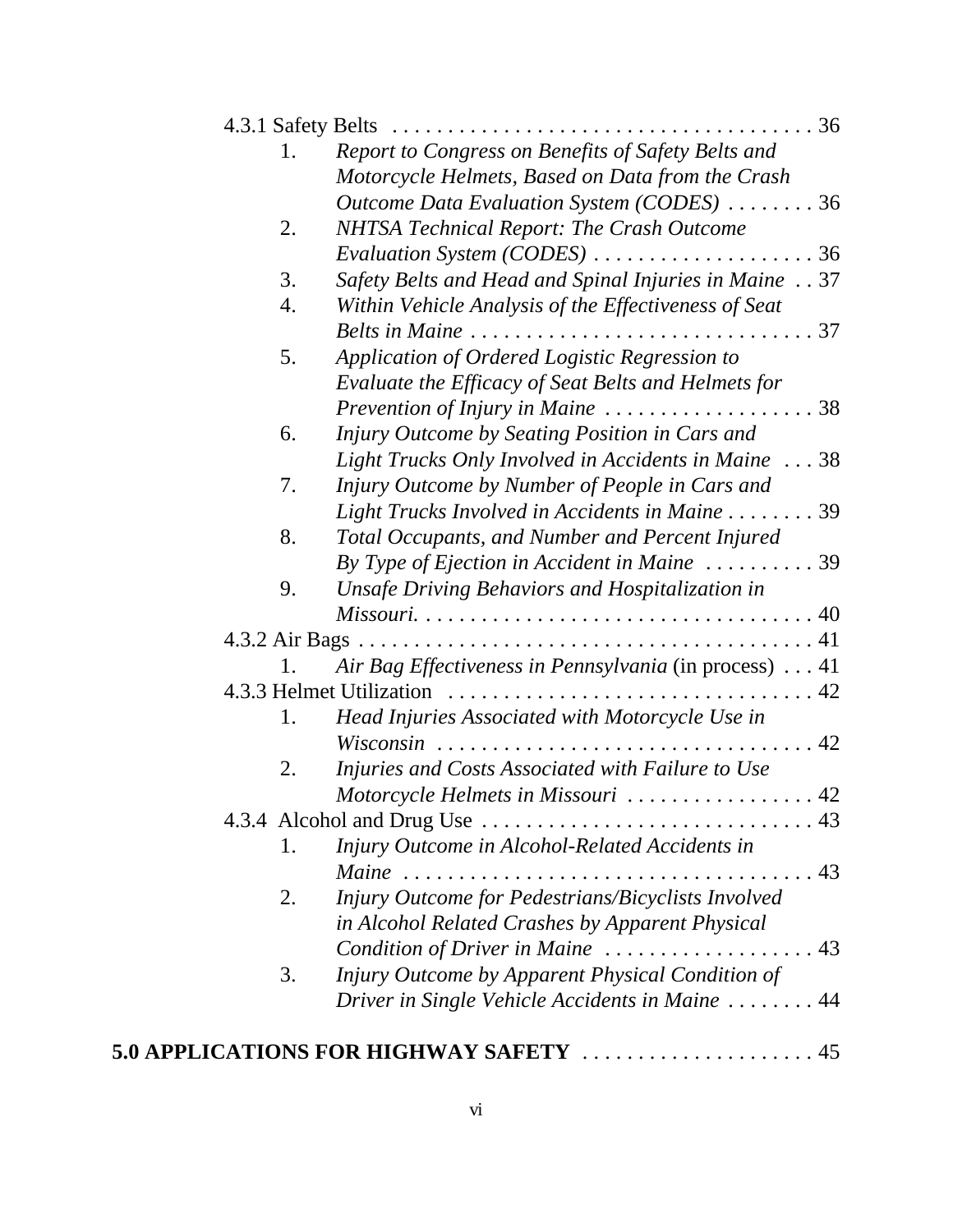| 1. | Evaluation of Severity and Outcome of Injury by                                     |
|----|-------------------------------------------------------------------------------------|
|    | Type of Object Struck in Connecticut (in process)  45                               |
| 2. | Injury Outcome for Crashes Involving Moose, Deer                                    |
|    |                                                                                     |
| 3. | Collisions With Utility Poles, Guide rails, and                                     |
|    | <i>Median Barriers in New York</i> (in process)  46                                 |
| 4. | Effectiveness of Guide Rails in Reducing Severity,                                  |
|    | Injury and Death in Single Vehicle Fixed Object                                     |
|    | Collisions in Pennsylvania. (in process)  46                                        |
|    |                                                                                     |
|    |                                                                                     |
| 1. | <b>EMS Response Times by Population Density in</b>                                  |
|    |                                                                                     |
| 2. | Geographic Information System for Emergency                                         |
|    | Medical Services Analysis in Hawaii  47                                             |
|    |                                                                                     |
| 1. | Severity of Injury and Average on Scene time for                                    |
|    | <b>EMS Transports Related to Motor Vehicle Crashes</b>                              |
|    |                                                                                     |
| 2. | <b>CODES Victim Severity as Predicted by EMS</b>                                    |
|    |                                                                                     |
|    | 7.0 APPLICATIONS RELATED TO THE QUALITY OF STATE DATA . 49                          |
|    |                                                                                     |
| 1. | Estimate of Police Under-Reporting of Collisions in                                 |
|    |                                                                                     |
|    |                                                                                     |
| 1. | Comparative Reporting of Belt Use, Alcohol, and                                     |
|    | Type of Injury from Police, EMS, and Hospital Discharge                             |
|    |                                                                                     |
| 2. | Variations in Reported Belt Use in Different State                                  |
|    | Data Files in Missouri $\ldots \ldots \ldots \ldots \ldots \ldots \ldots \ldots 50$ |
| 3. | Over-Reporting and Measured Effectiveness of Seat Belts                             |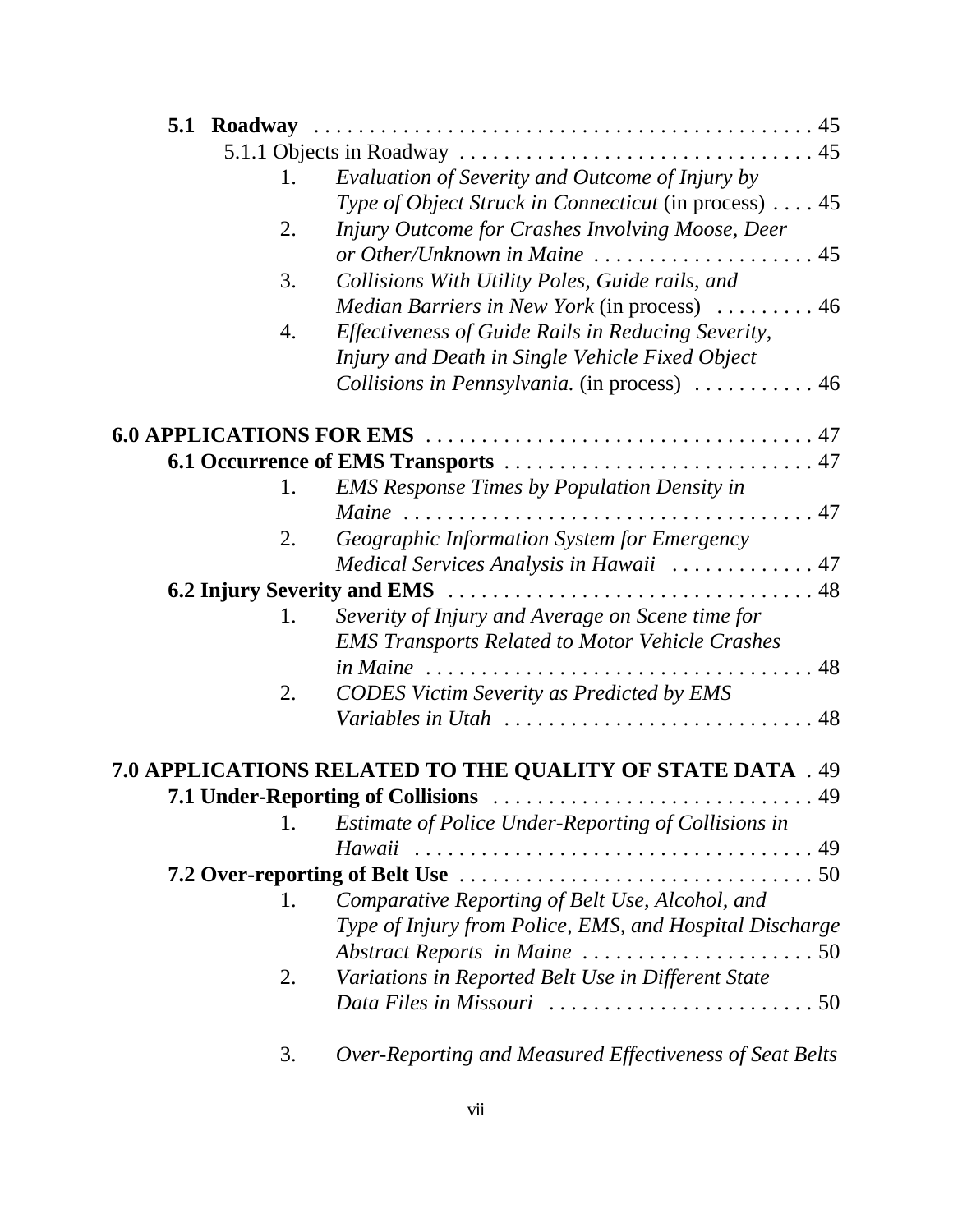| 4.             | Estimates of the Effects of Seat Belt Over-Reporting                                         |  |
|----------------|----------------------------------------------------------------------------------------------|--|
|                | on Wisconsin Motor Vehicle Crash Analyses in                                                 |  |
|                |                                                                                              |  |
|                |                                                                                              |  |
| 1.             | Linked hospital discharge and Head and Spinal                                                |  |
|                | Cord/Trauma Injury Data (HSCIT) to Compare                                                   |  |
|                | Hospital Charges in Missouri $\ldots \ldots \ldots \ldots \ldots \ldots$ 52                  |  |
| 2.             | The Effects of Data Outliers and Errors in Hospital                                          |  |
|                | Charges on Conclusions Regarding the Efficacy of Safety                                      |  |
|                | Belt Use in Missouri $\ldots \ldots \ldots \ldots \ldots \ldots \ldots \ldots 52$            |  |
|                |                                                                                              |  |
| $\mathbf{1}$ . | Developing Statewide Emergency Department Data                                               |  |
|                | $in$ Pennsylvania $\ldots \ldots \ldots \ldots \ldots \ldots \ldots \ldots \ldots \ldots 53$ |  |
|                |                                                                                              |  |
|                | <b>8.0 APPLICATIONS RELATED TO THE LINKED STATE DATA  54</b>                                 |  |
|                |                                                                                              |  |
| 1.             | Identifying Records That Should Have Linked but                                              |  |
|                | Did Not, and Comparing Them to Records That Did                                              |  |
|                |                                                                                              |  |
| 2.             | Comparing Linkage Methods: Ad Hoc Linkage                                                    |  |
|                | Versus Probabilistic Linkage in Missouri  54                                                 |  |
| 3.             | Comparison of Two Hospital Data Files Using the                                              |  |
|                | Capture-recapture Formula in Missouri 55                                                     |  |
|                |                                                                                              |  |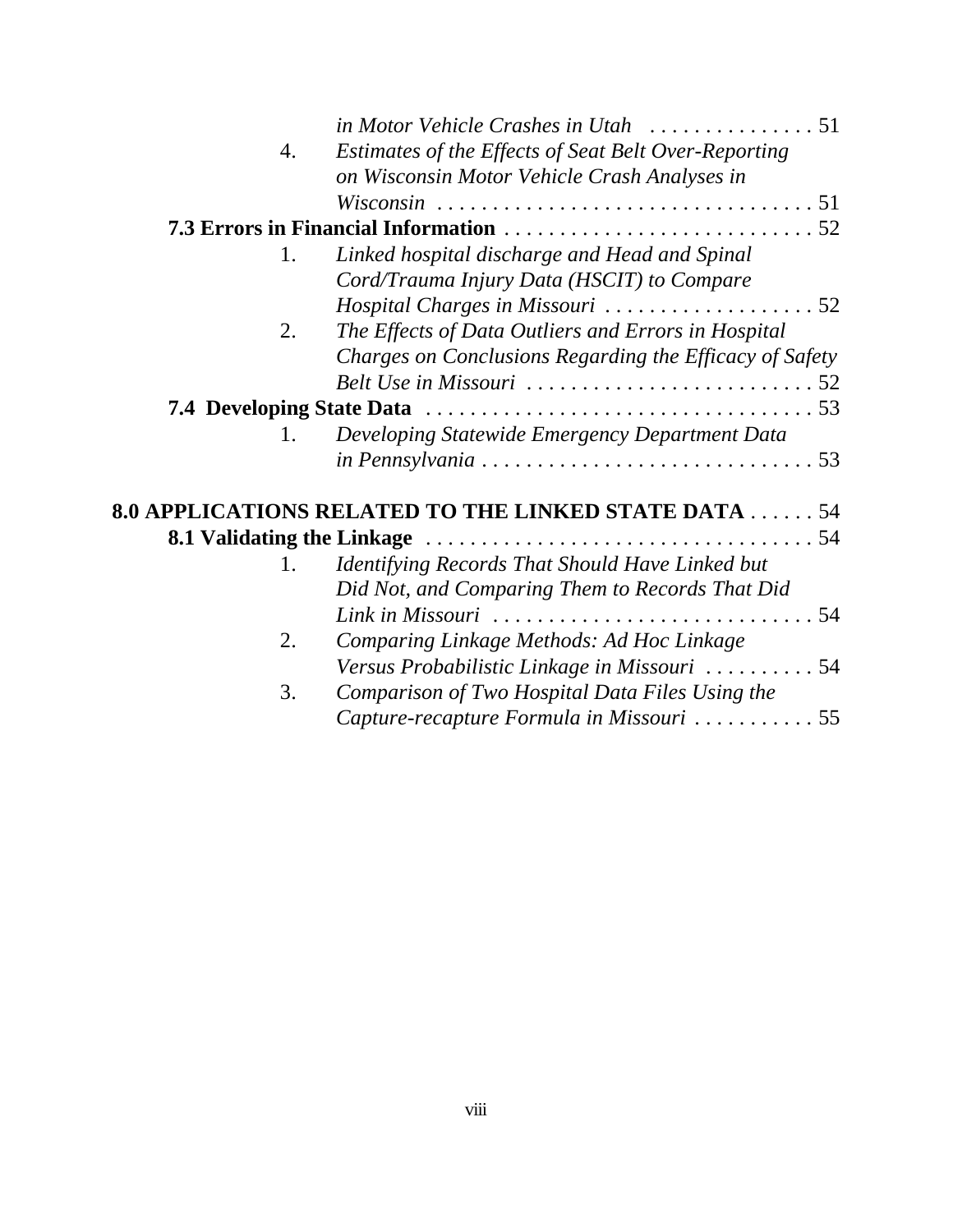#### **1.0 INTRODUCTION**

#### **1.1 Purpose of the Catalog**

The purpose of this catalog is to inspire the development of new applications for linked data that support efforts to reduce death, disability, severity, and health care costs related to motor vehicle crashes. The document is divided into three sections. The Introduction describes the purpose of the Catalog, the evolution and components of CODES, and the CODES states. The Background section discusses data resources and case selection, issues related to "as reported" data and the linkage process, and the organization of information included in the catalog. The final section presents abstracts of some of the types of state-specific applications developed or in process to date. NHTSA will update the catalog as new applications are developed.

#### **1.2 Evolution of CODES**

The Crash Outcome Data Evaluation System (CODES) project evolved from the Intermodal Surface Transportation Efficiency Act (ISTEA) of 1991 which mandated that the National Traffic Safety Administration (NHTSA) report to Congress about the benefits of safety belts and motorcycle helmets in motor vehicle crashes. Benefits were to be measured in terms of reductions in death, disability, and medical costs. Since none of the crash and various injury state data files contains sufficient information to identify the specific crash, vehicle, and behavior characteristics that make a difference to outcome, NHTSA determined that only linked statewide data could provide the necessary outcome information for all persons involved -- those who were injured or who died and those who were not injured. Using these data, comparisons between those using and not using safety belts or motorcycle helmets could be made by identifying and contrasting the characteristics of the injured and uninjured persons within each of the use groups. Also by using state data, the linked data could be used to support state specific purposes and could be disaggregated to support safety efforts at the local and regional levels.

#### **1.3 A Description of CODES**

CODES consists of linked statewide crash and injury data that match vehicle, crash, and human behavior characteristics to their specific medical and financial outcomes. These state data are located in multiple sources: crash data collected by police at the scene; EMS data collected by EMTs who provide treatment at the scene and enroute; medical data collected by physicians, nurses and others who provide treatment at the emergency department, in the hospital, or outpatient setting; and third party payors who pay. Linkage enables persons involved in the motor vehicle crash to be traced from the scene to their final medical and financial outcomes. To implement CODES, states, as a minimum, need computerized statewide crash, hospital, and EMS or emergency department data that have sufficient information to discriminate among the crash events and persons involved in each event. When these data are also linked to driver licensing, vehicle registration, citation/conviction records, insurance claims, HMO/managed care/etc. outpatient records, etc., the linked data are more comprehensive and thus even more useful for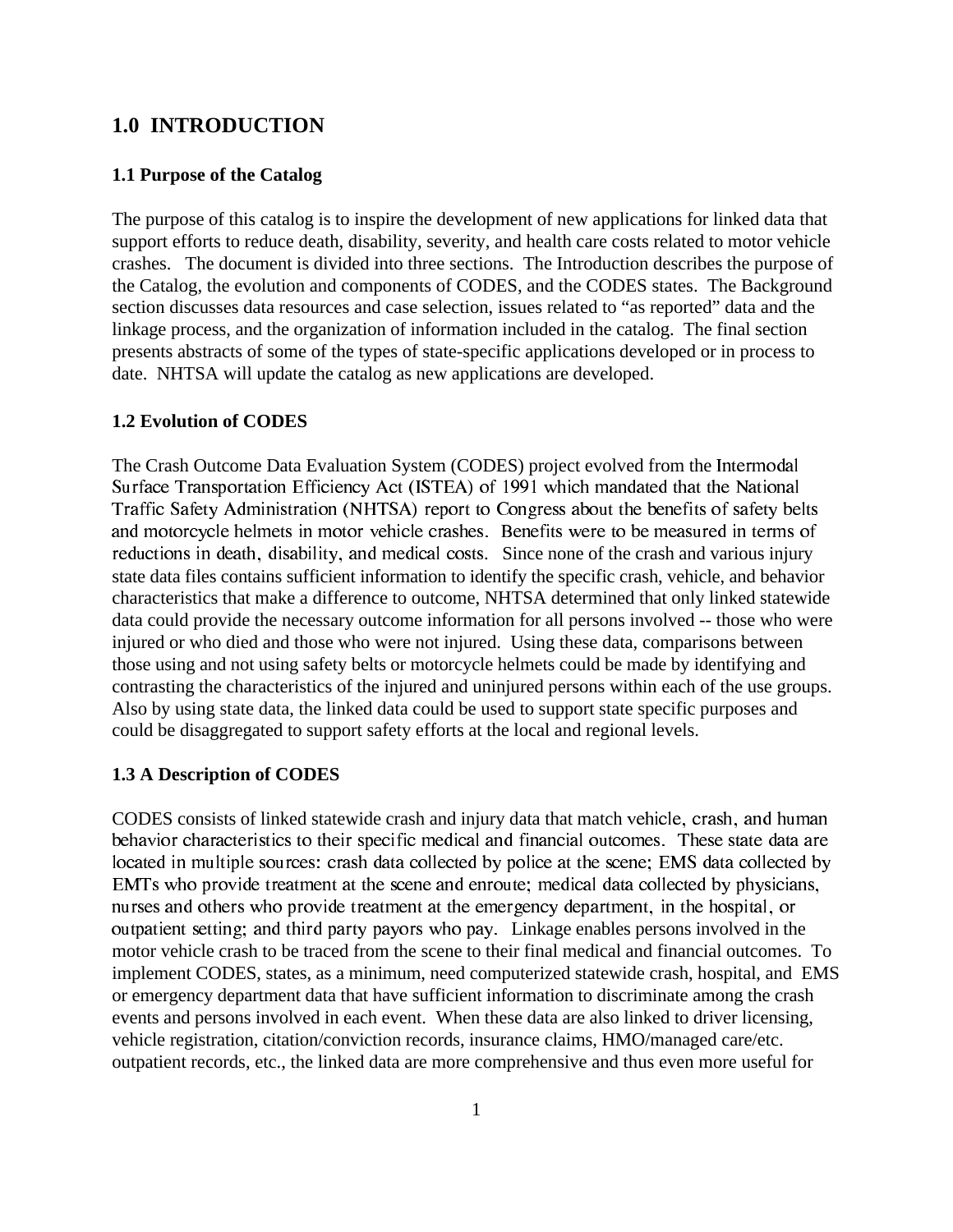

#### Exhibit 1

state specific purposes. Although state data are frequently imperfect, linkage is feasible using a probabilistic linkage technology that identifies valid matches without requiring exact matches among the attribute values. This technology makes it possible to process a phenomenal amount of data in a short amount of time. Successful implementation of CODES depends upon an Advisory Committee consisting of the owners and major users of the state data who collaboratively resolve issues related to data access, patient confidentiality, management and release of the linked data and institutionalization of CODES. An added benefit of data linkage is that data quality improves when missing and inaccurate data highlighted during the linkage process are corrected.

#### 1.4 First Implementation of CODES

NHTSA funded Hawaii, Maine, Missouri, New York, Pennsylvania, Utah, and Wisconsin to implement Crash Outcome Data Evaluation Systems (CODES) to generate linked state crash and injury data for the required analyses and for state specific purposes. Statewide police reported crash reports were linked to emergency medical services, emergency department, hospital discharge, rehabilitation, long term care, death certificate and/or claims data as shown in Exhibit 1. Each state's linked data base varies in terms of the number of data files linked but all of them include at least 12 months of person-specific, population-based, statewide data that permit tracking of persons involved in motor vehicle crashes from the scene to final disposition. Each state controls access to its linked data. Subsequently, NHTSA funded three of the CODES states (New York, Pennsylvania, Wisconsin) and three other states (Alaska, Connecticut, and New Mexico) to develop additional state-specific applications for their linked state data.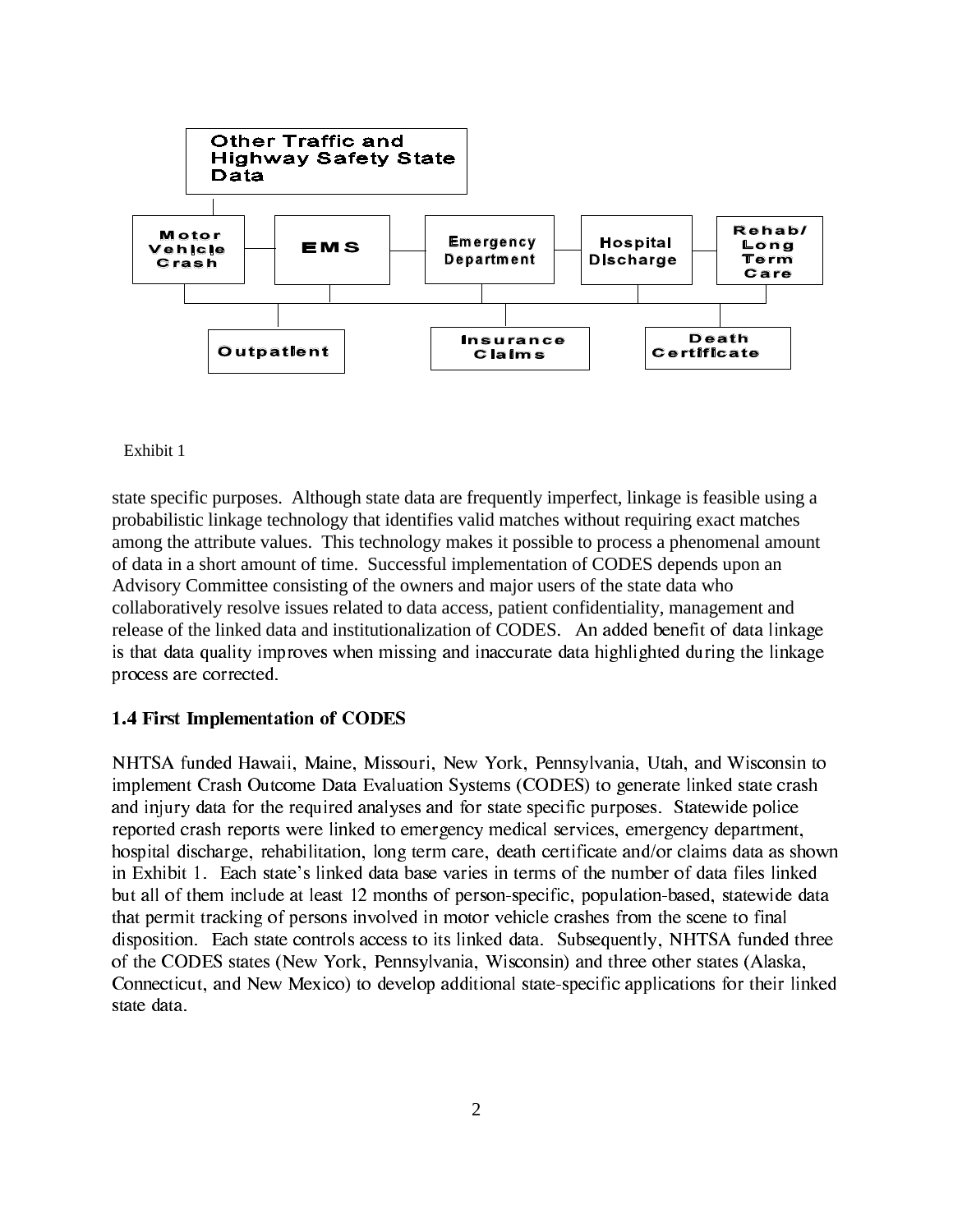#### **2.0 BACKGROUND**

#### **2.1. Data Resources and Case Selection**

For computerized data files to be linked, they must exist. Unfortunately, not all states have crash and injury data that are statewide and computerized. Almost all of the states have computerized crash data statewide. Half of the states have developed state EMS data systems, but only a few have state emergency department data systems. A majority of the states have computerized state hospital discharge data systems. All of the states have computerized Medicaid and Medicare data systems, but few states have statewide computerized data files for private vehicle or health insurance claims data. Access to data for the less seriously injured victims, a group that includes many of the successes for highway safety, is difficult to obtain because the data may not be computerized. Or if computerized, they are computerized by provider or by insurance group and rarely statewide. Injury data are particularly useful to highway safety because they document what happens to all victims injured in motor vehicle crashes, regardless of whether the crash itself meets police reporting thresholds.

The states chosen for the CODES funding were those that had the best state data. All of the CODES states had statewide crash and hospital data. Six of the seven states had statewide EMS data. More information about the experience of the CODES states performing the data linkage may be obtained from the *Technical Report: Crash Outcome Data Evaluation System Project* published by NHTSA. Exhibit 2 below presents the study populations that can be generated from the linkage of different groups of state data files.

| <b>Exhibit 2: Populations Generated by Groups of Linked Data</b> |              |                                     |                                                                      |                                                           |  |
|------------------------------------------------------------------|--------------|-------------------------------------|----------------------------------------------------------------------|-----------------------------------------------------------|--|
| <b>Linked</b><br><b>Statewide Data</b>                           | Hospitalized | <b>Transported by</b><br><b>EMS</b> | <b>Treated in ED</b><br><b>Regardless of</b><br><b>EMS</b> Transport | <b>Treated as</b><br><b>Outpatients at</b><br>Physician's |  |
| <b>Crash Linked</b><br>to:                                       |              |                                     |                                                                      | <b>Office</b>                                             |  |
| Hospital                                                         | X            |                                     |                                                                      |                                                           |  |
| EMS, Hospital                                                    | X            | X                                   |                                                                      |                                                           |  |
| EMS, ED, Hosp.                                                   | X            | X                                   | X                                                                    |                                                           |  |
| Medicare<br>/Medicaid<br>Insurance                               | X            | X                                   | X                                                                    | X                                                         |  |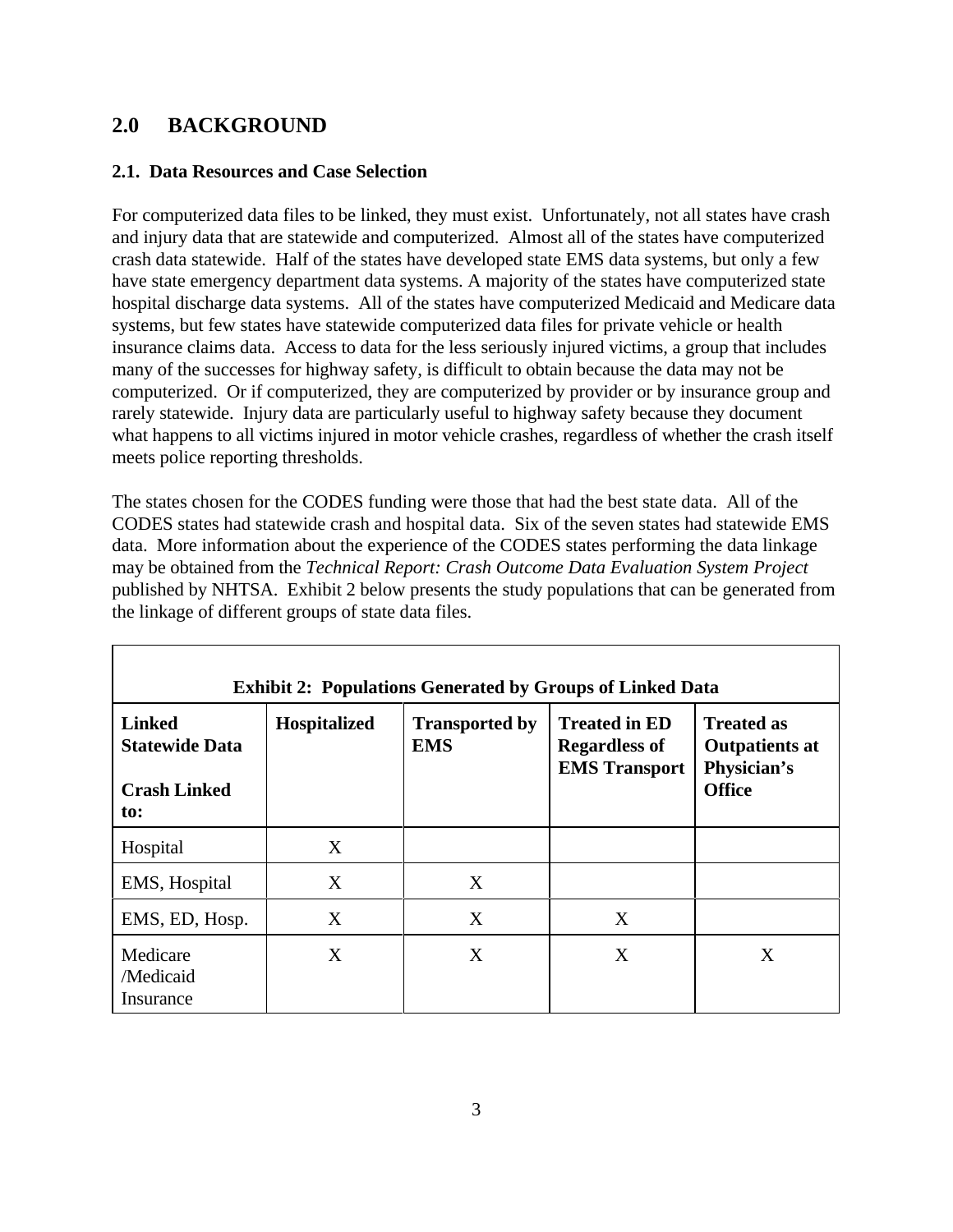#### **2.2 Issues Related to "As Reported" Data and the Linkage Process**

The usefulness of existing computerized state data collected for other purposes and then linked to fulfill highway safety data needs depends upon the quality of "as reported" state data. The user must understand what and how the state data are collected since data quality reflects the environment of the crash and the existence of legislative mandates. The following issues must be considered when developing applications for linked crash and injury state data.

**2.2.1 Utilization of Safety Measures:** Crash data document the events of a crash including utilization information to support police enforcement activities related to safety devices. Over or under reporting of utilization may be related to the existence and enforcement of laws and insurance regulations mandating their use, or non-use in the case of alcohol. For example, when a state penalizes occupants who fail to buckle up, the unbelted occupant involved in a crash may be tempted to report belt use, particularly when the crash or injury is minor. Thus, "as reported" data alone may inflate the calculations of effectiveness. Combining "as reported" with observed data is likely to generate more realistic rates.

**2.2.2 Defining an Injury:** Injury data include medical information about the occurrence of injuries and their costs. Without linkage to the crash data, victims injured in a motor vehicle crash can be identified in the injury data only when the medical record documents the external cause of injury (motor vehicle crash, fall, etc.), for example by an E-code. Use of the E-code is useful to identify records for injuries caused by a motor vehicle crash that failed to link to a crash report or were not reportable because the crash occurred on a non-public road. Thus, use of both crash and injury data together is more likely to identify more of the total injuries resulting from motor vehicle crashes than use of the crash or injury data alone.

**2.2.3 Identifying the Type of Injury:** Documentation of the type of injury varies in the different state data files. Non-medical data sources, such as the crash report, may document the area and type of injury in general terms such as head, neck, bleeding and broken bone. Injury severity in this type of data is documented in functional terms to indicate the need for help from the scene (killed, incapacitated, non-incapacitated, possible, none). Medical data sources use more specific terms. EMS data indicate specific types and areas of injury augmented by information describing the treatment provided and record injury severity using the patient's vital signs. Hospital data document the area and type of injury using medical terms coded according to the International Classification of Diseases, 9th edition, Clinical Modifications (ICD-9-CM). Injury severity is then defined in anatomical terms based on the ICD-9-CM codes. Thus, a group of head injured patients selected from the crash data is likely to include non-head injuries compared to a group of head injured patients selected from the more precise hospital data.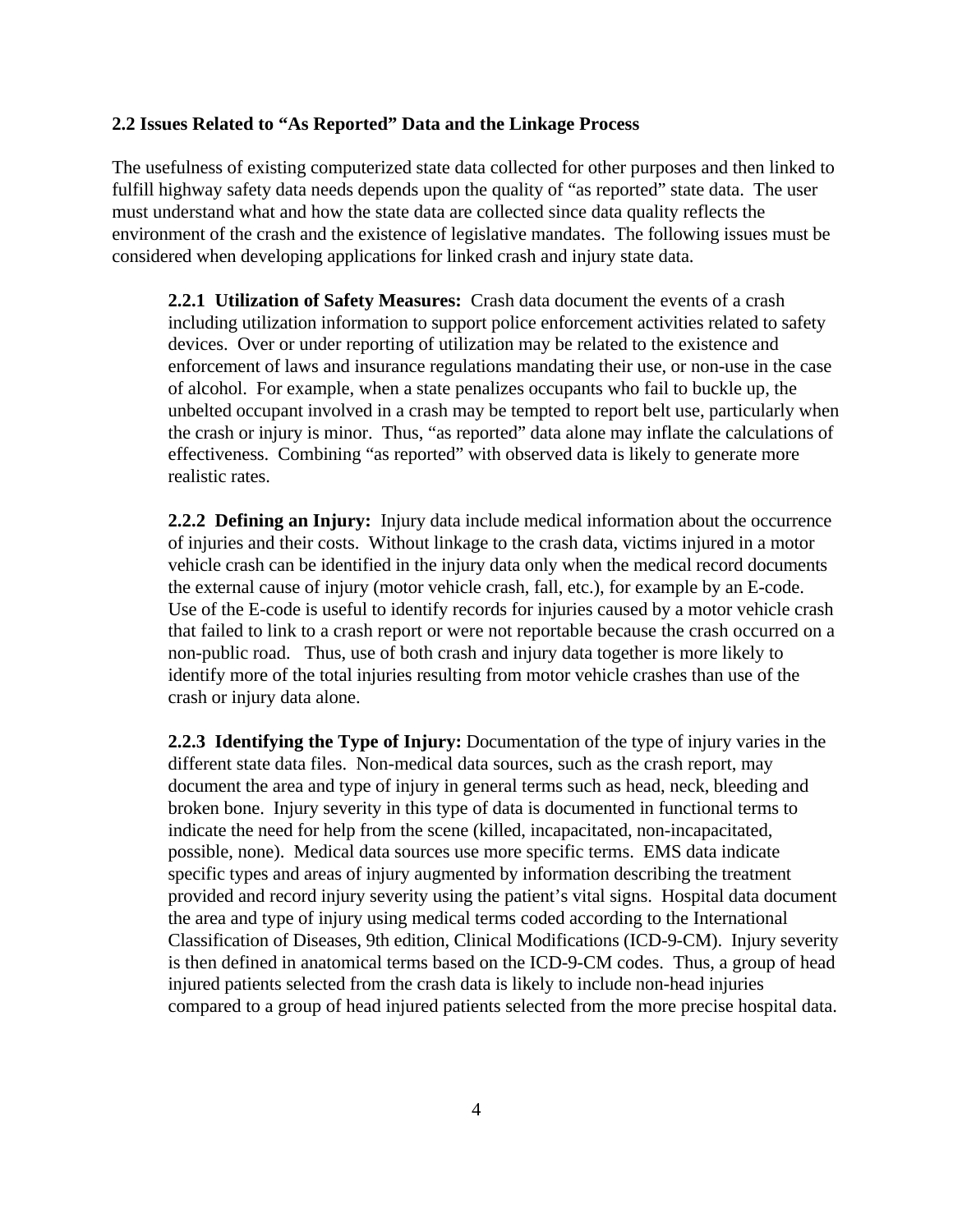**2.2.4 Identifying Costs and Charges:** Injury data document the total charges associated with providing medical care to a specific patient but do not document the actual cost of providing care or the actual revenue received by the provider of the care. Charge information is recorded for patients discharged from an acute care hospital. Sometimes this information is also available from billing records for patients transported by EMS or treated in the emergency department. It is important to note that total charges represent the "price" charged for treatment. Charge information documented in EMS, emergency department, and hospital data systems may not include charges by private physicians who are not on the staff of the facility/agency where the patient is treated. Charge information also does not include the indirect costs, such as loss of productivity or long term care and social support, incurred by those suffering long term disability. The bottom line is that total charges are commonly used to report "costs" of health care. However, the user must remember that the charge information that is available understate the total expenses incurred as the result of motor vehicle crashes.

**2.2.5 The Linkage Process:** Some measures, such as effectiveness rates, for countermeasures are not affected by the linkage process unless the false negative rate (records for injured victims that should have linked but did not) is high enough to misrepresent the injured population. However, the failure to link may cause totals, such as total EMS transports, hospitalizations, charges, and hospital days, to be understated. In addition, average charges may be understated if the unlinked records contain injured persons with unusually high hospital charges and long lengths of stay.

Records with more discriminating information about the events and persons involved are more likely to match than records with less information. For example, date of birth is frequently available on the crash report only for drivers. Without the capability to obtain date of birth for non-drivers through ancillary linkages, injury records for drivers are more likely to link than those for non-drivers. The potential for systematic biases to occur can be estimated by reviewing variations in submission and data quality rates by police agency, provider, or geographic service area to ensure that specific population groups, types of services, etc. are not under- or over-reported for either the injured or uninjured.

Thus, before performing any analyses, the accuracy and completeness of the linked data must be evaluated relative to the type of study population and the outcome measures used for the study.

#### **2.3 Organization of the Catalog**

This catalog presents some of the types of state specific applications developed or in process to date by the original seven CODES states (Hawaii, Maine, Missouri, New York, Pennsylvania, Wisconsin, Utah) and three additional states (Alaska, Connecticut, New Mexico). These applications reflect how the linked state data are being used to support state-specific efforts. The types of applications are listed under one of six subject areas: Injury Prevention, Traffic Safety,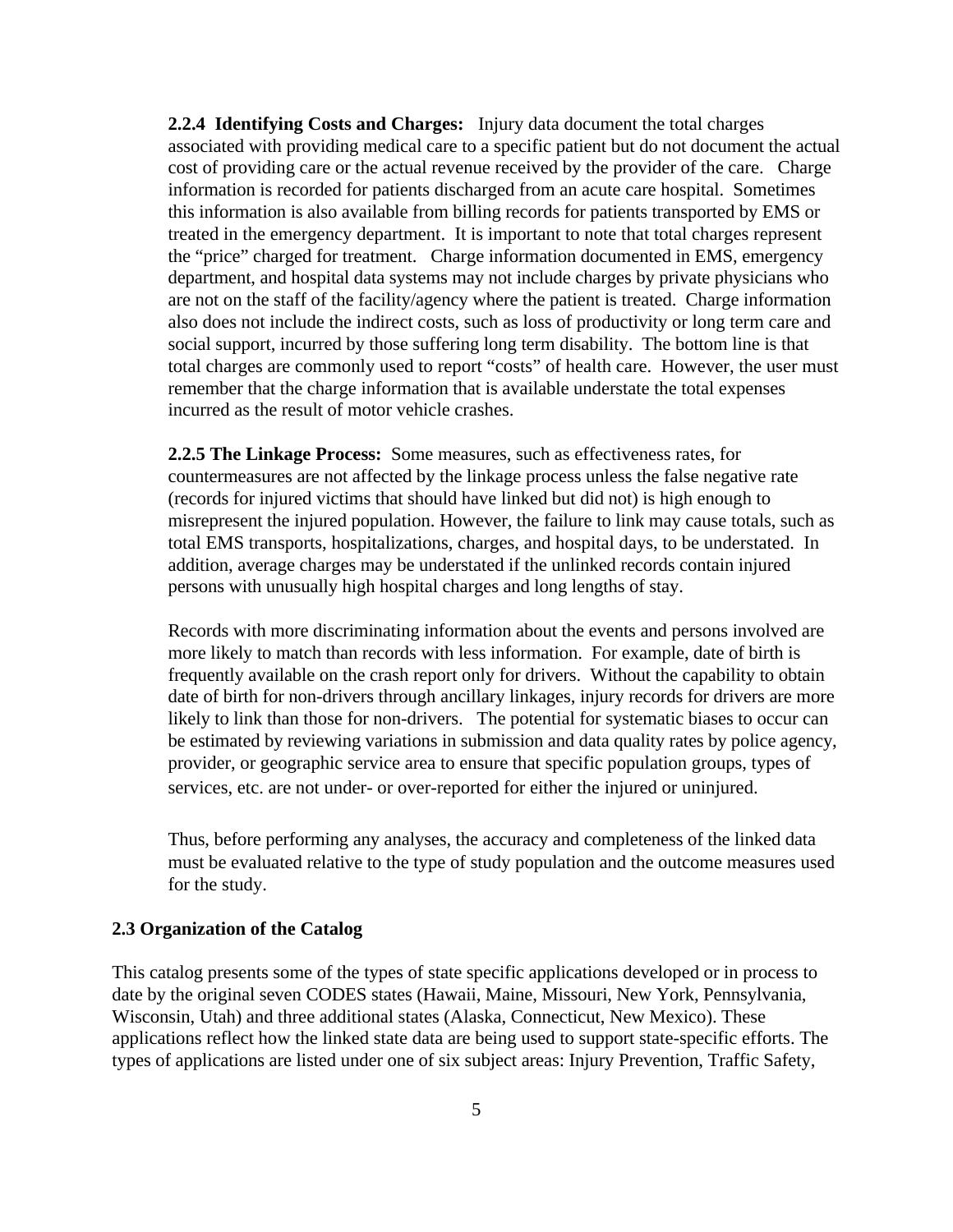Highway Safety, EMS, Data Quality, and Validating Linked Data. Each application is listed only once though it may be applicable to more than one area. Exhibit 3 presents the topic areas included within each subject area. The state-specific applications are organized alphabetically by state within each area.

| Exhibit 3: Classification of State Specific APPLICATIONS for Linked Data by Subject Area and Topic |                                                                                              |  |
|----------------------------------------------------------------------------------------------------|----------------------------------------------------------------------------------------------|--|
| Subject Area                                                                                       | Topic Areas                                                                                  |  |
| 3.1 Injury Prevention                                                                              | 3.1.1 Occurrence<br>3.1.2 Costs                                                              |  |
| 3.2 Traffic Safety                                                                                 | 3.2.1 Crash Characteristics<br>3.2.2 Vehicle Characteristics<br>3.2.3 Person Characteristics |  |
| 3.3 Highway Safety                                                                                 | 3.3.1 Roadway                                                                                |  |
| 3.4 EMS                                                                                            |                                                                                              |  |
| 3.5 Quality of State Data                                                                          |                                                                                              |  |
| 3.6 Validating Linked Data                                                                         |                                                                                              |  |

Information describing each state specific application is presented using the following format:

| ( <i>Title</i> and Authors) |                                                                                 |  |  |
|-----------------------------|---------------------------------------------------------------------------------|--|--|
| Scope                       | (time period and definition of study population)                                |  |  |
| Data Used                   | (names of state data files linked for the application)                          |  |  |
| Format                      | (indication that application is a study, management report, overheads or chart) |  |  |
| Description                 | (summary of the types of information generated by the application)              |  |  |
| <b>Contact Person</b>       | (person to contact for more information about the application)                  |  |  |

Copies of the studies, management reports, overheads and charts presented in this catalog may be obtained directly from the contact person listed for each application.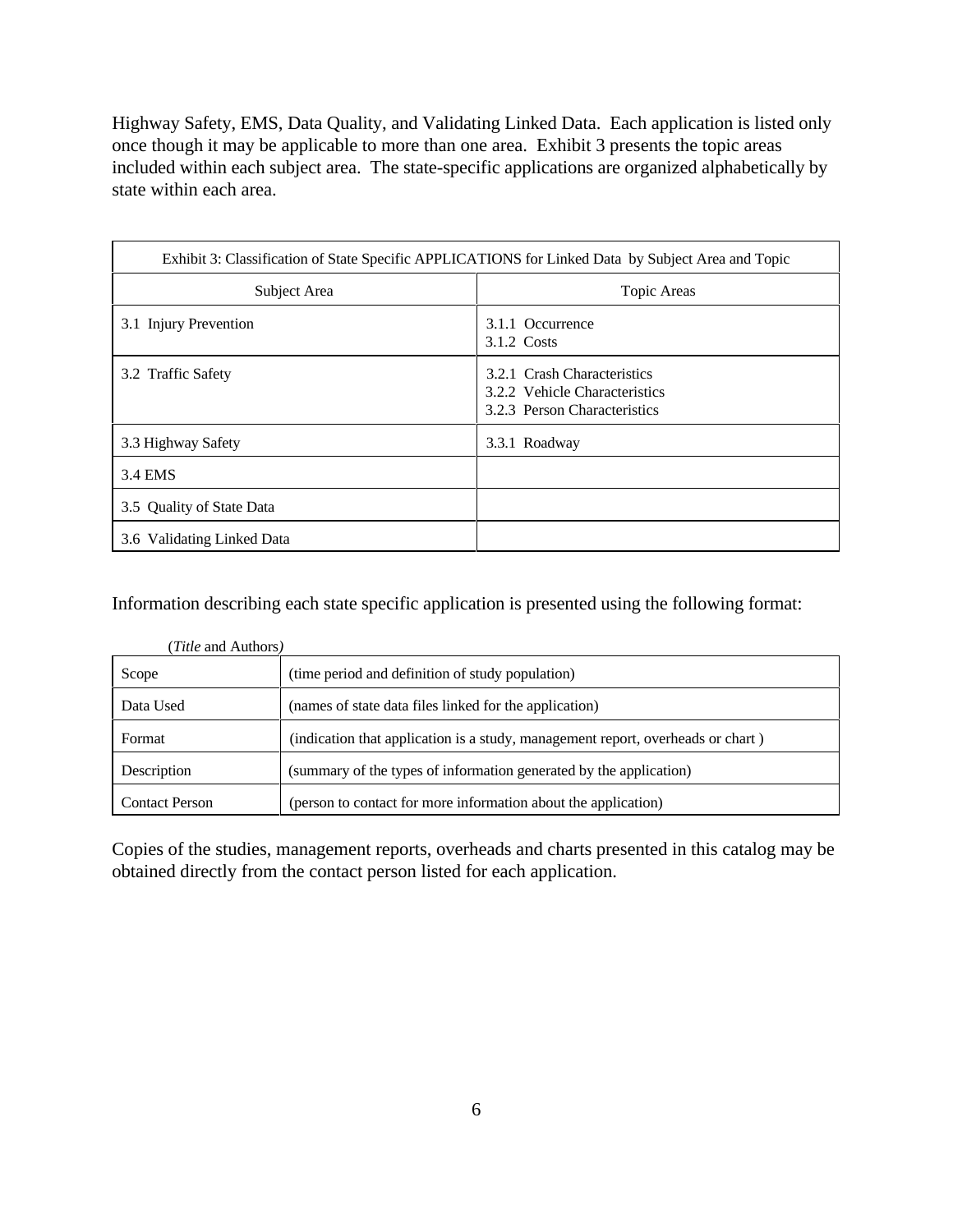## **3.0 APPLICATIONS FOR INJURY PREVENTION**

#### **3.1 Evaluating the Occurrence of Injury**

#### 3.1.1 By Age and Sex

1. *The usefulness of linked data in exploring issues associated with motor vehicle crashes involving drivers ages 16 through 20 years in Alaska* (in process).

| Scope                 | All persons involved in 1991-1995 crashes statewide in Alaska                                                                                                                                                                                                                                                                                                                                                                                                                                                                                                                                                  |
|-----------------------|----------------------------------------------------------------------------------------------------------------------------------------------------------------------------------------------------------------------------------------------------------------------------------------------------------------------------------------------------------------------------------------------------------------------------------------------------------------------------------------------------------------------------------------------------------------------------------------------------------------|
| Data Used             | Crash linked to Public Safety, EMS, Trauma Registry (includes all injuries<br>statewide that are admitted to a hospital, transferred to another acute care<br>facility, or declared dead in the ED), and Medicaid data.                                                                                                                                                                                                                                                                                                                                                                                        |
| Format                | Study                                                                                                                                                                                                                                                                                                                                                                                                                                                                                                                                                                                                          |
| Description           | This study uses the linked data to examine the role of youth and<br>inexperience (drivers age 16 through 20) in motor vehicle crashes, the role<br>of driver permits in reducing crashes among this age group, the<br>contributing factors of crashes involving drivers from this age group, the<br>medical outcomes of crashes involving youth and the costs associated with<br>these crashes (including the payers of these costs). The goal of the project<br>is to use linked data to enact a graduated licensing law in Alaska in order to<br>reduce death, disability, and costs for drivers aged 16-20. |
| <b>Contact Person</b> | Mark S. Johnson, TEL: 907-465-3027; FAX: 907-586-1877                                                                                                                                                                                                                                                                                                                                                                                                                                                                                                                                                          |

2. *Evaluation of the Elderly Driver in Motor Vehicle Crashes in Connecticut* (in process)

| Scope                 | All persons involved in 1994 and 1995 crashes statewide in Connecticut                                                                                                                                                                                                                                                                                                             |
|-----------------------|------------------------------------------------------------------------------------------------------------------------------------------------------------------------------------------------------------------------------------------------------------------------------------------------------------------------------------------------------------------------------------|
| Data Used             | Crash data linked to emergency department, ambulatory surgery, hospital<br>discharge, trauma registry, death certificate and census data.                                                                                                                                                                                                                                          |
| Format                | Study                                                                                                                                                                                                                                                                                                                                                                              |
| Description           | This study reports the incidence of motor vehicle crashes for elderly drivers<br>compared to younger drivers, the expected roadway locations and<br>predictors for crashes involving the elderly, and injury outcomes for elderly<br>victims in terms of cost, diagnosis, average length of stay, total hospital<br>days, final disposition, and mortality at 30, 60, and 90 days. |
| <b>Contact Person</b> | Angela S. Mattie TEL: 203-294-7224; FAX: 203-284-9318                                                                                                                                                                                                                                                                                                                              |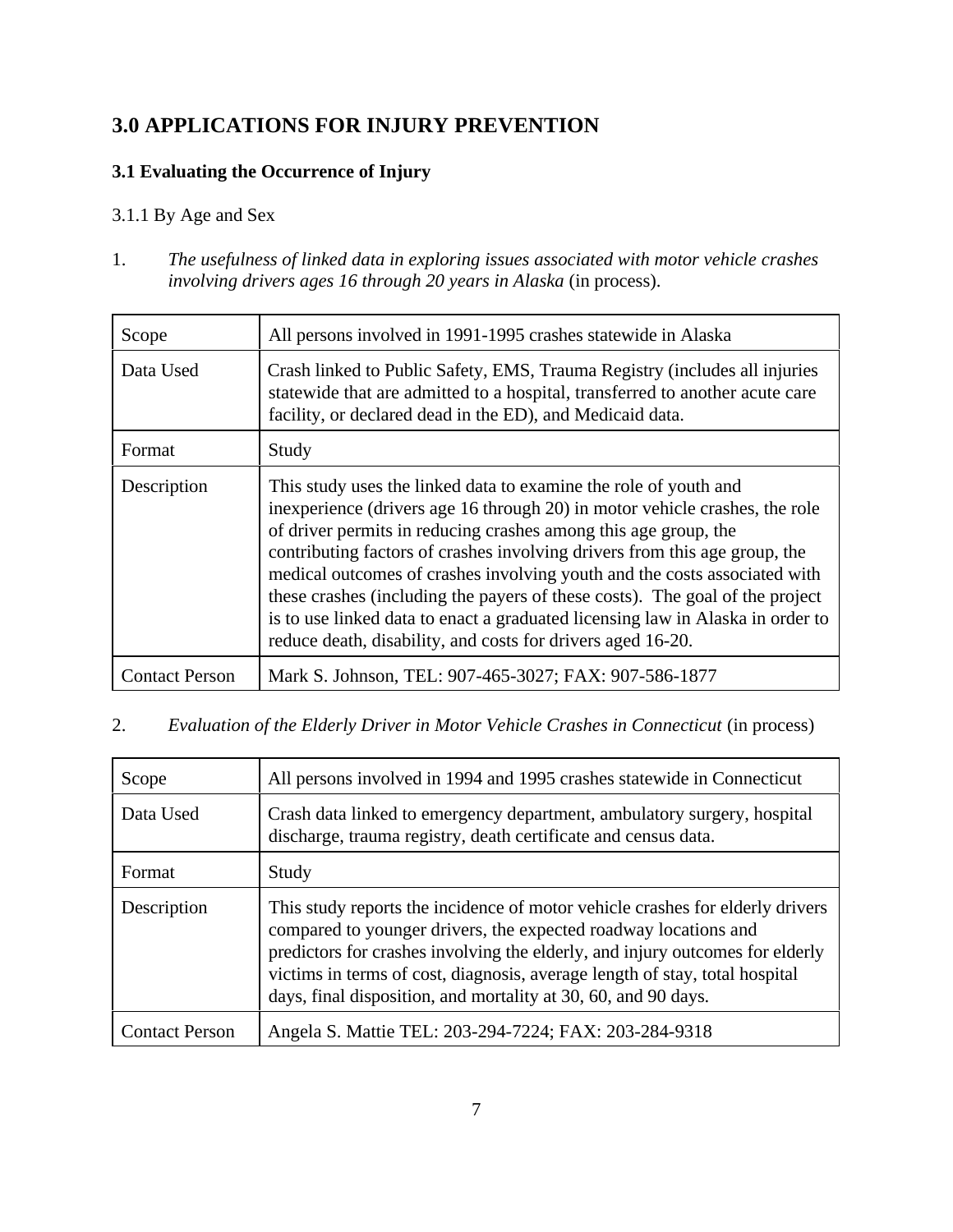3. *Injury Rates and Outcome for Males by Age in Accidents in Maine* Karl Finison and Gary Menchen

| Scope                 | All persons involved in 1991 motor vehicle crashes statewide in Maine                                                                                                                                                                                                                                                                                                                                                                                               |
|-----------------------|---------------------------------------------------------------------------------------------------------------------------------------------------------------------------------------------------------------------------------------------------------------------------------------------------------------------------------------------------------------------------------------------------------------------------------------------------------------------|
| Data Used             | Crash linked to EMS, hospital and census data                                                                                                                                                                                                                                                                                                                                                                                                                       |
| Format                | <b>Management Report</b>                                                                                                                                                                                                                                                                                                                                                                                                                                            |
| Description           | This management report presents population-based injury rates and<br>outcome for males involved in motor vehicle crashes including the total<br>occupants, total injured, injury rate per 100,000, total transported by EMS,<br>total admitted to a hospital, total with severe injury ISS>15, total charges,<br>total with head/spinal injuries, total deaths, and total years of potential life<br>lost. Data are reported by age grouped in five year intervals. |
| <b>Contact Person</b> | Karl Finison TEL: 207-623-2555; FAX: 207-622-7086                                                                                                                                                                                                                                                                                                                                                                                                                   |

#### 4. *Injury Rates and Outcome for Females by Age in Accidents in Maine* Karl Finison and Gary Menchen

| Scope                 | All persons involved in 1991 motor vehicle crashes statewide in Maine                                                                                                                                                                                                                                                                                                                                                                                                        |
|-----------------------|------------------------------------------------------------------------------------------------------------------------------------------------------------------------------------------------------------------------------------------------------------------------------------------------------------------------------------------------------------------------------------------------------------------------------------------------------------------------------|
| Data Used             | Crash linked to EMS, hospital and census data                                                                                                                                                                                                                                                                                                                                                                                                                                |
| Format                | <b>Management Report</b>                                                                                                                                                                                                                                                                                                                                                                                                                                                     |
| Description           | This management report presents population-based injury rates and<br>outcome by age for females involved in motor vehicle crashes including the<br>total occupants, total injured, injury rate per 100,000, total transported by<br>EMS, total admitted to a hospital, total with severe injury ISS>15, total<br>charges, total with head/spinal injuries, total deaths, and total years of<br>potential life lost. Data are reported by age grouped in five year intervals. |
| <b>Contact Person</b> | Karl Finison TEL: 207-623-2555; FAX: 207-622-7086                                                                                                                                                                                                                                                                                                                                                                                                                            |

5. *Hospitalized Driver's Injuries by Age Group: a Focus on Older Drivers in New York* Joanne Guardino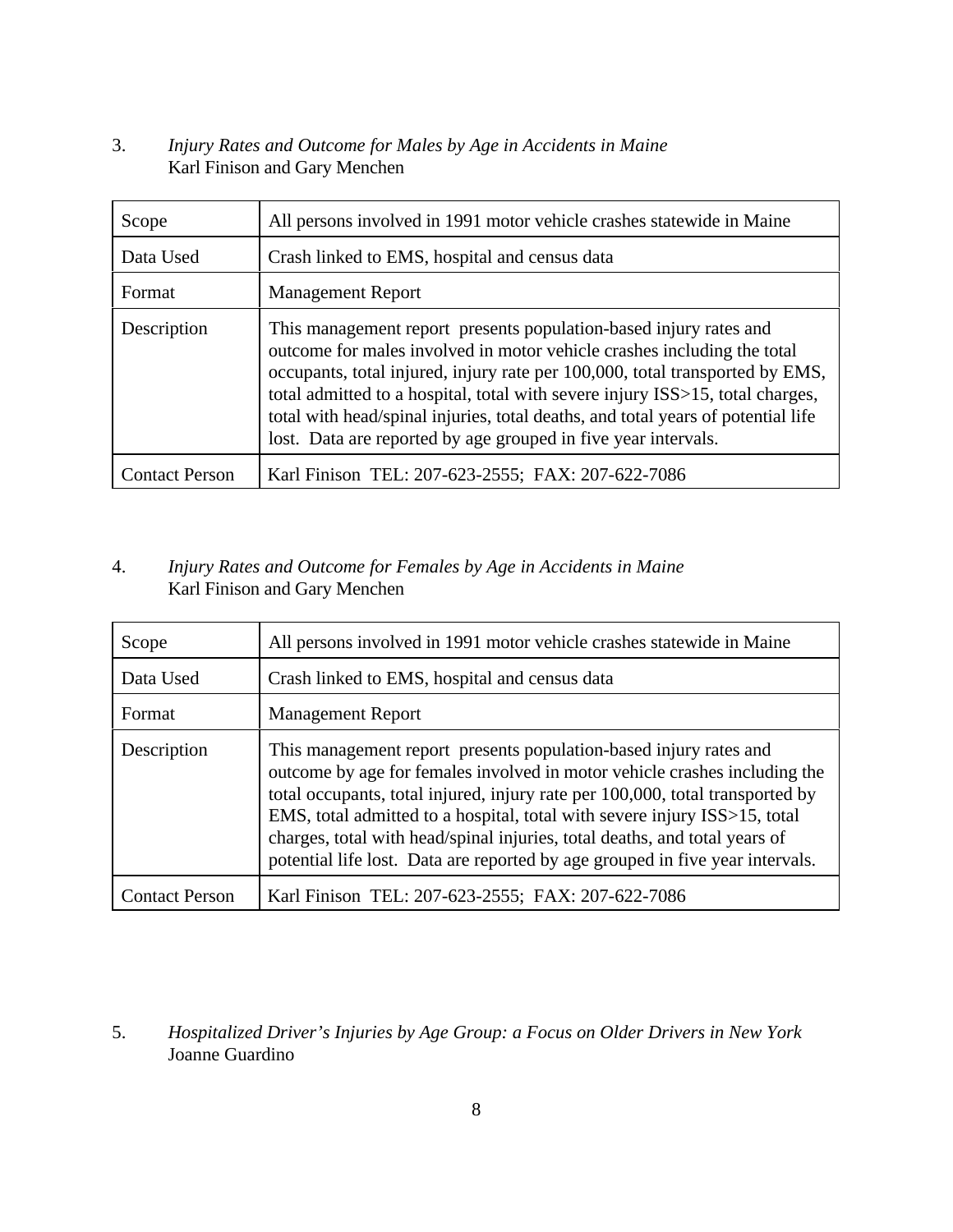| Scope                 | All persons involved in 1992 motor vehicle crashes statewide in New York                                                                                                                                                                                                                                                                                                                                                   |
|-----------------------|----------------------------------------------------------------------------------------------------------------------------------------------------------------------------------------------------------------------------------------------------------------------------------------------------------------------------------------------------------------------------------------------------------------------------|
| Data Used             | Crash linked to EMS and hospital discharge data                                                                                                                                                                                                                                                                                                                                                                            |
| Format                | Study                                                                                                                                                                                                                                                                                                                                                                                                                      |
| Description           | This study evaluates the increased risk for injury from a motor vehicle crash<br>by age group, particularly the elderly population. All drivers were assigned<br>to groups covering a span of 10 years (16-24, 25-34, etc.). Factors, such<br>as speed, contributing to the crash, use of protective devices were<br>considered. Type of injury, length of stay, and hospital charges were<br>compared for each age group. |
| <b>Contact Person</b> | Richard Guerin TEL: 518-474-2219; FAX: 518-486-6216                                                                                                                                                                                                                                                                                                                                                                        |

## 6. *Crashes Involving Older Drivers in New York* (in process)

| Scope                 | All persons involved in 1994 motor vehicle crashes statewide in New York                                                                                                                                                                            |
|-----------------------|-----------------------------------------------------------------------------------------------------------------------------------------------------------------------------------------------------------------------------------------------------|
| Data Used             | Crash linked to EMS and hospital discharge data                                                                                                                                                                                                     |
| Format                | Study                                                                                                                                                                                                                                               |
| Description           | This study provides information about the impact of driver age on the<br>type/severity of injuries and medical costs after consideration of safety<br>equipment and vehicle type. Severity will be measured using ICD-9-CM,<br>AIS, and ISS scores. |
| <b>Contact Person</b> | Richard Guerin TEL: 518-474-2219; FAX: 518-486-6216                                                                                                                                                                                                 |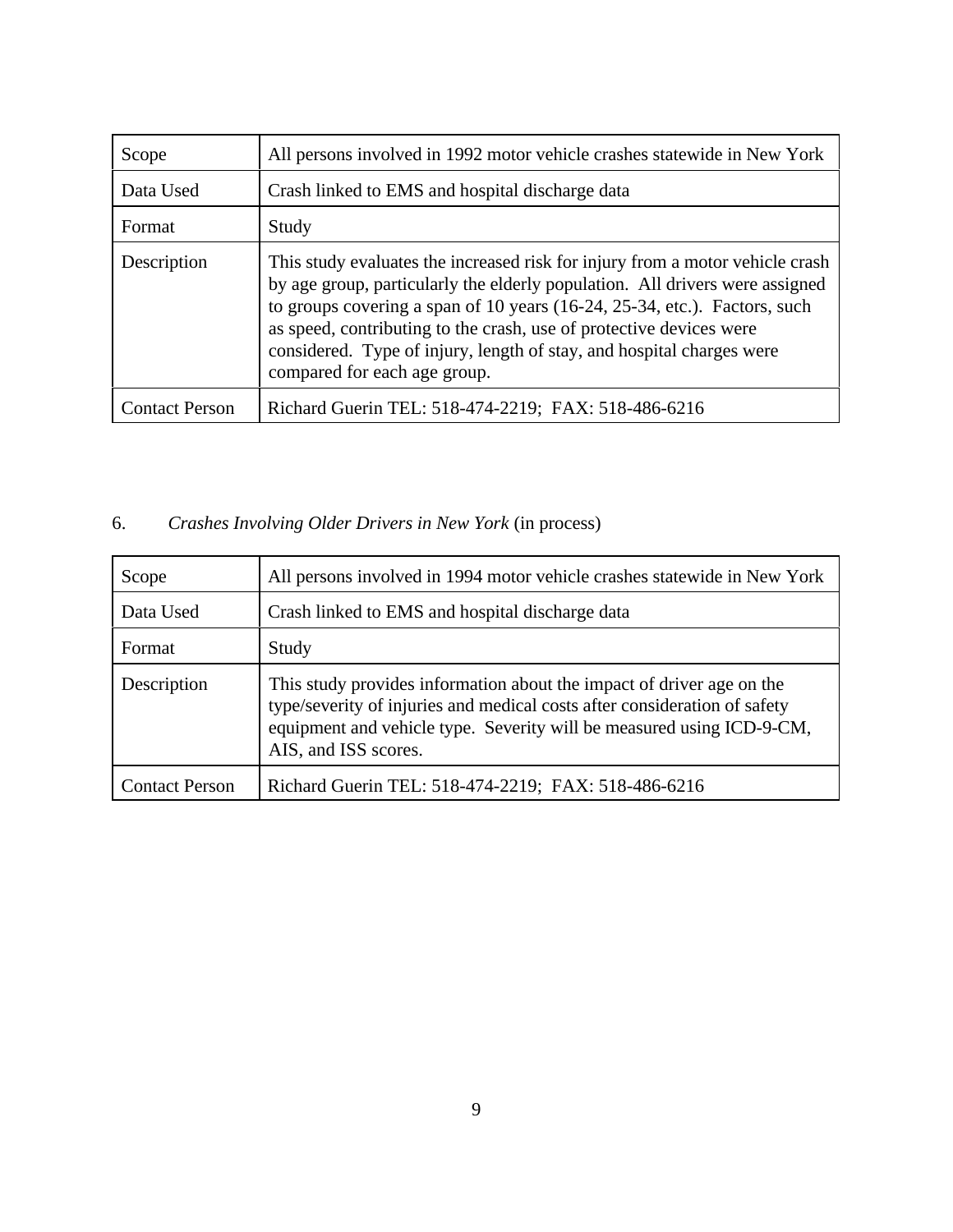7. *Graduated Licensing: Using Linked Data to Evaluate Its Medical and Financial Impact in Utah* Pat Nechodom

| Scope                 | All persons involved in 1991 motor vehicle crashes statewide in Utah                                                                                                                 |
|-----------------------|--------------------------------------------------------------------------------------------------------------------------------------------------------------------------------------|
| Data Used             | Crash linked to EMS, emergency department and hospital data                                                                                                                          |
| Format                | <b>Presentation Overheads</b>                                                                                                                                                        |
| Description           | This presentation describes the need for and expected impact of graduated<br>licensing on the occurrence of injury and financial charges for hospital<br>inpatients and outpatients. |
| <b>Contact Person</b> | Pat Nechodom TEL: 801-581-6410; FAX: 801-581-8686                                                                                                                                    |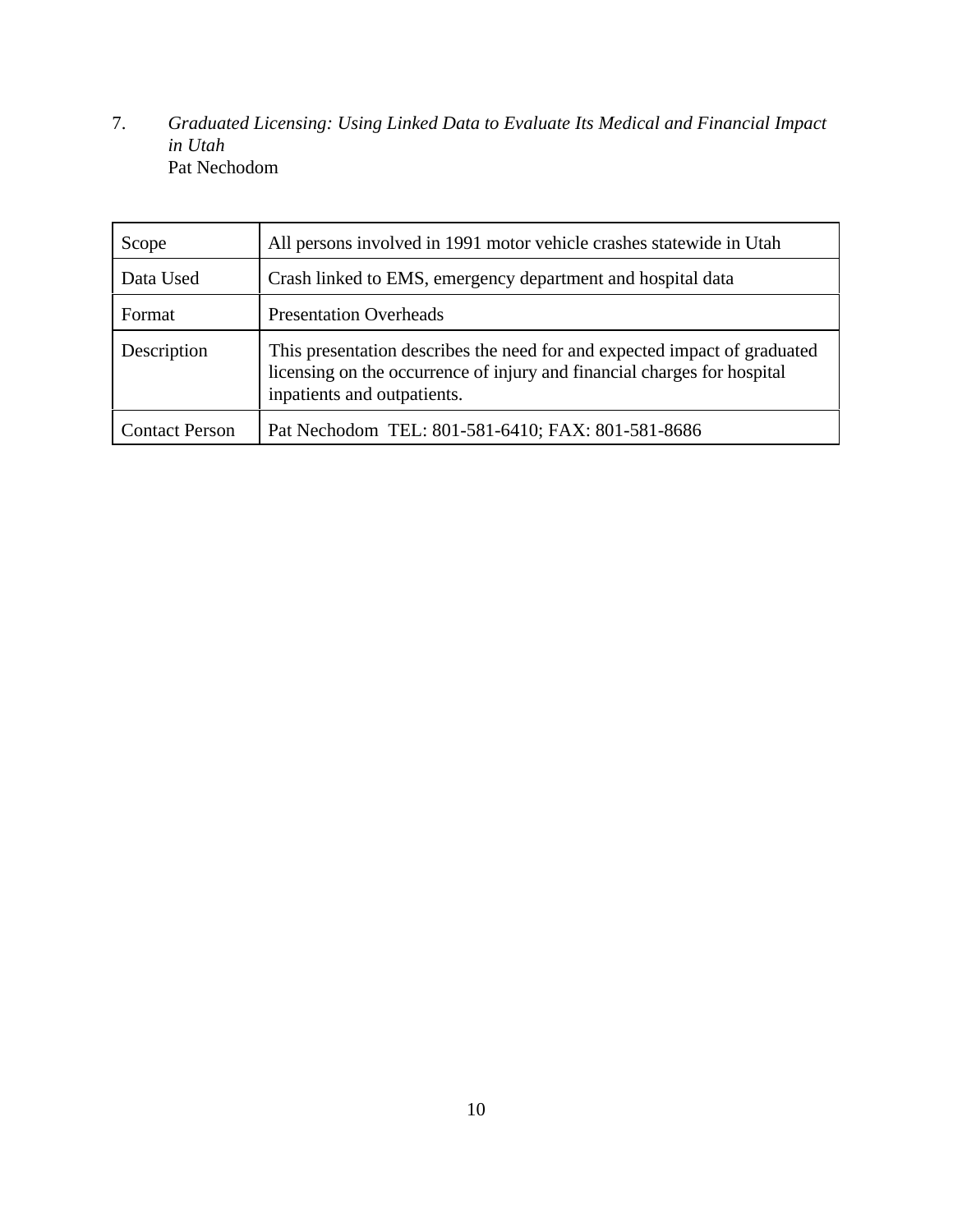#### 3.1.2 Involving Pedestrians

1. *Injury Outcome by Age Group for Male Pedestrians in Accidents in Maine* Karl Finison and Gary Menchen.

| Scope                 | All persons involved in 1991 motor vehicle crashes statewide in Maine                                                                                                                                                                                                                                                                                                                                              |
|-----------------------|--------------------------------------------------------------------------------------------------------------------------------------------------------------------------------------------------------------------------------------------------------------------------------------------------------------------------------------------------------------------------------------------------------------------|
| Data Used             | Crash linked to EMS, hospital and census data                                                                                                                                                                                                                                                                                                                                                                      |
| Format                | <b>Management Report</b>                                                                                                                                                                                                                                                                                                                                                                                           |
| Description           | This management report presents injury outcome for male pedestrians<br>including the total involved, total injured, percent of total injured, total<br>transported by EMS, total admitted to a hospital, total with severe injury<br>ISS>15, total charges, total with head/spinal injuries, total deaths and total<br>years of potential life lost. Data are reported by age grouped into five year<br>intervals. |
| <b>Contact Person</b> | Karl Finison TEL: 207-623-2555; FAX: 207-622-7086                                                                                                                                                                                                                                                                                                                                                                  |

#### 2. *Injury Outcome by Age Group for Female Pedestrians in Accidents in Maine* Karl Finison and Gary Menchen.

| Scope                 | All persons involved in 1991 motor vehicle crashes statewide in Maine                                                                                                                                                                                                                                                                                                                                                |
|-----------------------|----------------------------------------------------------------------------------------------------------------------------------------------------------------------------------------------------------------------------------------------------------------------------------------------------------------------------------------------------------------------------------------------------------------------|
| Data Used             | Crash linked to EMS, hospital and census data                                                                                                                                                                                                                                                                                                                                                                        |
| Format                | <b>Management Report</b>                                                                                                                                                                                                                                                                                                                                                                                             |
| Description           | This management report presents injury outcome for female pedestrians<br>including the total involved, total injured, percent of total injured, total<br>transported by EMS, total admitted to a hospital, total with severe injury<br>ISS>15, total charges, total with head/spinal injuries, total deaths and total<br>years of potential life lost. Data are reported by age grouped into five year<br>intervals. |
| <b>Contact Person</b> | Karl Finison TEL: 207-623-2555; FAX: 207-622-7086                                                                                                                                                                                                                                                                                                                                                                    |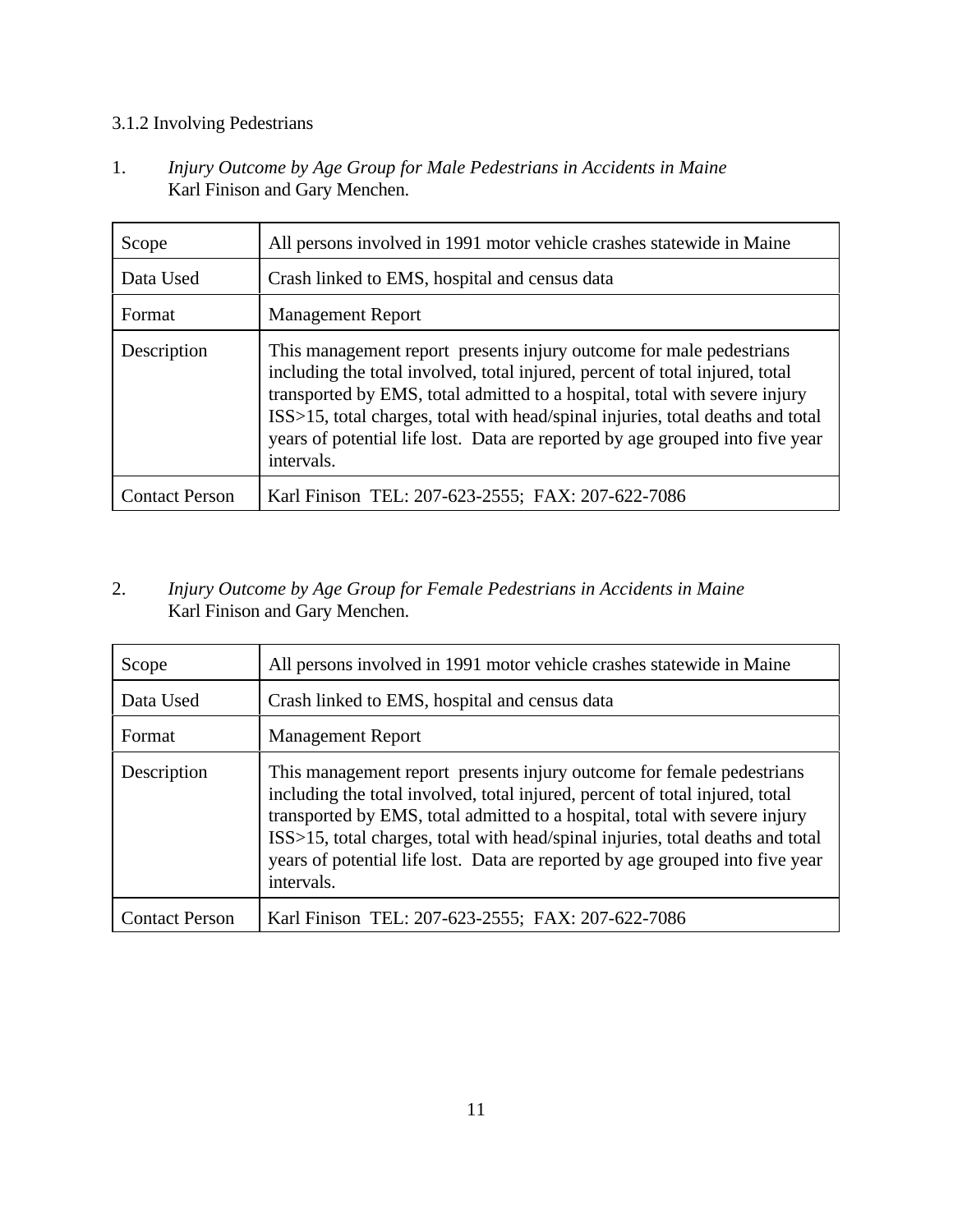3*. Injury Outcome by County of Accident Location for Pedestrians Involved in Accidents in Maine* Karl Finison and Gary Menchen

| Scope                 | All persons involved in 1991 motor vehicle crashes statewide in Maine                                                                                                                                                                                                                                                                                                                                                                                 |
|-----------------------|-------------------------------------------------------------------------------------------------------------------------------------------------------------------------------------------------------------------------------------------------------------------------------------------------------------------------------------------------------------------------------------------------------------------------------------------------------|
| Data Used             | Crash linked to EMS, hospital and census data                                                                                                                                                                                                                                                                                                                                                                                                         |
| Format                | <b>Management Report</b>                                                                                                                                                                                                                                                                                                                                                                                                                              |
| Description           | This management report presents the injury outcome by county of crash<br>location for pedestrians involved in crashes including the total involved,<br>total injured, injury rate per 100,000, total transported by EMS, total<br>admitted to a hospital, total with severe injury ISS>15, total charges, total<br>with head/spinal injuries, total deaths and total years of potential life lost.<br>Data are reported for the 16 counties in Maine. |
| <b>Contact Person</b> | Karl Finison TEL: 207-623-2555; FAX: 207-622-7086                                                                                                                                                                                                                                                                                                                                                                                                     |

#### 4. *Injury Outcome by Month of Accident for Pedestrians in Accidents in Maine* Karl Finison and Gary Menchen

| Scope                 | All persons involved in 1991 motor vehicle crashes statewide in Maine                                                                                                                                                                                                                                                                                                                        |
|-----------------------|----------------------------------------------------------------------------------------------------------------------------------------------------------------------------------------------------------------------------------------------------------------------------------------------------------------------------------------------------------------------------------------------|
| Data Used             | Crash linked to EMS, hospital and census data                                                                                                                                                                                                                                                                                                                                                |
| Format                | <b>Management Report</b>                                                                                                                                                                                                                                                                                                                                                                     |
| Description           | This management report presents the injury outcome by month of the crash<br>for pedestrians involved in crashes including the total involved, total<br>injured, injury rate per 100,000, total transported by EMS, total admitted to<br>a hospital, total with severe injury ISS>15, total charges, total with<br>head/spinal injuries, total deaths and total years of potential life lost. |
| <b>Contact Person</b> | Karl Finison TEL: 207-623-2555; FAX: 207-622-7086                                                                                                                                                                                                                                                                                                                                            |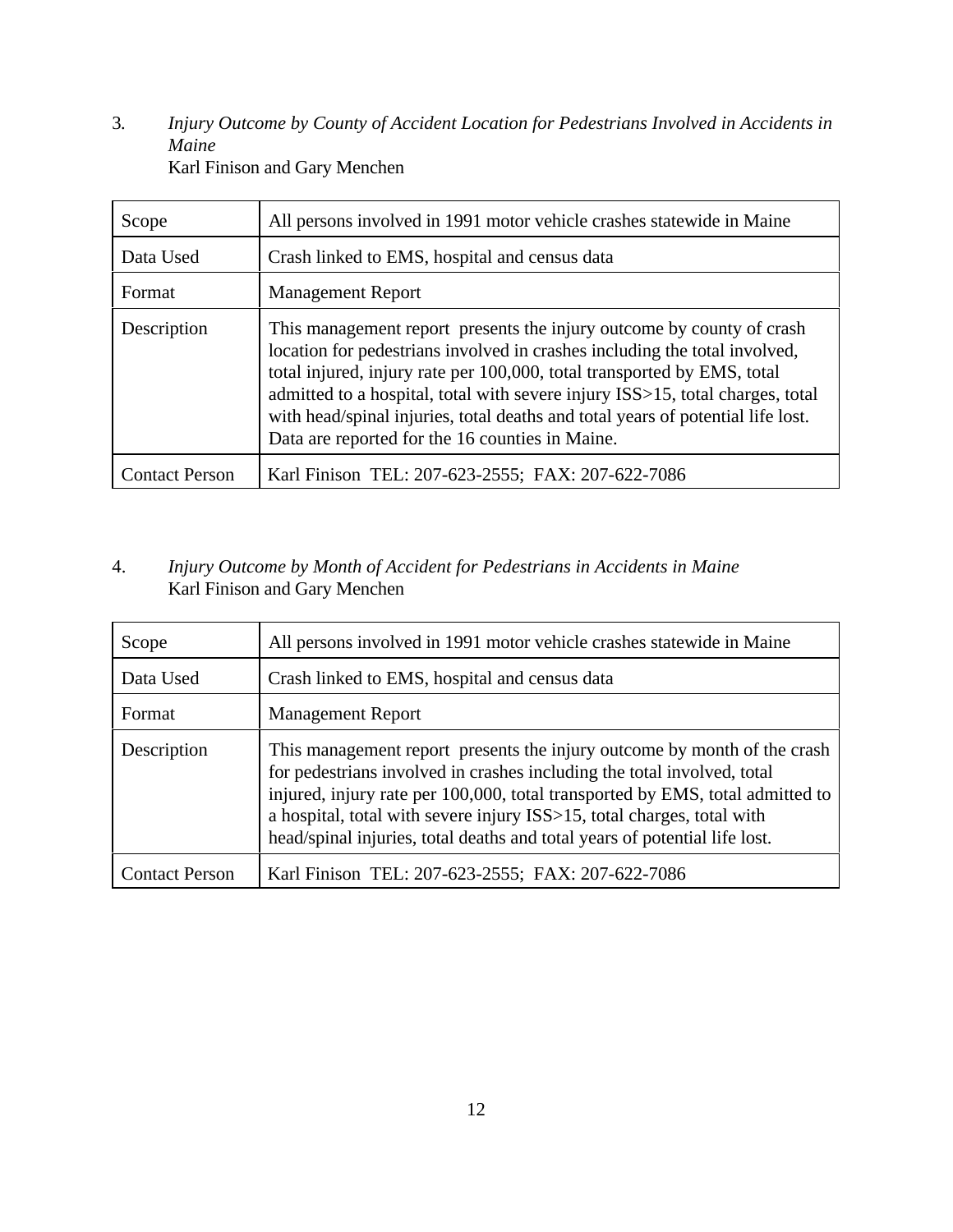5. *Injury Outcome by Day of Week of Accident for Pedestrians in Accidents in Maine* Karl Finison and Gary Menchen

| Scope                 | All persons involved in 1991 motor vehicle crashes statewide in Maine                                                                                                                                                                                                                                                                                                                              |
|-----------------------|----------------------------------------------------------------------------------------------------------------------------------------------------------------------------------------------------------------------------------------------------------------------------------------------------------------------------------------------------------------------------------------------------|
| Data Used             | Crash linked to EMS, hospital and census data                                                                                                                                                                                                                                                                                                                                                      |
| Format                | <b>Management Report</b>                                                                                                                                                                                                                                                                                                                                                                           |
| Description           | This management report presents the injury outcome by day of week of the<br>crash for pedestrians involved in crashes including the total involved, total<br>injured, injury rate per 100,000, total transported by EMS, total admitted to<br>a hospital, total with severe injury ISS>15, total charges, total with<br>head/spinal injuries, total deaths and total years of potential life lost. |
| <b>Contact Person</b> | Karl Finison TEL: 207-623-2555; FAX: 207-622-7086                                                                                                                                                                                                                                                                                                                                                  |

6. *Injury Outcome by Time of Accident (1 hour intervals) for Pedestrians in Accidents in Maine*

Karl Finison and Gary Menchen.

| Scope                 | All persons involved in 1991 motor vehicle crashes statewide in Maine                                                                                                                                                                                                                                                                                                                                                     |
|-----------------------|---------------------------------------------------------------------------------------------------------------------------------------------------------------------------------------------------------------------------------------------------------------------------------------------------------------------------------------------------------------------------------------------------------------------------|
| Data Used             | Crash linked to EMS, hospital and census data                                                                                                                                                                                                                                                                                                                                                                             |
| Format                | <b>Management Report</b>                                                                                                                                                                                                                                                                                                                                                                                                  |
| Description           | This management report presents by time of the crash, using one hour<br>intervals, for pedestrians involved in crashes the injury outcome including<br>the total involved, total injured, injury rate per 100,000, total transported<br>by EMS, total admitted to a hospital, total with severe injury ISS>15, total<br>charges, total with head/spinal injuries, total deaths and total years of<br>potential life lost. |
| <b>Contact Person</b> | Karl Finison TEL: 207-623-2555; FAX: 207-622-7086                                                                                                                                                                                                                                                                                                                                                                         |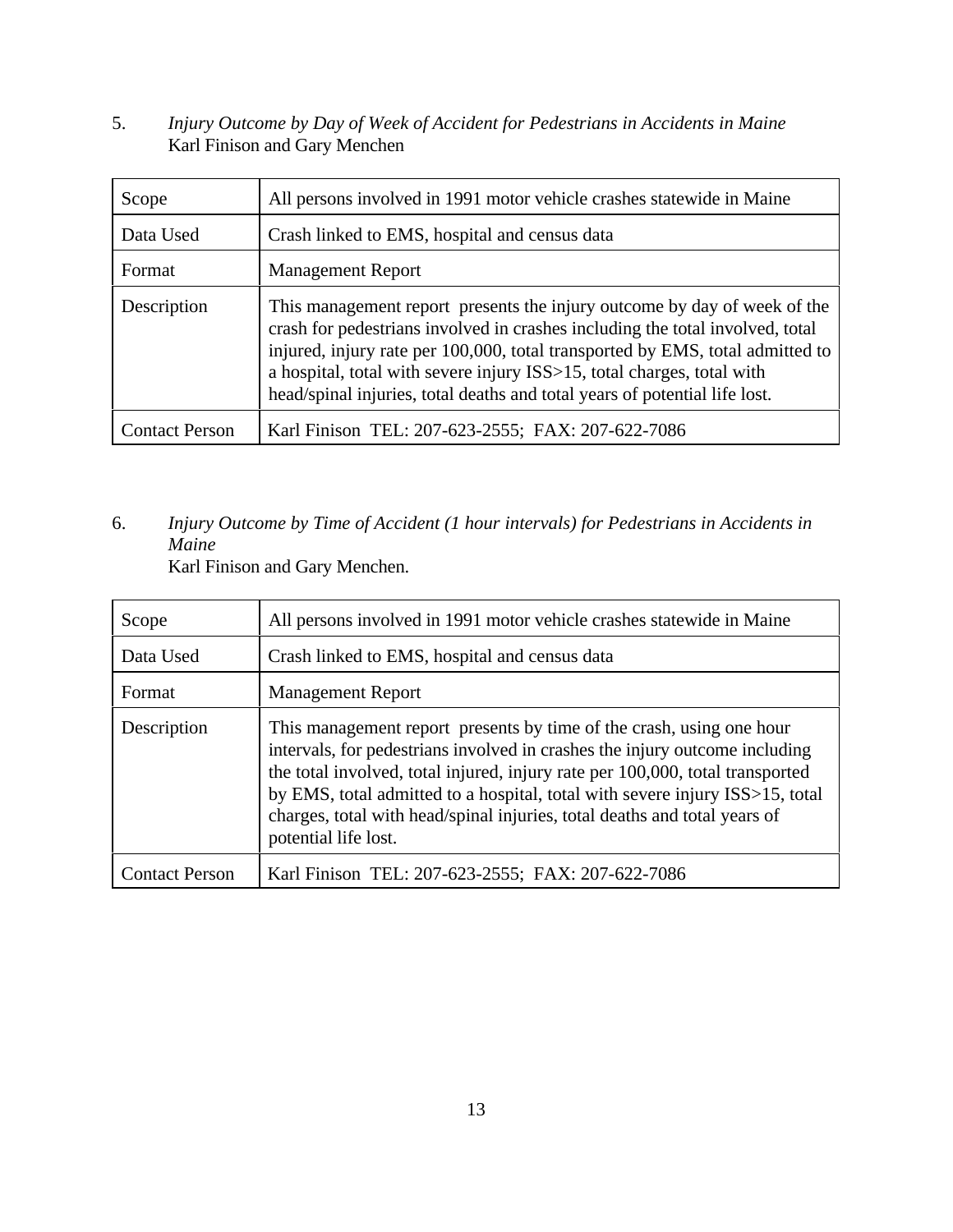7. *Injury Outcome for Pedestrians Involved in Alcohol-Related Accidents in Maine* Karl Finison and Gary Menchen.

| Scope                 | All persons involved in 1991 motor vehicle crashes statewide in Maine                                                                                                                                                                                                                                                                                                                     |
|-----------------------|-------------------------------------------------------------------------------------------------------------------------------------------------------------------------------------------------------------------------------------------------------------------------------------------------------------------------------------------------------------------------------------------|
| Data Used             | Crash linked to EMS, hospital and census data                                                                                                                                                                                                                                                                                                                                             |
| Format                | <b>Management Report</b>                                                                                                                                                                                                                                                                                                                                                                  |
| Description           | This management report presents injury outcome for pedestrians involved<br>in alcohol and non alcohol-related crashes including the total involved, total<br>injured, total transported by EMS, total admitted to a hospital, total with<br>severe injury ISS>15, total charges, total with head/spinal injuries, total<br>deaths, total years of potential life lost, and relative risk. |
| <b>Contact Person</b> | Karl Finison TEL: 207-623-2555; FAX: 207-622-7086                                                                                                                                                                                                                                                                                                                                         |

8. *Injury Outcome for Pedestrians Involved in Motor Vehicle Crashes by Population Density of Accident Location in Maine* Karl Finison and Gary Menchen.

| Scope                 | All persons involved in 1991 motor vehicle crashes statewide in Maine                                                                                                                                                                                                                                                                                                                                                                                                                                                                                                                                                 |
|-----------------------|-----------------------------------------------------------------------------------------------------------------------------------------------------------------------------------------------------------------------------------------------------------------------------------------------------------------------------------------------------------------------------------------------------------------------------------------------------------------------------------------------------------------------------------------------------------------------------------------------------------------------|
| Data Used             | Crash linked to EMS, hospital and census data                                                                                                                                                                                                                                                                                                                                                                                                                                                                                                                                                                         |
| Format                | <b>Management Report</b>                                                                                                                                                                                                                                                                                                                                                                                                                                                                                                                                                                                              |
| Description           | This management report presents for pedestrians involved in motor vehicle<br>crashes by population density of crash location, the injury outcome<br>including the total involved, total injured, total transported by EMS, total<br>admitted to a hospital, total with severe injury ISS>15, total charges, total<br>with head/spinal injuries, total deaths, total years of potential life lost, and<br>relative risk of injury. Crash location is defined as population per square<br>mile as follows: metro $($ >500), urban $(101-500)$ , Suburban $(51-100)$ , rural<br>$(7-50)$ , wilderness $(< 7)$ , unknown. |
| <b>Contact Person</b> | Karl Finison TEL: 207-623-2555; FAX: 207-622-7086                                                                                                                                                                                                                                                                                                                                                                                                                                                                                                                                                                     |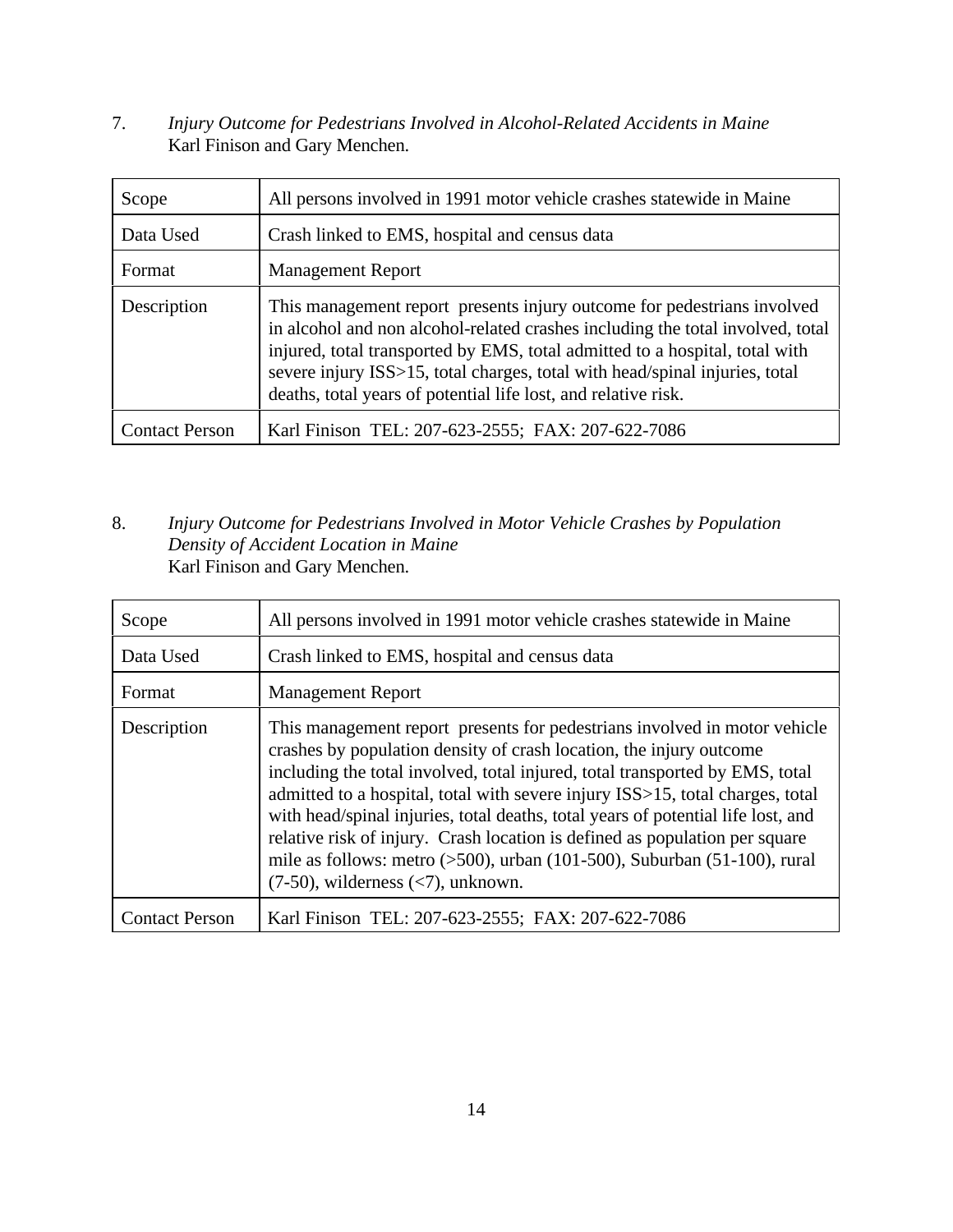9. *Injury Outcome for Pedestrians Involved in Crashes by Roadway Location of Accident in Maine* Karl Finison and Gary Menchen

| Scope                 | All persons involved in 1991 motor vehicle crashes statewide in Maine                                                                                                                                                                                                                                                                                                                                                                                                                                                                                                                  |
|-----------------------|----------------------------------------------------------------------------------------------------------------------------------------------------------------------------------------------------------------------------------------------------------------------------------------------------------------------------------------------------------------------------------------------------------------------------------------------------------------------------------------------------------------------------------------------------------------------------------------|
| Data Used             | Crash linked to EMS, hospital and census data                                                                                                                                                                                                                                                                                                                                                                                                                                                                                                                                          |
| Format                | <b>Management Report</b>                                                                                                                                                                                                                                                                                                                                                                                                                                                                                                                                                               |
| Description           | This management report presents for pedestrians involved in crashes by<br>roadway location of the crash the total involved, total injured, percent of<br>total injured, total transported by EMS, total admitted to a hospital, total<br>with severe injury ISS>15, total charges, total with head/spinal injuries,<br>total deaths, years of potential life lost and the relative risk. Location of<br>crash is defined as straight road, curved, 3 legged intersection, 4 legged<br>intersection, 5 legged intersection, driveways, bridges, interchange, other,<br>missing/invalid. |
| <b>Contact Person</b> | Karl Finison TEL: 207-623-2555; FAX: 207-622-7086                                                                                                                                                                                                                                                                                                                                                                                                                                                                                                                                      |

#### 10. *Injury Outcome for Pedestrians Involved in Motor Vehicle Crashes by Apparent Contributing Factor in Maine* Karl Finison and Gary Menchen

| Scope                 | All persons involved in 1991 motor vehicle crashes statewide in Maine                                                                                                                                                                                                                                                                                                                                                                                                                                |
|-----------------------|------------------------------------------------------------------------------------------------------------------------------------------------------------------------------------------------------------------------------------------------------------------------------------------------------------------------------------------------------------------------------------------------------------------------------------------------------------------------------------------------------|
| Data Used             | Crash linked to EMS, hospital and census data                                                                                                                                                                                                                                                                                                                                                                                                                                                        |
| Format                | <b>Management Report</b>                                                                                                                                                                                                                                                                                                                                                                                                                                                                             |
| Description           | This management report presents for pedestrians involved in motor vehicle<br>crashes by apparent contributing factor in single vehicle crashes, the total<br>involved, total injured, percent of total injured, total transported by EMS,<br>total admitted to a hospital, total with severe injury ISS>15, total charges,<br>total with head/spinal injuries, total deaths and years of potential life lost.<br>Results are shown separately for thirty different apparent contributing<br>factors. |
| <b>Contact Person</b> | Karl Finison TEL: 207-623-2555; FAX: 207-622-7086                                                                                                                                                                                                                                                                                                                                                                                                                                                    |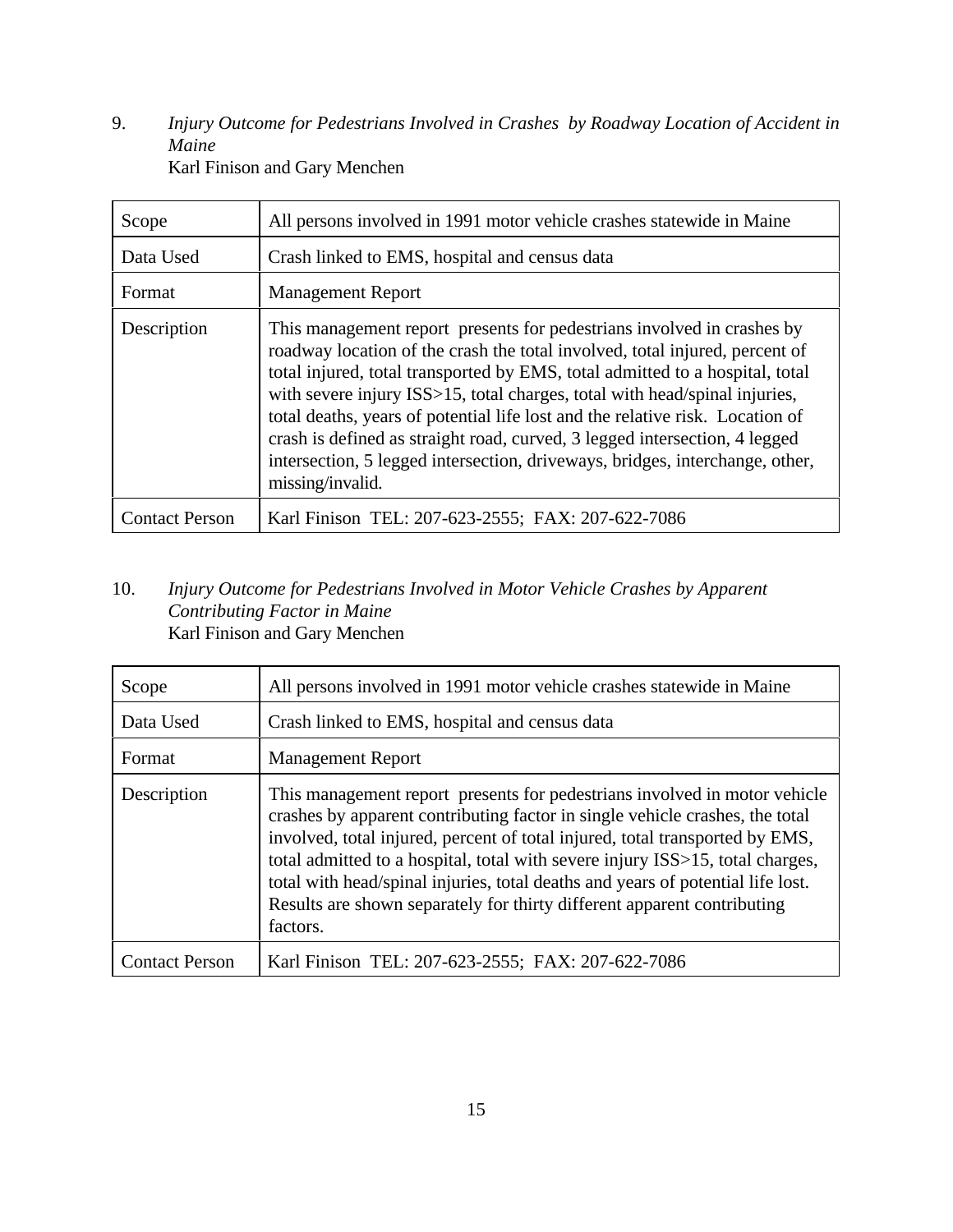#### 3.1.3 Involving Bicyclists

1. *Injury Outcome by Age Group for Male Bicyclists Involved in Accidents in Maine* Karl Finison and Gary Menchen

| Scope                 | All persons involved in 1991 motor vehicle crashes statewide in Maine                                                                                                                                                                                                                                                                                                                 |
|-----------------------|---------------------------------------------------------------------------------------------------------------------------------------------------------------------------------------------------------------------------------------------------------------------------------------------------------------------------------------------------------------------------------------|
| Data Used             | Crash linked to EMS, hospital and census data                                                                                                                                                                                                                                                                                                                                         |
| Format                | <b>Management Report</b>                                                                                                                                                                                                                                                                                                                                                              |
| Description           | This management report presents the injury outcome by age in five year<br>intervals for male bicyclists including the total involved, total injured,<br>percent of total injured, total transported by EMS, total admitted to a<br>hospital, total with severe injury ISS>15, total charges, total with<br>head/spinal injuries, total deaths and total years of potential life lost. |
| <b>Contact Person</b> | Karl Finison TEL: 207-623-2555; FAX: 207-622-7086                                                                                                                                                                                                                                                                                                                                     |

#### 2. *Injury Outcome by Age Group for Female Bicyclists Involved in Accidents in Maine* Karl Finison and Gary Menchen.

| Scope                 | All persons involved in 1991 motor vehicle crashes statewide in Maine                                                                                                                                                                                                                                                                                                                                       |
|-----------------------|-------------------------------------------------------------------------------------------------------------------------------------------------------------------------------------------------------------------------------------------------------------------------------------------------------------------------------------------------------------------------------------------------------------|
| Data Used             | Crash linked to EMS, hospital and census data                                                                                                                                                                                                                                                                                                                                                               |
| Format                | <b>Management Report</b>                                                                                                                                                                                                                                                                                                                                                                                    |
| Description           | This management report presents for female bicyclists involved in crashes<br>the injury outcome by age in five year intervals including the total involved,<br>total injured, percent of total injured, total transported by EMS, total<br>admitted to a hospital, total with severe injury ISS>15, total charges, total<br>with head/spinal injuries, total deaths and total years of potential life lost. |
| <b>Contact Person</b> | Karl Finison TEL: 207-623-2555; FAX: 207-622-7086                                                                                                                                                                                                                                                                                                                                                           |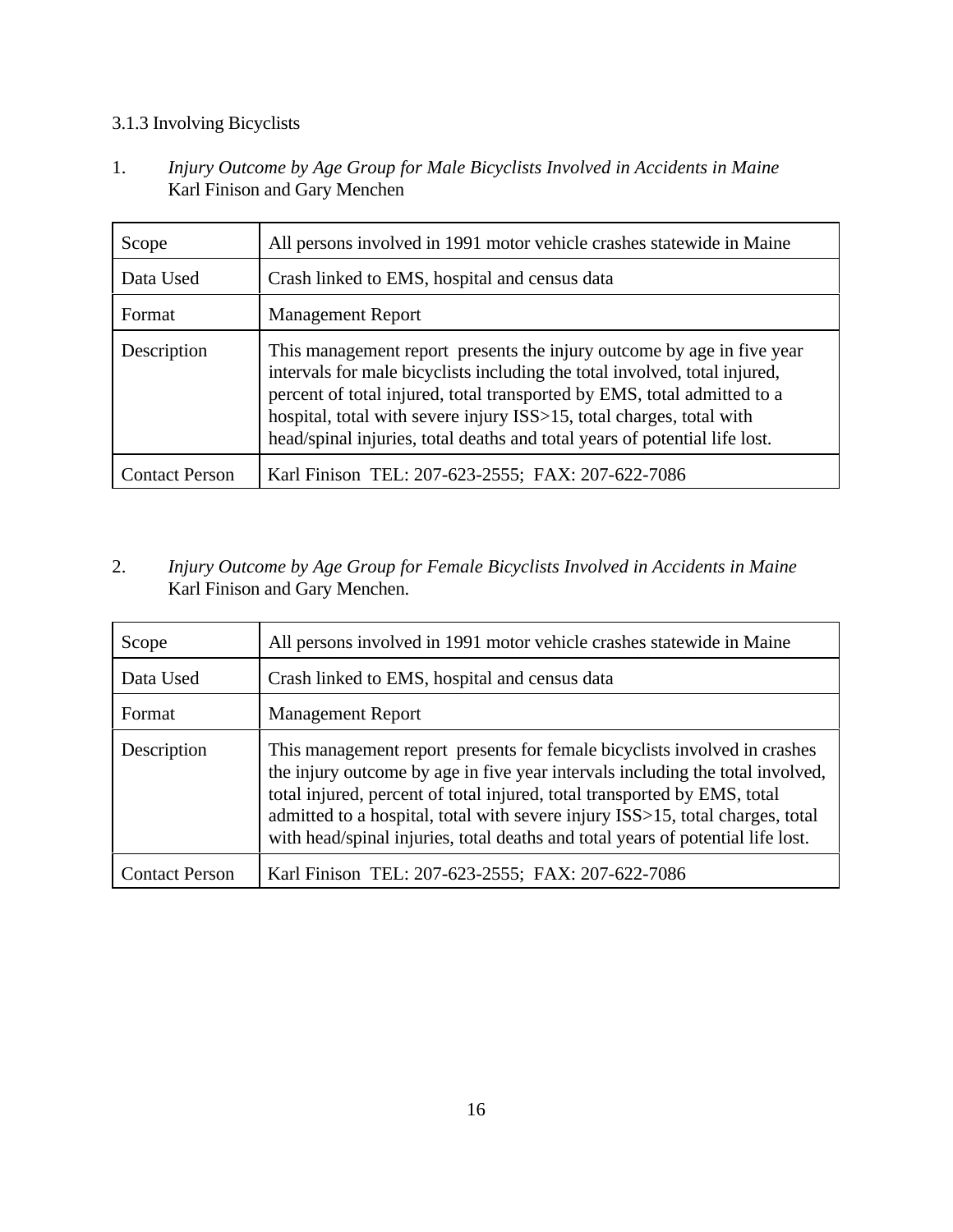3. *Injury Outcome by County of Accident Location for Bicyclists Involved in Accidents in Maine* Karl Finison and Gary Menchen.

| Scope                 | All persons involved in 1991 motor vehicle crashes statewide in Maine                                                                                                                                                                                                                                                                                                                                                          |
|-----------------------|--------------------------------------------------------------------------------------------------------------------------------------------------------------------------------------------------------------------------------------------------------------------------------------------------------------------------------------------------------------------------------------------------------------------------------|
| Data Used             | Crash linked to EMS, hospital and census data                                                                                                                                                                                                                                                                                                                                                                                  |
| Format                | <b>Management Report</b>                                                                                                                                                                                                                                                                                                                                                                                                       |
| Description           | This management report presents by county for bicyclists involved in<br>crashes the injury outcome including the total involved, total injured, injury<br>rate per 100,000, total transported by EMS, total admitted to a hospital,<br>total with severe injury ISS>15, total charges, total with head/spinal<br>injuries, total deaths and total years of potential life lost. Data are reported<br>for 16 counties in Maine. |
| <b>Contact Person</b> | Karl Finison TEL: 207-623-2555; FAX: 207-622-7086                                                                                                                                                                                                                                                                                                                                                                              |

#### 4. *Injury Outcome by Month of Accident for Bicyclists Involved in Accidents in Maine* Karl Finison and Gary Menchen.

| Scope                 | All persons involved in 1991 motor vehicle crashes statewide in Maine                                                                                                                                                                                                                                                                                                                                      |
|-----------------------|------------------------------------------------------------------------------------------------------------------------------------------------------------------------------------------------------------------------------------------------------------------------------------------------------------------------------------------------------------------------------------------------------------|
| Data Used             | Crash linked to EMS, hospital and census data                                                                                                                                                                                                                                                                                                                                                              |
| Format                | <b>Management Report</b>                                                                                                                                                                                                                                                                                                                                                                                   |
| Description           | This management report presents for bicyclists involved in crashes the<br>injury outcome by month of crash for pedestrians including the total<br>involved, total injured, injury rate per 100,000, total transported by EMS,<br>total admitted to a hospital, total with severe injury ISS>15, total charges,<br>total with head/spinal injuries, total deaths and total years of potential life<br>lost. |
| <b>Contact Person</b> | Karl Finison TEL: 207-623-2555; FAX: 207-622-7086                                                                                                                                                                                                                                                                                                                                                          |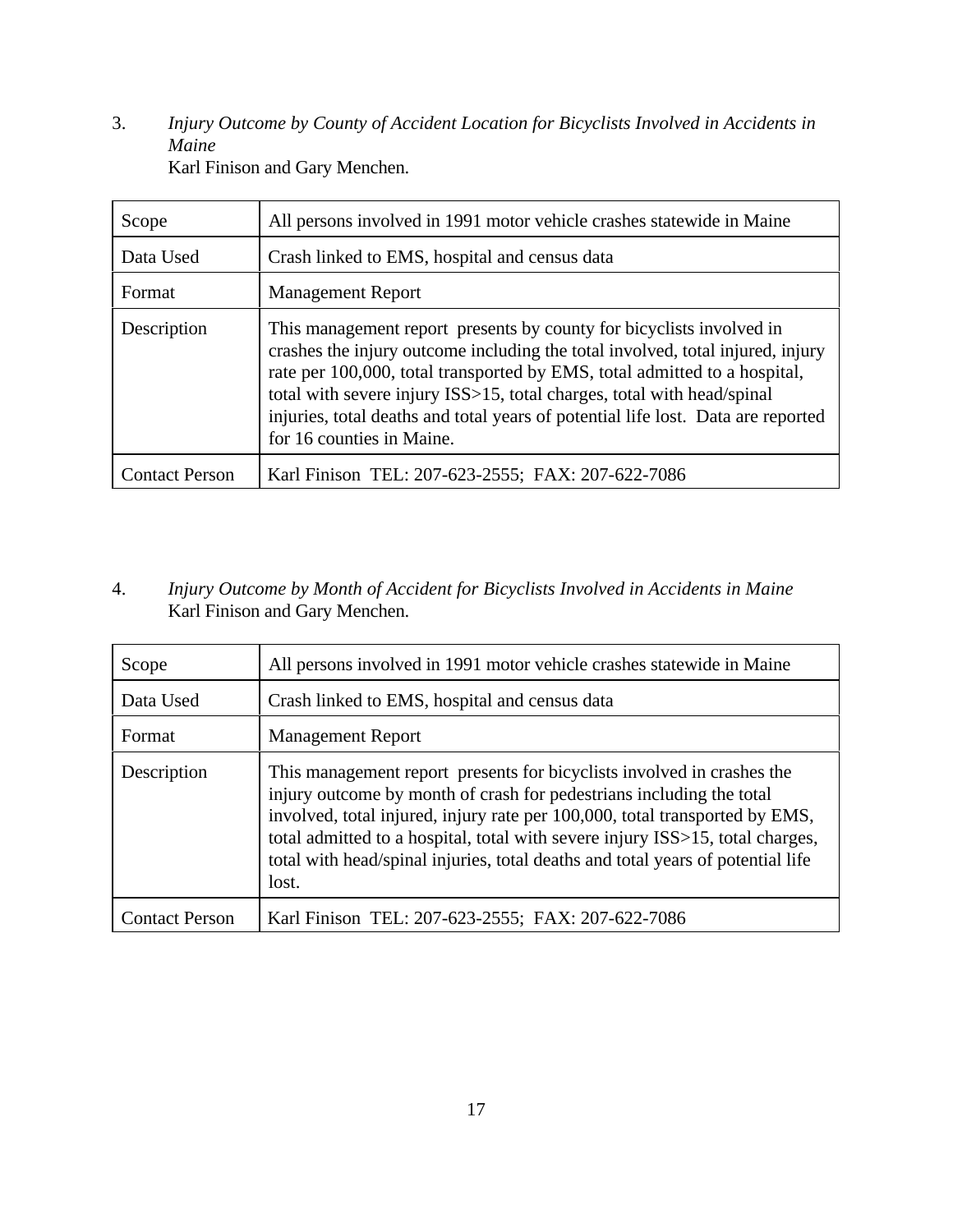5. *Injury Outcome by Day of Week of Accident for Bicyclists Involved in Accidents in Maine* Karl Finison and Gary Menchen.

| Scope                 | All persons involved in 1991 motor vehicle crashes statewide in Maine                                                                                                                                                                                                                                                                                                                |
|-----------------------|--------------------------------------------------------------------------------------------------------------------------------------------------------------------------------------------------------------------------------------------------------------------------------------------------------------------------------------------------------------------------------------|
| Data Used             | Crash linked to EMS, hospital and census data                                                                                                                                                                                                                                                                                                                                        |
| Format                | <b>Management Report</b>                                                                                                                                                                                                                                                                                                                                                             |
| Description           | This management report presents by day of week for bicyclists involved in<br>crashes the injury outcome including the total involved, total injured, injury<br>rate per 100,000, total transported by EMS, total admitted to a hospital,<br>total with severe injury ISS>15, total charges, total with head/spinal<br>injuries, total deaths and total years of potential life lost. |
| <b>Contact Person</b> | Karl Finison TEL: 207-623-2555; FAX: 207-622-7086                                                                                                                                                                                                                                                                                                                                    |

#### 6. *Injury Outcome by Time of Accident (1 hour intervals) for Bicyclists Involved in Accidents in Maine* Karl Finison and Gary Menchen.

| Scope                 | All persons involved in 1991 motor vehicle crashes statewide in Maine                                                                                                                                                                                                                                                                                                                                              |
|-----------------------|--------------------------------------------------------------------------------------------------------------------------------------------------------------------------------------------------------------------------------------------------------------------------------------------------------------------------------------------------------------------------------------------------------------------|
| Data Used             | Crash linked to EMS, hospital and census data                                                                                                                                                                                                                                                                                                                                                                      |
| Format                | <b>Management Report</b>                                                                                                                                                                                                                                                                                                                                                                                           |
| Description           | This management report presents for bicyclists involved in crashes by time<br>of crash using one hour intervals the injury outcome including the total<br>involved, total injured, injury rate per 100,000, total transported by EMS,<br>total admitted to a hospital, total with severe injury ISS>15, total charges,<br>total with head/spinal injuries, total deaths and total years of potential life<br>lost. |
| <b>Contact Person</b> | Karl Finison TEL: 207-623-2555; FAX: 207-622-7086                                                                                                                                                                                                                                                                                                                                                                  |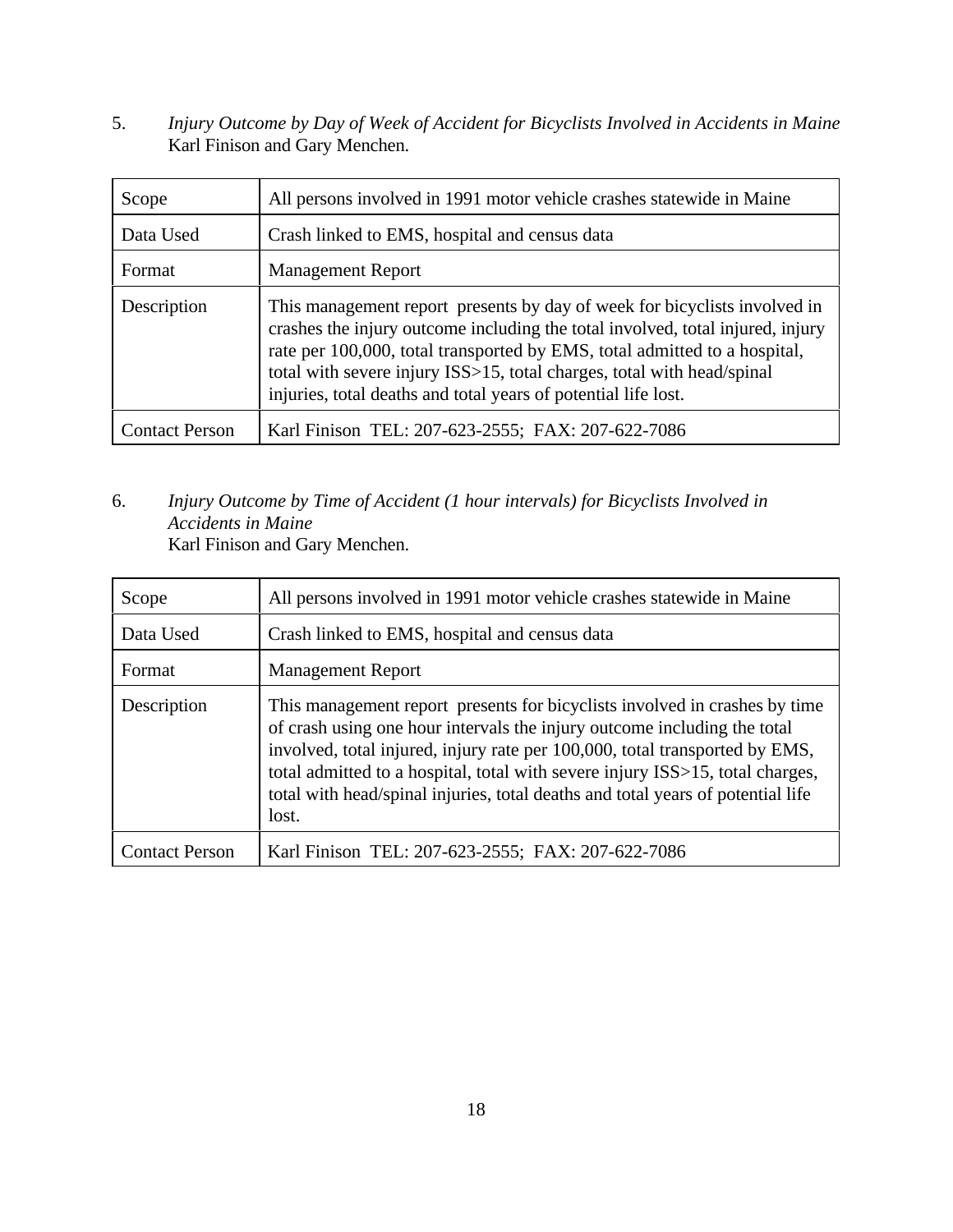7. *Injury Outcome for Bicyclists Involved in Alcohol-Related Accidents in Maine* Karl Finison and Gary Menchen.

| Scope                 | All persons involved in 1991 motor vehicle crashes statewide in Maine                                                                                                                                                                                                                                                                                                                                                        |
|-----------------------|------------------------------------------------------------------------------------------------------------------------------------------------------------------------------------------------------------------------------------------------------------------------------------------------------------------------------------------------------------------------------------------------------------------------------|
| Data Used             | Crash linked to EMS, hospital and census data                                                                                                                                                                                                                                                                                                                                                                                |
| Format                | <b>Management Report</b>                                                                                                                                                                                                                                                                                                                                                                                                     |
| Description           | This management report presents injury outcome for bicyclists including<br>the total involved, total injured, total transported by EMS, total admitted to<br>a hospital, total with severe injury ISS>15, total charges, total with<br>head/spinal injuries, total deaths, total years of potential life lost, and<br>relative risk. Data are reported separately for alcohol involved and non-<br>alcohol involved crashes. |
| <b>Contact Person</b> | Karl Finison TEL: 207-623-2555; FAX: 207-622-7086                                                                                                                                                                                                                                                                                                                                                                            |

8. *Injury Outcome for Bicyclists Involved in Motor Vehicle Crashes by Population Density of Accident Location in Maine* Karl Finison and Gary Menchen.

| Scope                 | All persons involved in 1991 motor vehicle crashes statewide in Maine                                                                                                                                                                                                                                                                                                                                                                                                                                                                                                                                          |
|-----------------------|----------------------------------------------------------------------------------------------------------------------------------------------------------------------------------------------------------------------------------------------------------------------------------------------------------------------------------------------------------------------------------------------------------------------------------------------------------------------------------------------------------------------------------------------------------------------------------------------------------------|
| Data Used             | Crash linked to EMS, hospital and census data                                                                                                                                                                                                                                                                                                                                                                                                                                                                                                                                                                  |
| Format                | <b>Management Report</b>                                                                                                                                                                                                                                                                                                                                                                                                                                                                                                                                                                                       |
| Description           | This management report presents for bicyclists involved in motor vehicle<br>crashes by population density of crash location, the injury outcome<br>including the total involved, total injured, total transported by EMS, total<br>admitted to a hospital, total with severe injury ISS>15, total charges, total<br>with head/spinal injuries, total deaths, total years of potential life lost, and<br>relative risk of injury. Crash location is defined as population per square<br>mile as follows: metro $($ >500), urban (101-500), Suburban (51-100), rural<br>$(7-50)$ , wilderness $(< 7)$ , unknown. |
| <b>Contact Person</b> | Karl Finison TEL: 207-623-2555; FAX: 207-622-7086                                                                                                                                                                                                                                                                                                                                                                                                                                                                                                                                                              |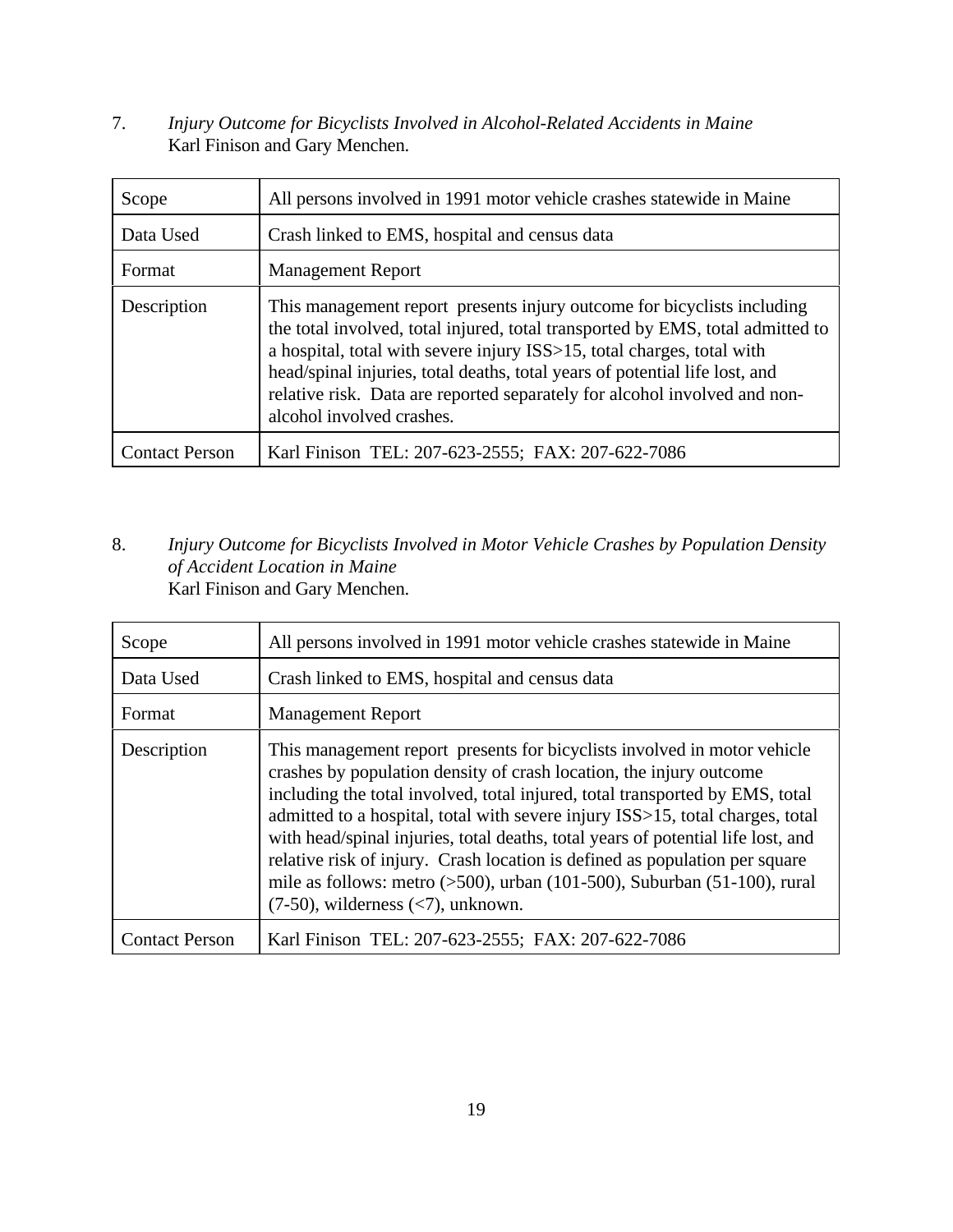9. *Injury Outcome for Bicyclists Involved in Crashes by Roadway Location of Accident in Maine* Karl Finison and Gary Menchen

| Scope                 | All persons involved in 1991 motor vehicle crashes statewide in Maine                                                                                                                                                                                                                                                                                                                                                                                                                                                                                                                |
|-----------------------|--------------------------------------------------------------------------------------------------------------------------------------------------------------------------------------------------------------------------------------------------------------------------------------------------------------------------------------------------------------------------------------------------------------------------------------------------------------------------------------------------------------------------------------------------------------------------------------|
| Data Used             | Crash linked to EMS, hospital and census data                                                                                                                                                                                                                                                                                                                                                                                                                                                                                                                                        |
| Format                | <b>Management Report</b>                                                                                                                                                                                                                                                                                                                                                                                                                                                                                                                                                             |
| Description           | This management report presents for bicyclists involved in crashes by<br>roadway location of the crash the total involved, total injured, percent of<br>total injured, total transported by EMS, total admitted to a hospital, total<br>with severe injury ISS>15, total charges, total with head/spinal injuries,<br>total deaths, years of potential life lost and the relative risk. Roadway<br>location is defined as straight road, curved, 3 legged intersection, 4 legged<br>intersection, 5 legged intersection, driveways, bridges, interchange, other,<br>missing/invalid. |
| <b>Contact Person</b> | Karl Finison TEL: 207-623-2555; FAX: 207-622-7086                                                                                                                                                                                                                                                                                                                                                                                                                                                                                                                                    |

#### 10. *Injury Outcome for Bicyclists Involved in Motor Vehicle Crashes by Apparent Contributing Factor in Maine* Karl Finison and Gary Menchen

| Scope                 | All persons involved in 1991 motor vehicle crashes statewide in Maine                                                                                                                                                                                                                                                                                                                                                                                                 |
|-----------------------|-----------------------------------------------------------------------------------------------------------------------------------------------------------------------------------------------------------------------------------------------------------------------------------------------------------------------------------------------------------------------------------------------------------------------------------------------------------------------|
| Data Used             | Crash linked to EMS, hospital and census data                                                                                                                                                                                                                                                                                                                                                                                                                         |
| Format                | <b>Management Report</b>                                                                                                                                                                                                                                                                                                                                                                                                                                              |
| Description           | This management report presents for bicyclists involved in motor vehicle<br>crashes by apparent contributing factor the total involved, total injured,<br>percent of total injured, total transported by EMS, total admitted to a<br>hospital, total with severe injury ISS>15, total charges, total with<br>head/spinal injuries, total deaths and years of potential life lost. Results are<br>shown separately for thirty different apparent contributing factors. |
| <b>Contact Person</b> | Karl Finison TEL: 207-623-2555; FAX: 207-622-7086                                                                                                                                                                                                                                                                                                                                                                                                                     |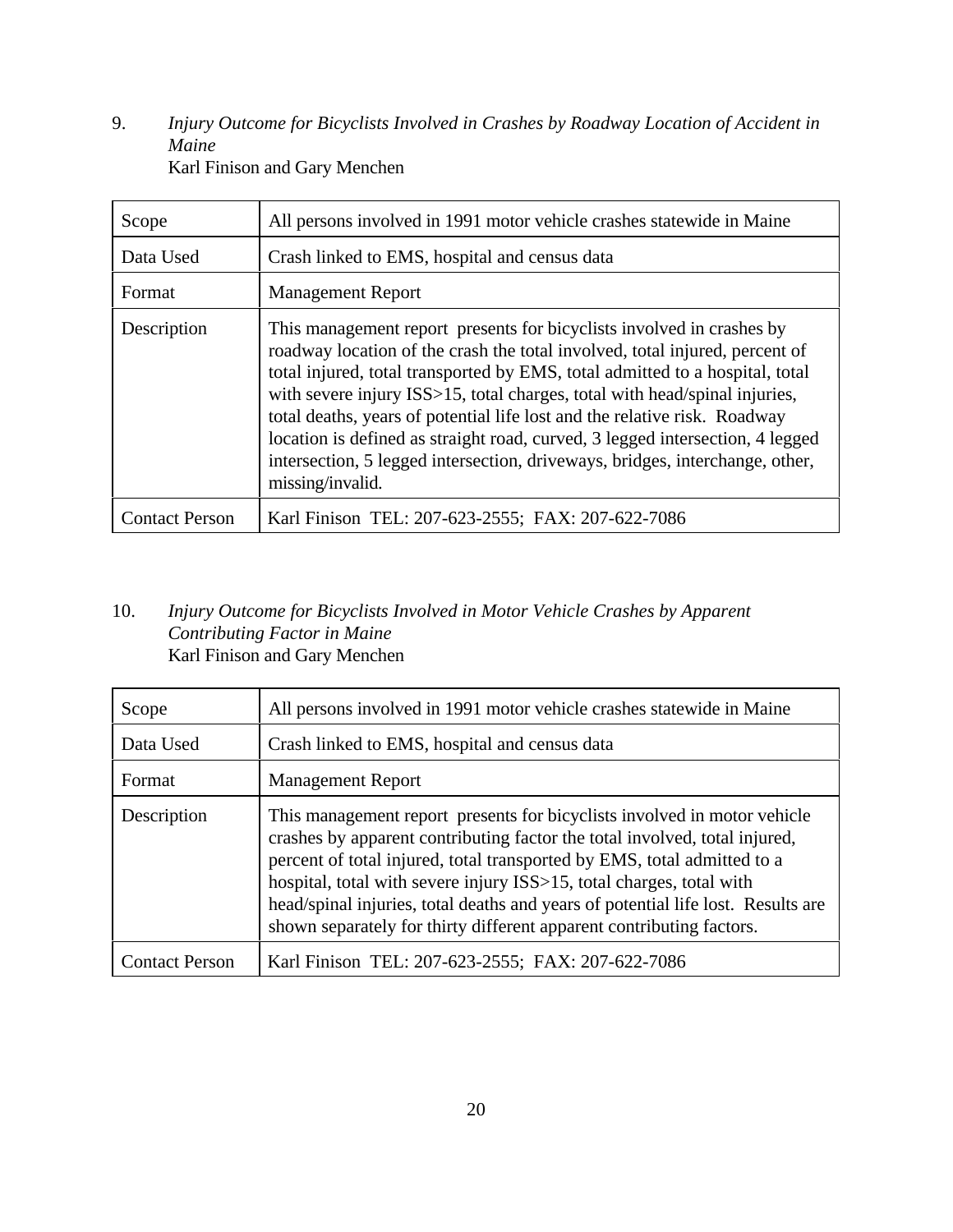## 3.1.4 By Geographic Location

1. *Analysis of the Medical and Financial Outcomes of Crash Injuries Occurring in Connecticut*(in process)

| Scope                 | All persons involved in 1994-1995 crashes in Connecticut                                                                                                                                                                                                                                                                                                                |
|-----------------------|-------------------------------------------------------------------------------------------------------------------------------------------------------------------------------------------------------------------------------------------------------------------------------------------------------------------------------------------------------------------------|
| Data Used             | Crash data linked to hospital discharge, ambulatory surgery, emergency<br>department, trauma registry, death certificate and census data.                                                                                                                                                                                                                               |
| Format                | Study                                                                                                                                                                                                                                                                                                                                                                   |
| Description           | This study reports on the predictors for motor vehicle crashes and the<br>location of injuries in Connecticut, and describes the injured victims of<br>these crashes in terms of their severity scores and outcomes by final<br>disposition, financial cost, discharge diagnosis, average length of stay, total<br>hospital days, and mortality at 30, 60, and 90 days. |
| <b>Contact Person</b> | Angela S. Mattie TEL: 203-294-7224; FAX: 203-284-9318                                                                                                                                                                                                                                                                                                                   |

#### 2. *Injury Outcome by County in Maine* Karl Finison and Gary Menchen

| Scope                 | All persons involved in 1991 motor vehicle crashes statewide in Maine                                                                                                                                                                                                                                                                                                                                                |
|-----------------------|----------------------------------------------------------------------------------------------------------------------------------------------------------------------------------------------------------------------------------------------------------------------------------------------------------------------------------------------------------------------------------------------------------------------|
| Data Used             | Crash linked to EMS, hospital and census data                                                                                                                                                                                                                                                                                                                                                                        |
| Format                | <b>Management Report</b>                                                                                                                                                                                                                                                                                                                                                                                             |
| Description           | This management report presents by county in Maine, the 1990 census<br>population, the total occupants, number injured, injury rate per 100,000<br>population, total transported by EMS, total admitted to a hospital, total<br>with severe injury ISS>15, total charges, total with head/spinal injuries,<br>total deaths, and the years of potential life lost. Data are reported for the<br>16 counties in Maine. |
| <b>Contact Person</b> | Karl Finison TEL: 207-623-2555; FAX: 207-622-7086                                                                                                                                                                                                                                                                                                                                                                    |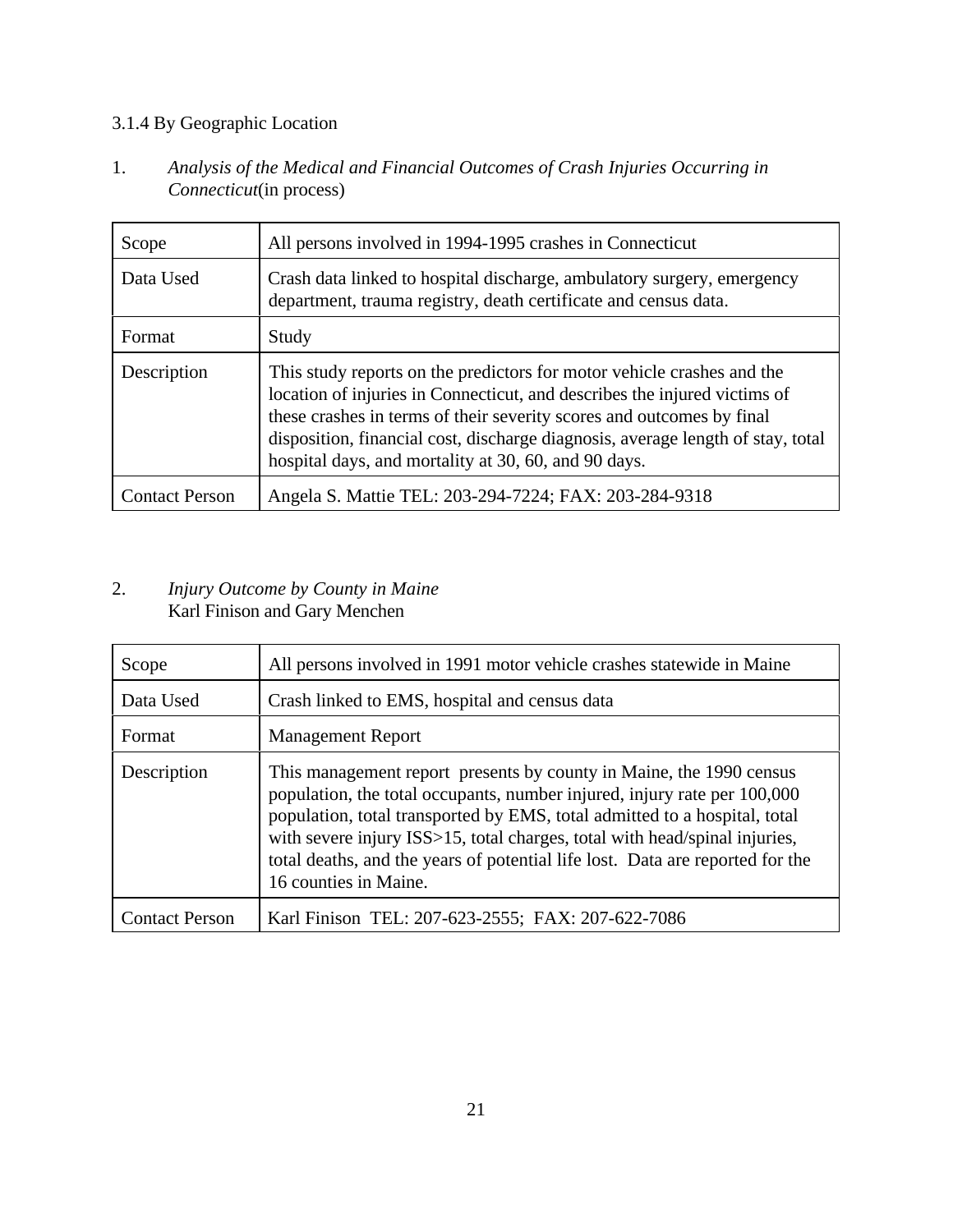#### 3. *Injury Outcome by Hospital Service Area in Maine* Karl Finison and Gary Menchen

| Scope                 | All persons involved in 1991 motor vehicle crashes statewide in Maine                                                                                                                                                                                                                                                                                                                                                |
|-----------------------|----------------------------------------------------------------------------------------------------------------------------------------------------------------------------------------------------------------------------------------------------------------------------------------------------------------------------------------------------------------------------------------------------------------------|
| Data Used             | Crash linked to EMS, hospital and census data                                                                                                                                                                                                                                                                                                                                                                        |
| Format                | <b>Management Report</b>                                                                                                                                                                                                                                                                                                                                                                                             |
| Description           | This management report presents by hospital service area in Maine, the<br>total occupants, total injured, injury rate per 100,000 population, total<br>transported by EMS, total admitted to a hospital, total with severe injury<br>ISS>15, total charges, total with head/spinal injuries, total deaths, and the<br>years of potential life lost. Data are reported for 32 hospital service areas<br>within Maine. |
| <b>Contact Person</b> | Karl Finison TEL: 207-623-2555; FAX: 207-622-7086                                                                                                                                                                                                                                                                                                                                                                    |

#### 4. *Injury Outcome by Population Density of Crash Location in Maine* Karl Finison and Gary Menchen

| Scope                 | All persons involved in 1991 motor vehicle crashes statewide in Maine                                                                                                                                                                                                                                                                                                                                                                                                                                                                                                    |
|-----------------------|--------------------------------------------------------------------------------------------------------------------------------------------------------------------------------------------------------------------------------------------------------------------------------------------------------------------------------------------------------------------------------------------------------------------------------------------------------------------------------------------------------------------------------------------------------------------------|
| Data Used             | Crash linked to EMS, hospital and census data                                                                                                                                                                                                                                                                                                                                                                                                                                                                                                                            |
| Format                | <b>Management Report</b>                                                                                                                                                                                                                                                                                                                                                                                                                                                                                                                                                 |
| Description           | This management report presents by population density of the crash<br>location in Maine, the total occupants, total injured, percent of total<br>injuries, total transported by EMS, total admitted to a hospital, total with<br>severe injury ISS>15, total charges, total with head/spinal injuries, total<br>deaths, and the years of potential life lost and the relative risk. Crash<br>location is defined as population per square mile as follows: metro $($ >500 $)$ ,<br>urban (101-500), Suburban (51-100), rural (7-50), wilderness $(\leq 7)$ ,<br>unknown. |
| <b>Contact Person</b> | Karl Finison TEL: 207-623-2555; FAX: 207-622-7086                                                                                                                                                                                                                                                                                                                                                                                                                                                                                                                        |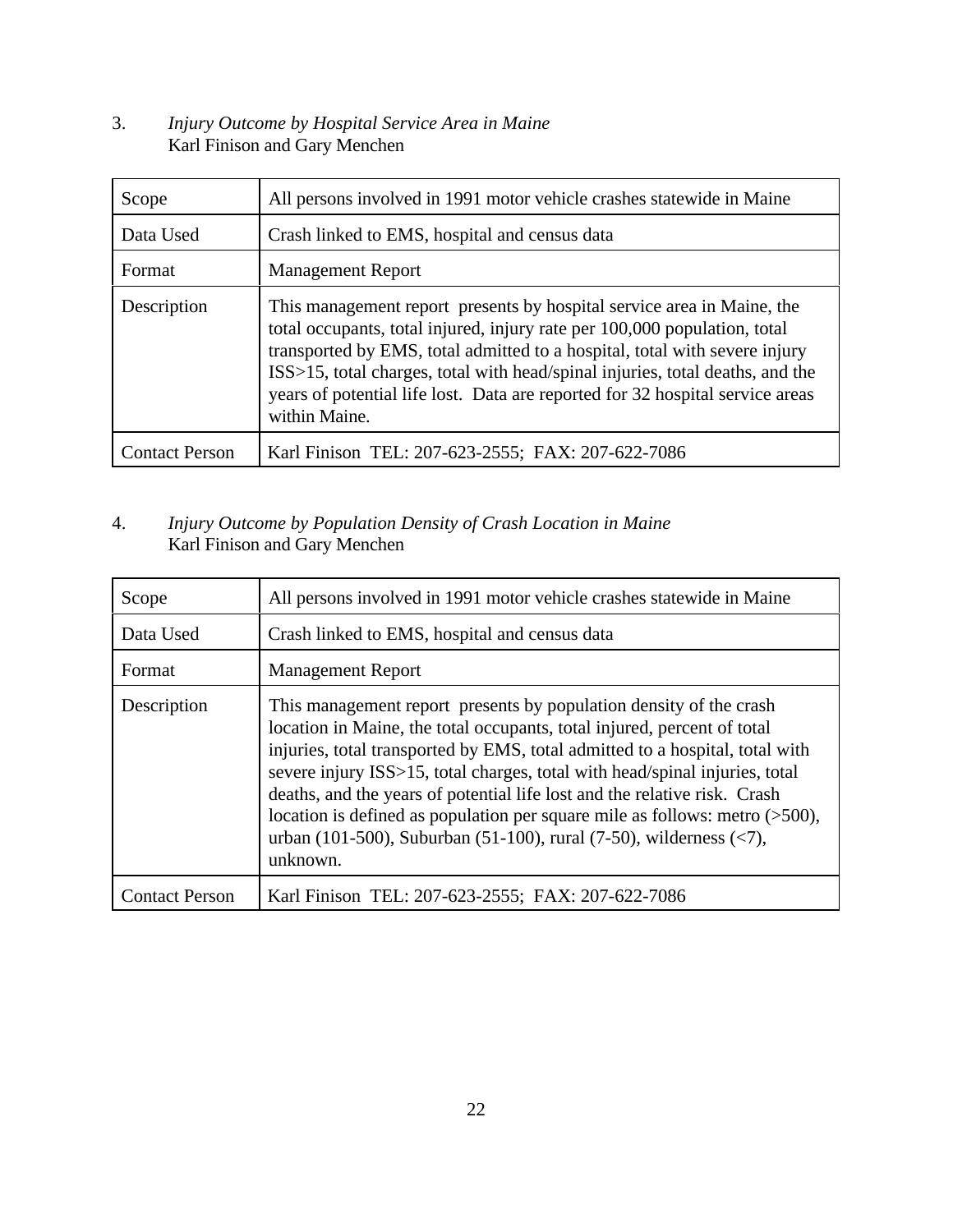## 3.1.5 By Date and Time

#### 1. *Injury Outcome by Month of Accident in Maine* Karl Finison and Gary Menchen

| Scope                 | All persons involved in 1991 motor vehicle crashes statewide in Maine                                                                                                                                                                                                                                                              |
|-----------------------|------------------------------------------------------------------------------------------------------------------------------------------------------------------------------------------------------------------------------------------------------------------------------------------------------------------------------------|
| Data Used             | Crash linked to EMS, hospital and census data                                                                                                                                                                                                                                                                                      |
| Format                | <b>Management Report</b>                                                                                                                                                                                                                                                                                                           |
| Description           | This management report presents by month for persons injured in motor<br>vehicle crashes the total occupants, total injured, total transported by<br>EMS, total admitted to a hospital, total with severe injury ISS>15, total<br>charges, total with head/spinal injuries, total deaths, and the years of<br>potential life lost. |
| <b>Contact Person</b> | Karl Finison TEL: 207-623-2555; FAX: 207-622-7086                                                                                                                                                                                                                                                                                  |

#### 2. *Injury Outcome by Day of Week of Accident in Maine* Karl Finison and Gary Menchen

| Scope                 | All persons involved in 1991 motor vehicle crashes statewide in Maine                                                                                                                                                                                                                                                           |
|-----------------------|---------------------------------------------------------------------------------------------------------------------------------------------------------------------------------------------------------------------------------------------------------------------------------------------------------------------------------|
| Data Used             | Crash linked to EMS, hospital and census data                                                                                                                                                                                                                                                                                   |
| Format                | <b>Management Report</b>                                                                                                                                                                                                                                                                                                        |
| Description           | This management report presents by day of week in Maine, the total<br>occupants, total injured, percent of total injures, total transported by EMS,<br>total admitted to a hospital, total with severe injury ISS>15, total charges,<br>total with head/spinal injuries, total deaths, and the years of potential life<br>lost. |
| <b>Contact Person</b> | Karl Finison TEL: 207-623-2555; FAX: 207-622-7086                                                                                                                                                                                                                                                                               |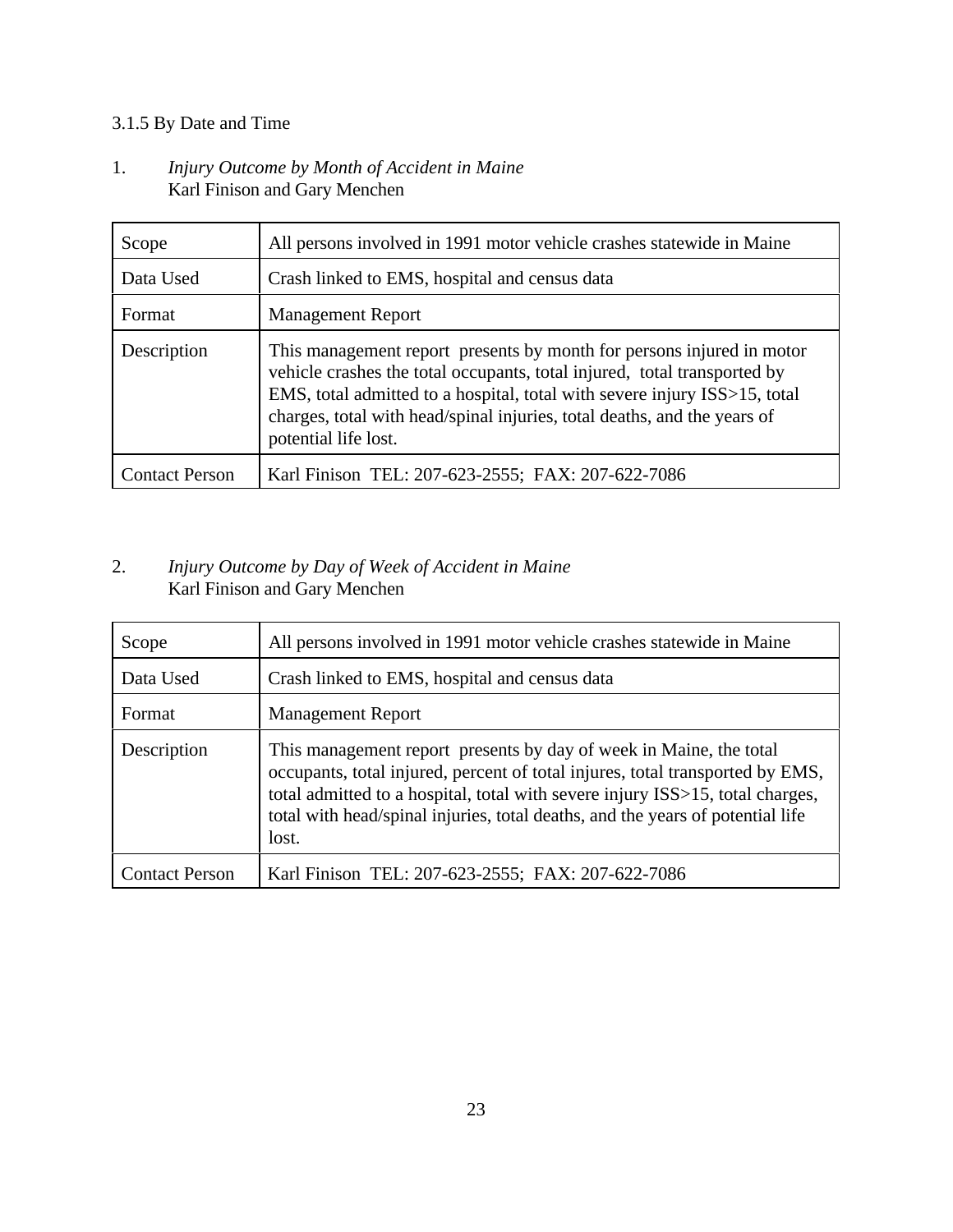#### 3. *Injury Outcome by Time of Accident in Maine* Karl Finison and Gary Menchen

| Scope                 | All persons involved in 1991 motor vehicle crashes statewide in Maine                                                                                                                                                                                                                                                                                      |
|-----------------------|------------------------------------------------------------------------------------------------------------------------------------------------------------------------------------------------------------------------------------------------------------------------------------------------------------------------------------------------------------|
| Data Used             | Crash linked to EMS, hospital and census data                                                                                                                                                                                                                                                                                                              |
| Format                | <b>Management Report</b>                                                                                                                                                                                                                                                                                                                                   |
| Description           | This management report presents by time of crash in Maine using one hour<br>intervals, the total occupants, total injured, percent of total injures, total<br>transported by EMS, total admitted to a hospital, total with severe injury<br>ISS>15, total charges, total with head/spinal injuries, total deaths, and the<br>years of potential life lost. |
| <b>Contact Person</b> | Karl Finison TEL: 207-623-2555; FAX: 207-622-7086                                                                                                                                                                                                                                                                                                          |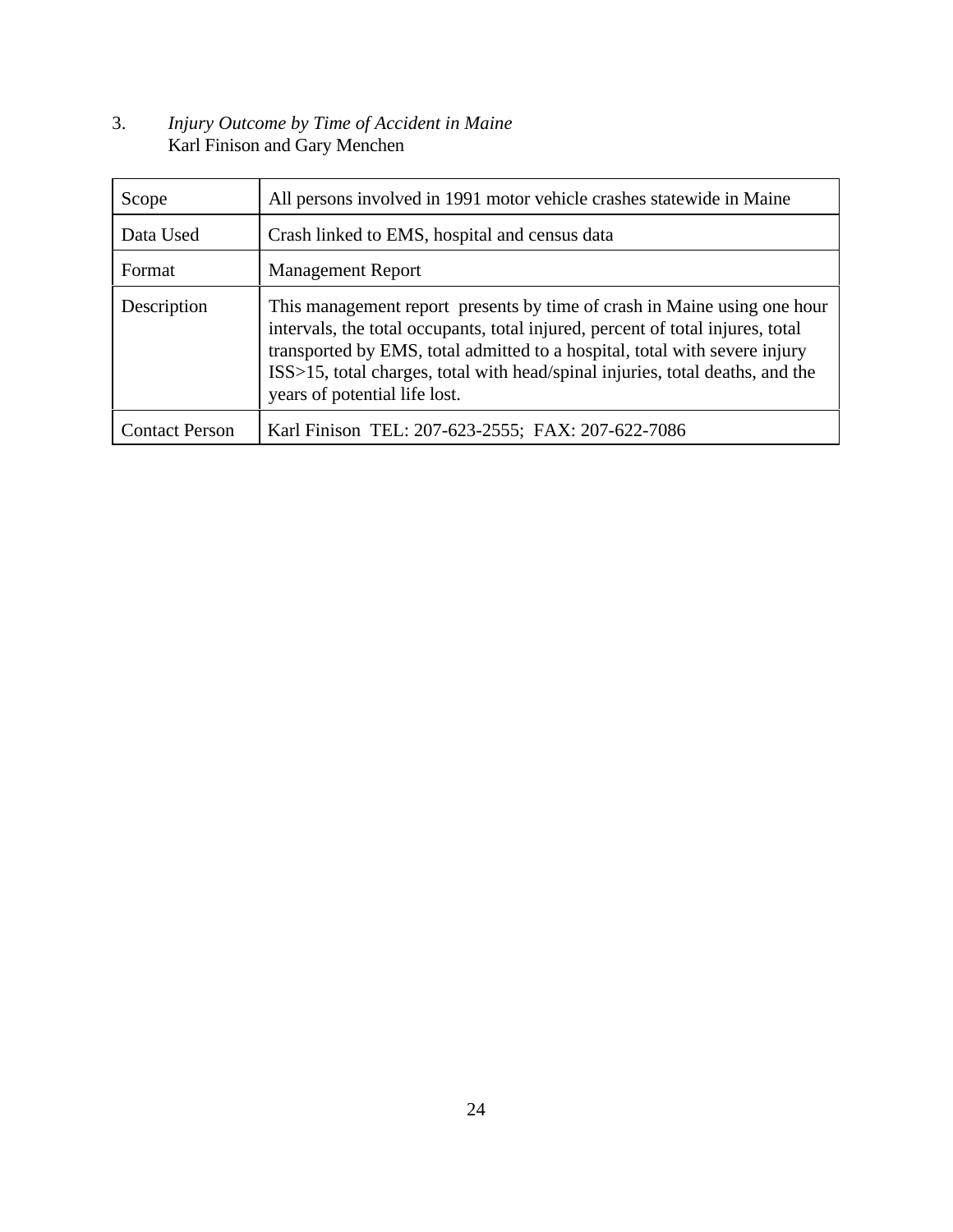## 3.1.6 By Type of Injury

| Scope                 | All persons involved in 1995 crashes statewide in New Mexico                                                                                                                                                                                                                                                                                                                                                                                                                                          |
|-----------------------|-------------------------------------------------------------------------------------------------------------------------------------------------------------------------------------------------------------------------------------------------------------------------------------------------------------------------------------------------------------------------------------------------------------------------------------------------------------------------------------------------------|
| Data Used             | Crash linked to trauma registry, hospital discharge, Medicaid, and statewide<br>coroner's data                                                                                                                                                                                                                                                                                                                                                                                                        |
| Format                | Study                                                                                                                                                                                                                                                                                                                                                                                                                                                                                                 |
| Description           | This study reports on the incidence and cost motor vehicle and non-motor<br>vehicle related causes of Traumatic Brain Injury. Linked data will be used<br>to identify TBI cases that are unique to each data file and those that appear<br>in more than one data file. The study population is described in terms of<br>age, gender, ethnicity, geographic distribution, external cause, extent of<br>hospitalization, length of coma, involved alcohol, work related, payer<br>source(s), and costs. |
| <b>Contact Person</b> | Stuart Castle TEL 505-827-1435; FAX: 505-827-0013                                                                                                                                                                                                                                                                                                                                                                                                                                                     |

## 1. *Incidence and Cost of Traumatic Brain Injury in New Mexico* (in process)

#### 2. *Variations in Incidence and Cost for Lower Extremity Injuries in Wisconsin* (in process)

| Scope                 | All persons involved in 1990-1994 motor vehicle crashes statewide in<br>Wisconsin                                                                                                                                                                                                                                                                                                                                                                                                                                                                                                                                                                                                                                                                                                                                                                                                                                                                                                                                              |
|-----------------------|--------------------------------------------------------------------------------------------------------------------------------------------------------------------------------------------------------------------------------------------------------------------------------------------------------------------------------------------------------------------------------------------------------------------------------------------------------------------------------------------------------------------------------------------------------------------------------------------------------------------------------------------------------------------------------------------------------------------------------------------------------------------------------------------------------------------------------------------------------------------------------------------------------------------------------------------------------------------------------------------------------------------------------|
| Data Used             | Crash data linked to hospital discharge and Medicaid data.                                                                                                                                                                                                                                                                                                                                                                                                                                                                                                                                                                                                                                                                                                                                                                                                                                                                                                                                                                     |
| Format                | Study                                                                                                                                                                                                                                                                                                                                                                                                                                                                                                                                                                                                                                                                                                                                                                                                                                                                                                                                                                                                                          |
| Description           | This study reports incidence variations and cost of serious lower extremity<br>injuries from crashes during 1990-1994. Driver age, gender, occupant<br>seating position, use of restraints (including air bag), crash configuration,<br>estimated speed of crash, vehicle type, weight, and other characteristics will<br>be evaluated as potential factors for affecting severity and type of injury.<br>Who pays will be identified in addition to the distribution of public and<br>private payer sources. Analyses use restraint as reported or as likely based<br>on independent field observation. Serious lower extremity injury are<br>defined as ICD-9-CM 821.00-829.99, 836.00-838.99, 928.00-928.99,<br>895.00-897.99. Abrasions, contusions and lacerations, strains and sprains<br>are excluded. Costs include hospital charges, estimates for rehabilitation<br>time and treatment for lower extremity injuries, plus Medicaid histories to<br>determine first year physical therapy and other outpatient costs. |
| <b>Contact Person</b> | Martha Florey TEL: 608-266-3557; FAX: 608-267-0441                                                                                                                                                                                                                                                                                                                                                                                                                                                                                                                                                                                                                                                                                                                                                                                                                                                                                                                                                                             |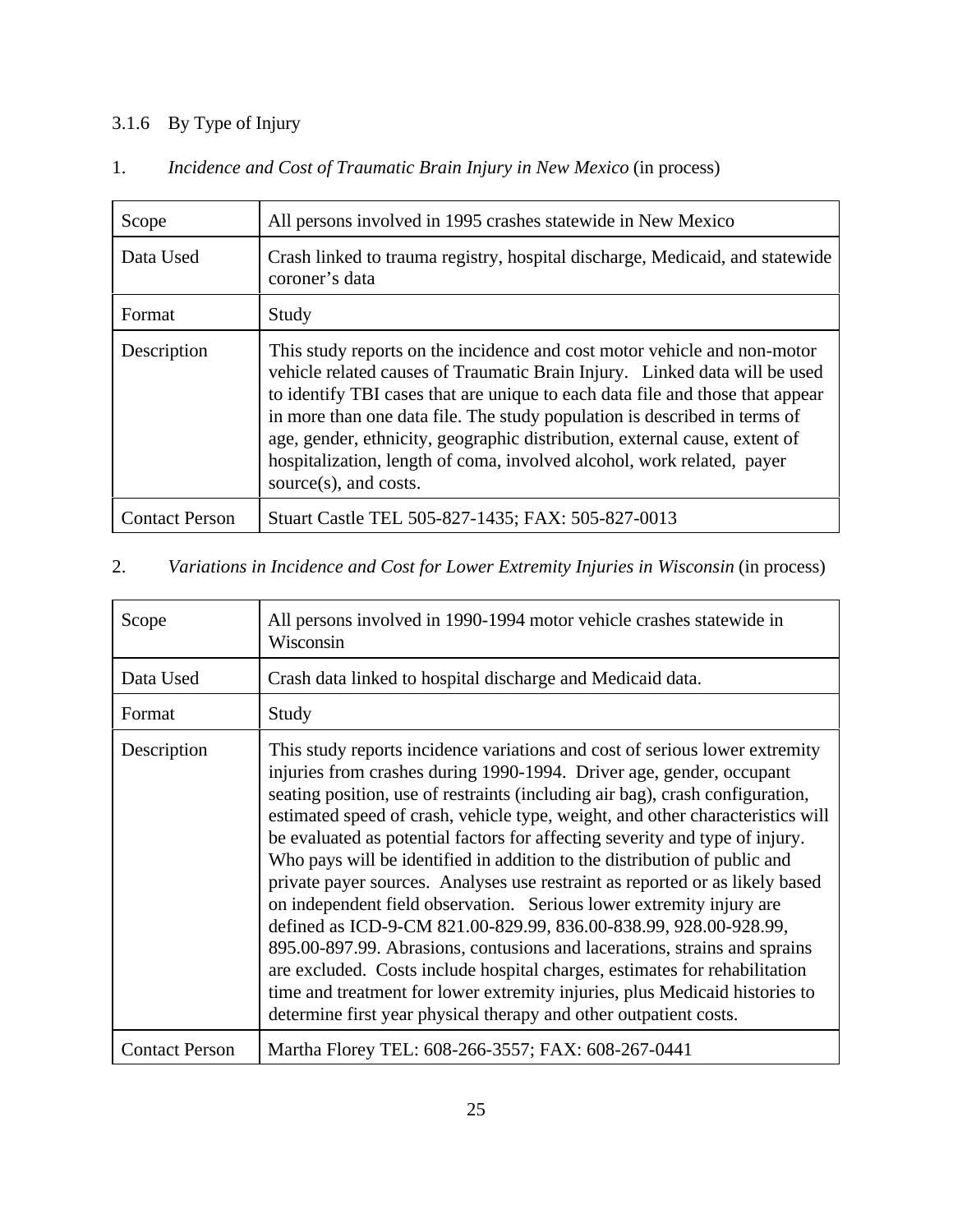#### **3.2 Occurrence of Health Care Costs**

#### 3.2.1 Costs and Safety Belt Use

1. *Focus...Injuries and Costs Associated with Failure to Use Seat Belts in Missouri* Mark Van Tuinen

| Scope                 | All drivers involved in 1990 motor vehicle crashes statewide in Missouri                                      |
|-----------------------|---------------------------------------------------------------------------------------------------------------|
| Data Used             | Crash linked to EMS, emergency department, hospital and insurance<br>claims data                              |
| Format                | Study                                                                                                         |
| Description           | This report presents Missouri specific results of the effectiveness of safety<br>belts on injuries and costs. |
| <b>Contact Person</b> | Mark Van Tuinen TEL: 573-751-6274; FAX: 573-526-4102                                                          |

#### 3.2.2 Who Pays?

1. *Who Incurs and Pays for Hospital Care for Motor Vehicle Accident Victims in Pennsylvania?*(in process)

| Scope                 | All persons involved in 1994 motor vehicle crashes statewide in<br>Pennsylvania                                                                                                                                                                                                                                                                                                                                                                                                  |
|-----------------------|----------------------------------------------------------------------------------------------------------------------------------------------------------------------------------------------------------------------------------------------------------------------------------------------------------------------------------------------------------------------------------------------------------------------------------------------------------------------------------|
| Data Used             | Crash linked to EMS and hospital discharge data                                                                                                                                                                                                                                                                                                                                                                                                                                  |
| Format                | Study                                                                                                                                                                                                                                                                                                                                                                                                                                                                            |
| Description           | This study focuses on the financial implications of driver behavior related to<br>safety belt or air bag use on Medicaid, Medicare expenditures, and<br>insurance premiums for vehicle and health insurance, and Worker's<br>compensation. Characteristics of groups of individuals and vehicles which<br>are associated with high and low hospital costs and who pays for these<br>costs are identified. Expected payor source is obtained from the hospital<br>discharge data. |
| <b>Contact Person</b> | Hank Weiss TEL: 412-647-1117; FAX: 412-647-1111                                                                                                                                                                                                                                                                                                                                                                                                                                  |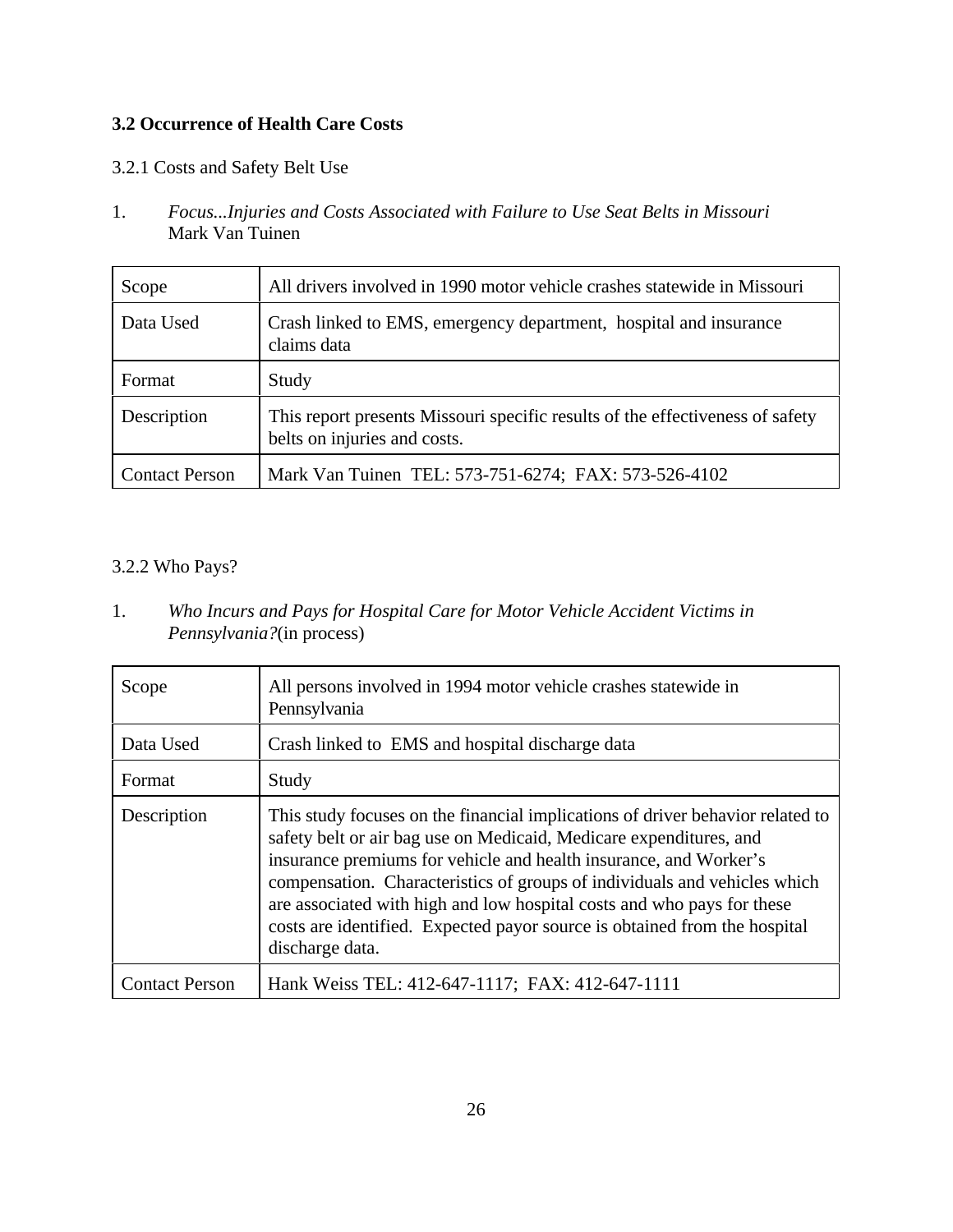#### 3.2.3 Medicaid and Costs

1. *The Cost of Motor Vehicle Crash Injuries to the Wisconsin Medicaid Program* Trudy A. Karlson, Martha D. Sumi, Daniel Wickeham, Charles Quade, and Sara Karon

| Scope                 | All persons involved in 1991 motor vehicle crashes statewide in Wisconsin.                                                                                                                                                                                                                                                                                                                                                                                                                                                                                                                                                                                                                                                                                                                        |
|-----------------------|---------------------------------------------------------------------------------------------------------------------------------------------------------------------------------------------------------------------------------------------------------------------------------------------------------------------------------------------------------------------------------------------------------------------------------------------------------------------------------------------------------------------------------------------------------------------------------------------------------------------------------------------------------------------------------------------------------------------------------------------------------------------------------------------------|
| Data Used             | Crash linked to Medicaid data                                                                                                                                                                                                                                                                                                                                                                                                                                                                                                                                                                                                                                                                                                                                                                     |
| Format                | Study                                                                                                                                                                                                                                                                                                                                                                                                                                                                                                                                                                                                                                                                                                                                                                                             |
| Description           | The study describes an algorithm developed to identify the crash-related<br>health care specifically provided by physician, hospital, long term care, and<br>other services to Medicaid beneficiaries. It identifies the cost of this care<br>for beneficiaries who were occupants, pedestrians, or motorcyclists. Costs<br>were identified for (1) individuals who were Medicaid-eligible prior to the<br>crash, and (2) individuals who became eligible immediately following the<br>crash as a result of severe injuries requiring expensive care. Costs for those<br>who became eligible two or three years after the crash when the payments<br>from their liability settlements finally ran out were not included. Alcohol<br>and safety belt use were considered in relation to the costs. |
| <b>Contact Person</b> | Martha Florey TEL: 608-266-3557; FAX: 608-267-0441                                                                                                                                                                                                                                                                                                                                                                                                                                                                                                                                                                                                                                                                                                                                                |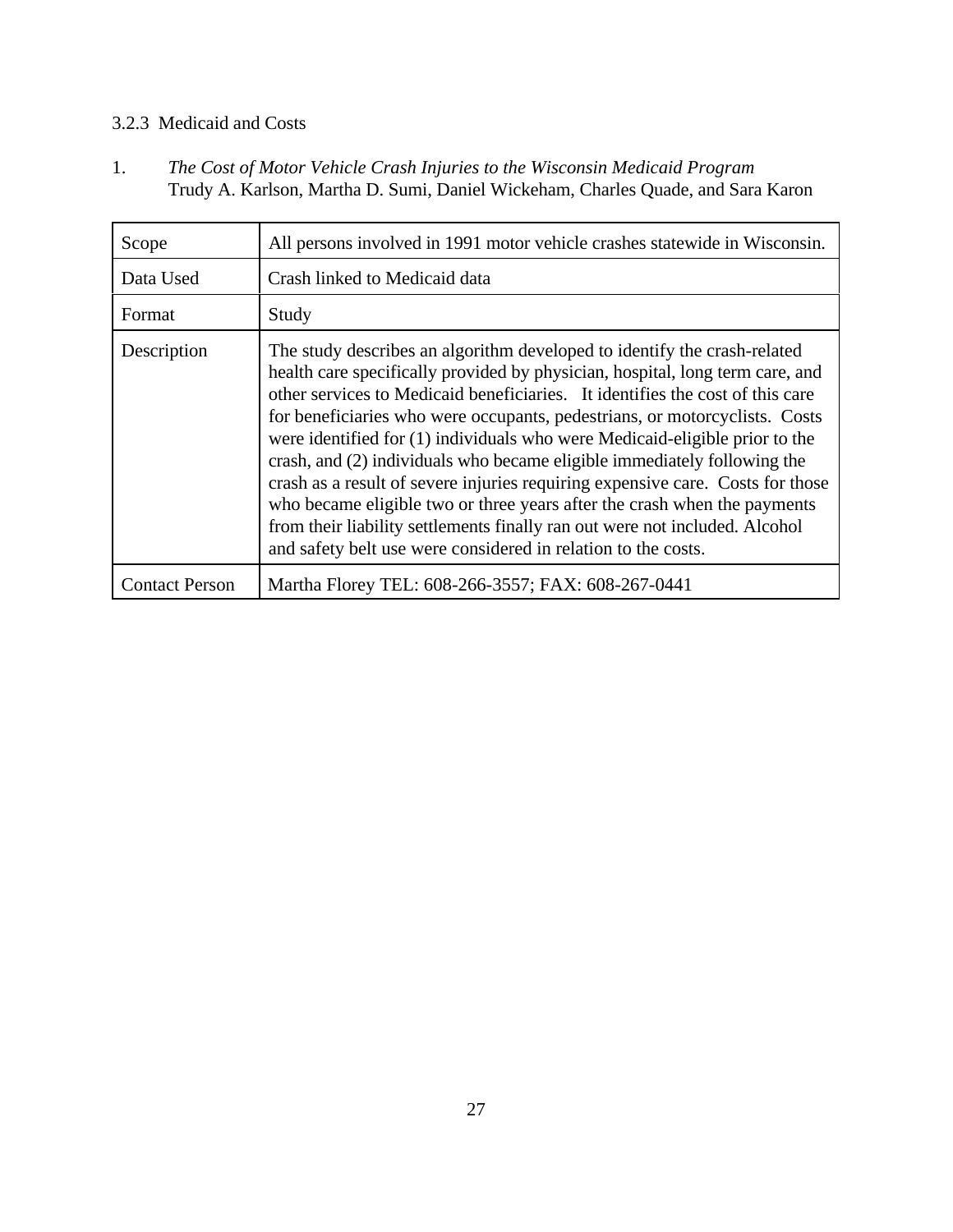#### 3.2.4 Comparing Hospital Costs

- 1. *Computing Hospital Costs Savings Using the Entire Crash Population Rather than Only Hospitalized Cases in Utah* J. Michael Dean
- Scope All persons involved in 1991 motor vehicle crashes statewide in Utah Data Used **Crash linked to EMS**, emergency department and hospital data Format Study Description This study describes models to compute hospital costs using the entire crash population. Non-hospitalized occupants were assigned a charge of \$0 when the potential cost savings for belt use by the entire crash population was calculated. Contact Person | Pat Nechodom TEL: 801-581-6410; FAX: 801-581-8686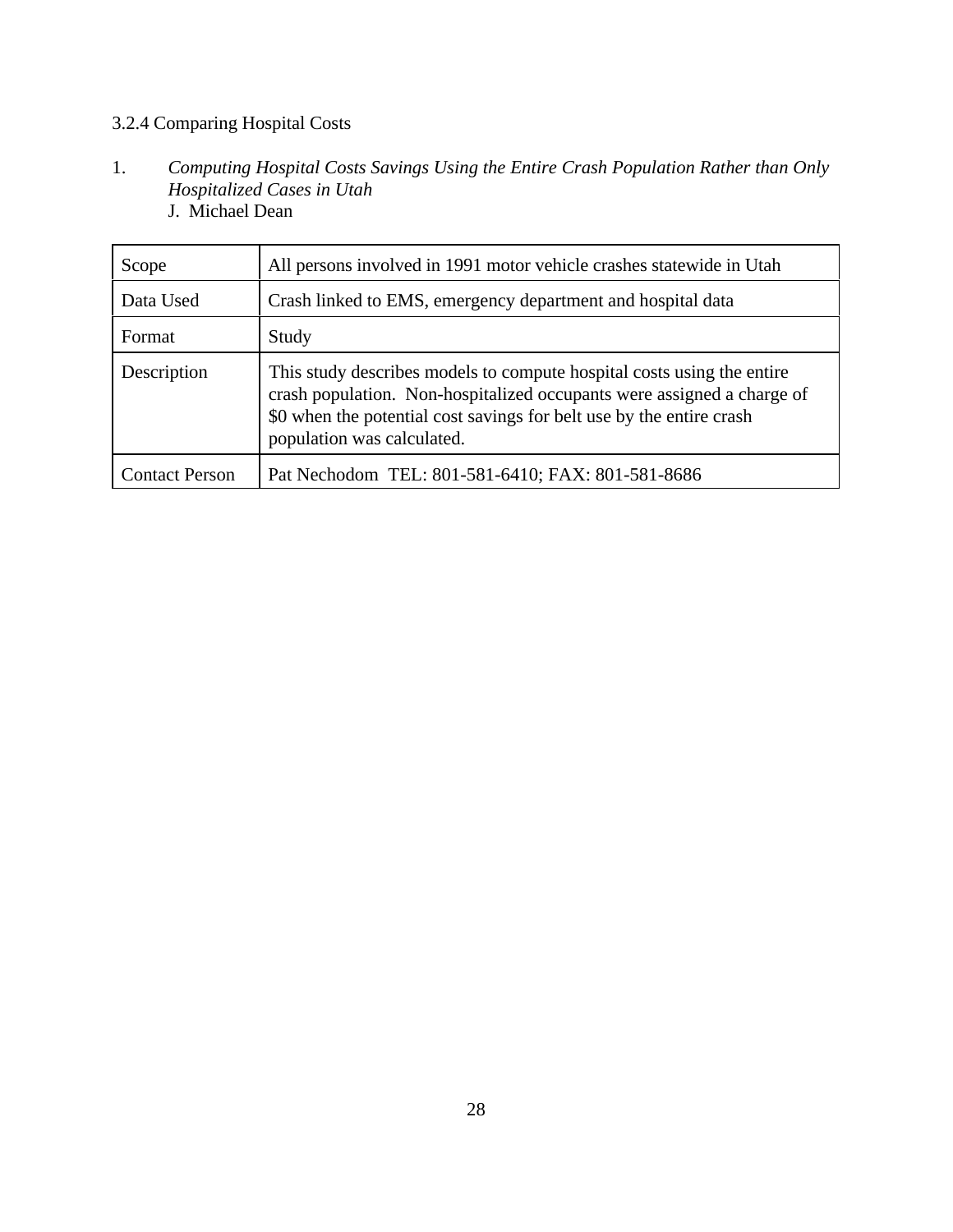## **4.0 APPLICATIONS FOR TRAFFIC SAFETY**

#### **4.1 Crash Characteristics**

1. *Injury Outcome by Posted Speed Limit in Maine* Karl Finison and Gary Menchen

| Scope                 | All persons involved in 1991 motor vehicle crashes statewide in Maine                                                                                                                                                                                                                                                                                                                                           |
|-----------------------|-----------------------------------------------------------------------------------------------------------------------------------------------------------------------------------------------------------------------------------------------------------------------------------------------------------------------------------------------------------------------------------------------------------------|
| Data Used             | Crash linked to EMS, hospital, and census data                                                                                                                                                                                                                                                                                                                                                                  |
| Format                | <b>Management Report</b>                                                                                                                                                                                                                                                                                                                                                                                        |
| Description           | This management report presents by posted speed limit in Maine, using 5<br>mile intervals 25-65, unknown/missing, invalid, the total occupants, total<br>injured, percent of total injures, total transported by EMS, total admitted to<br>a hospital, total with severe injury ISS>15, total charges, total with<br>head/spinal injuries, total deaths, years of potential life lost and the relative<br>risk. |
| <b>Contact Person</b> | Karl Finison TEL: 207-623-2555; FAX: 207-622-7086                                                                                                                                                                                                                                                                                                                                                               |

#### 2. *Injury Outcome by Accident Type in Maine* Karl Finison and Gary Menchen

| Scope                 | All persons involved in 1991 motor vehicle crashes statewide in Maine                                                                                                                                                                                                                                                                                                                                                                                                                                                                                                                    |
|-----------------------|------------------------------------------------------------------------------------------------------------------------------------------------------------------------------------------------------------------------------------------------------------------------------------------------------------------------------------------------------------------------------------------------------------------------------------------------------------------------------------------------------------------------------------------------------------------------------------------|
| Data Used             | Crash linked to EMS, hospital and census data                                                                                                                                                                                                                                                                                                                                                                                                                                                                                                                                            |
| Format                | <b>Management Report</b>                                                                                                                                                                                                                                                                                                                                                                                                                                                                                                                                                                 |
| Description           | This management report presents by crash type the total occupants, total<br>injured, percent of total injures, total transported by EMS, total admitted to<br>a hospital, total with severe injury ISS>15, total charges, total with<br>head/spinal injuries, total deaths, years of potential life lost and the relative<br>risk. Crash type is defined to include object in road, rear end/side swipe,<br>head on/sideswipe, intersection movement, pedestrians, train, ran off road,<br>animal, bike, rollover, fire, submersion, rock thrown, jack knife,<br>missing/invalid, other. |
| <b>Contact Person</b> | Karl Finison TEL: 207-623-2555; FAX: 207-622-7086                                                                                                                                                                                                                                                                                                                                                                                                                                                                                                                                        |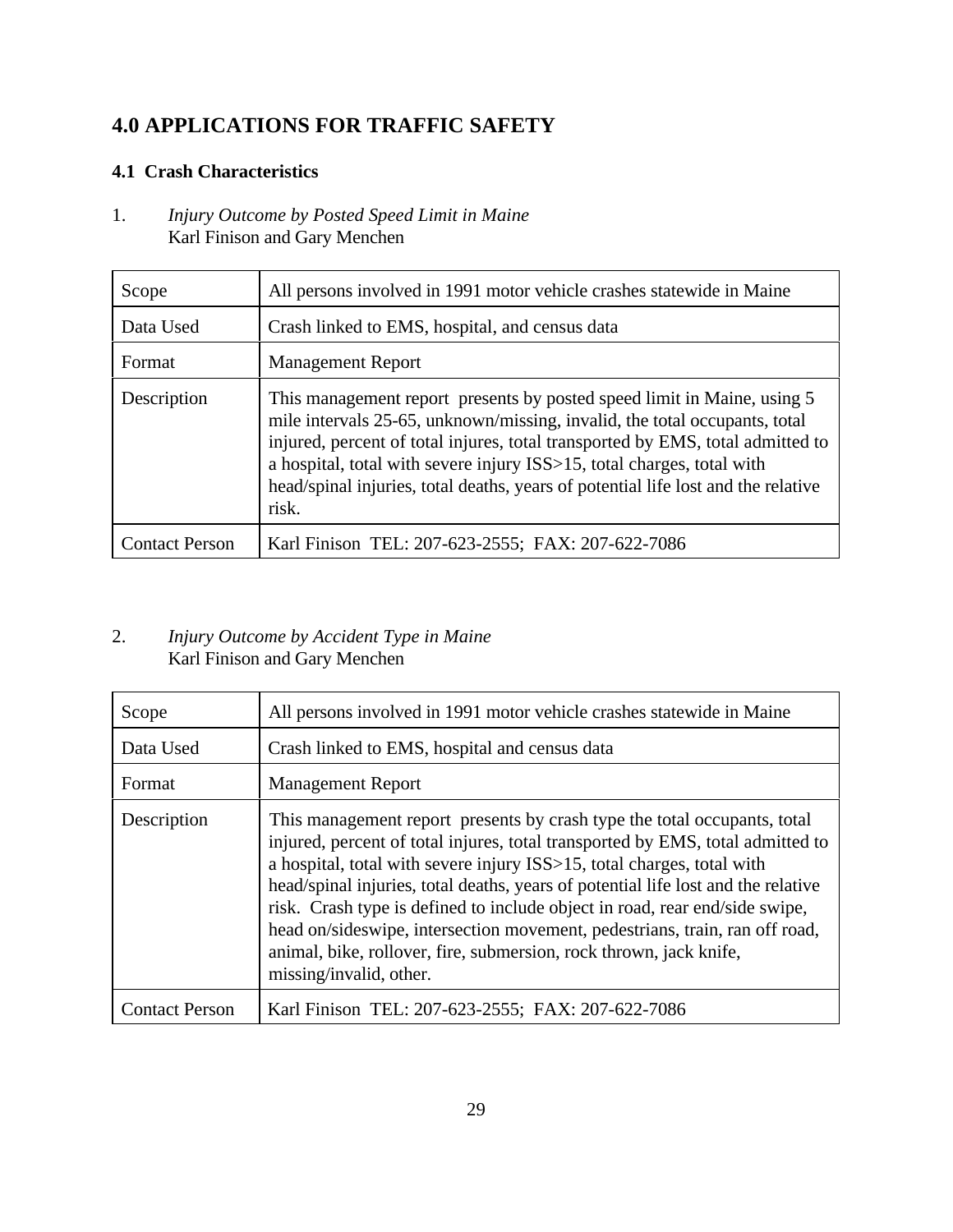#### 3. *Injury Outcome by Roadway Location of Accident in Maine* Karl Finison and Gary Menchen

| Scope                 | All persons involved in 1991 motor vehicle crashes statewide in Maine                                                                                                                                                                                                                                                                                                                                                                                                                                                                            |
|-----------------------|--------------------------------------------------------------------------------------------------------------------------------------------------------------------------------------------------------------------------------------------------------------------------------------------------------------------------------------------------------------------------------------------------------------------------------------------------------------------------------------------------------------------------------------------------|
| Data Used             | Crash linked to EMS, hospital, and census data                                                                                                                                                                                                                                                                                                                                                                                                                                                                                                   |
| Format                | <b>Management Report</b>                                                                                                                                                                                                                                                                                                                                                                                                                                                                                                                         |
| Description           | This management report presents by roadway location of the crash the<br>total occupants, total injured, percent of total injured, total transported by<br>EMS, total admitted to a hospital, total with severe injury ISS>15, total<br>charges, total with head/spinal injuries, total deaths, years of potential life<br>lost and the relative risk. Location of crash is defined as straight road,<br>curved, 3 legged intersection, 4 legged intersection, 5 legged intersection,<br>driveways, bridges, interchange, other, missing/invalid. |
| <b>Contact Person</b> | Karl Finison TEL: 207-623-2555; FAX: 207-622-7086                                                                                                                                                                                                                                                                                                                                                                                                                                                                                                |

#### 4. *Injury Outcome by Light Conditions of Accident in Maine* Karl Finison and Gary Menchen

| Scope                 | All persons involved in 1991 motor vehicle crashes statewide in Maine                                                                                                                                                                                                                                                                                                                                                                                                                                                                    |
|-----------------------|------------------------------------------------------------------------------------------------------------------------------------------------------------------------------------------------------------------------------------------------------------------------------------------------------------------------------------------------------------------------------------------------------------------------------------------------------------------------------------------------------------------------------------------|
| Data Used             | Crash linked to EMS, hospital, and census data                                                                                                                                                                                                                                                                                                                                                                                                                                                                                           |
| Format                | <b>Management Report</b>                                                                                                                                                                                                                                                                                                                                                                                                                                                                                                                 |
| Description           | This management report presents by light condition of the crash the total<br>occupants, total injured, percent of total injured, total transported by EMS,<br>total admitted to a hospital, total with severe injury ISS>15, total charges,<br>total with head/spinal injuries, total deaths, years of potential life lost and<br>the relative risk. Light conditions are defined as dawn (morning), daylight,<br>dusk (evening), dark (street lights on), dark (no street lights), dark (street<br>lights off), other, missing/invalid. |
| <b>Contact Person</b> | Karl Finison TEL: 207-623-2555; FAX: 207-622-7086                                                                                                                                                                                                                                                                                                                                                                                                                                                                                        |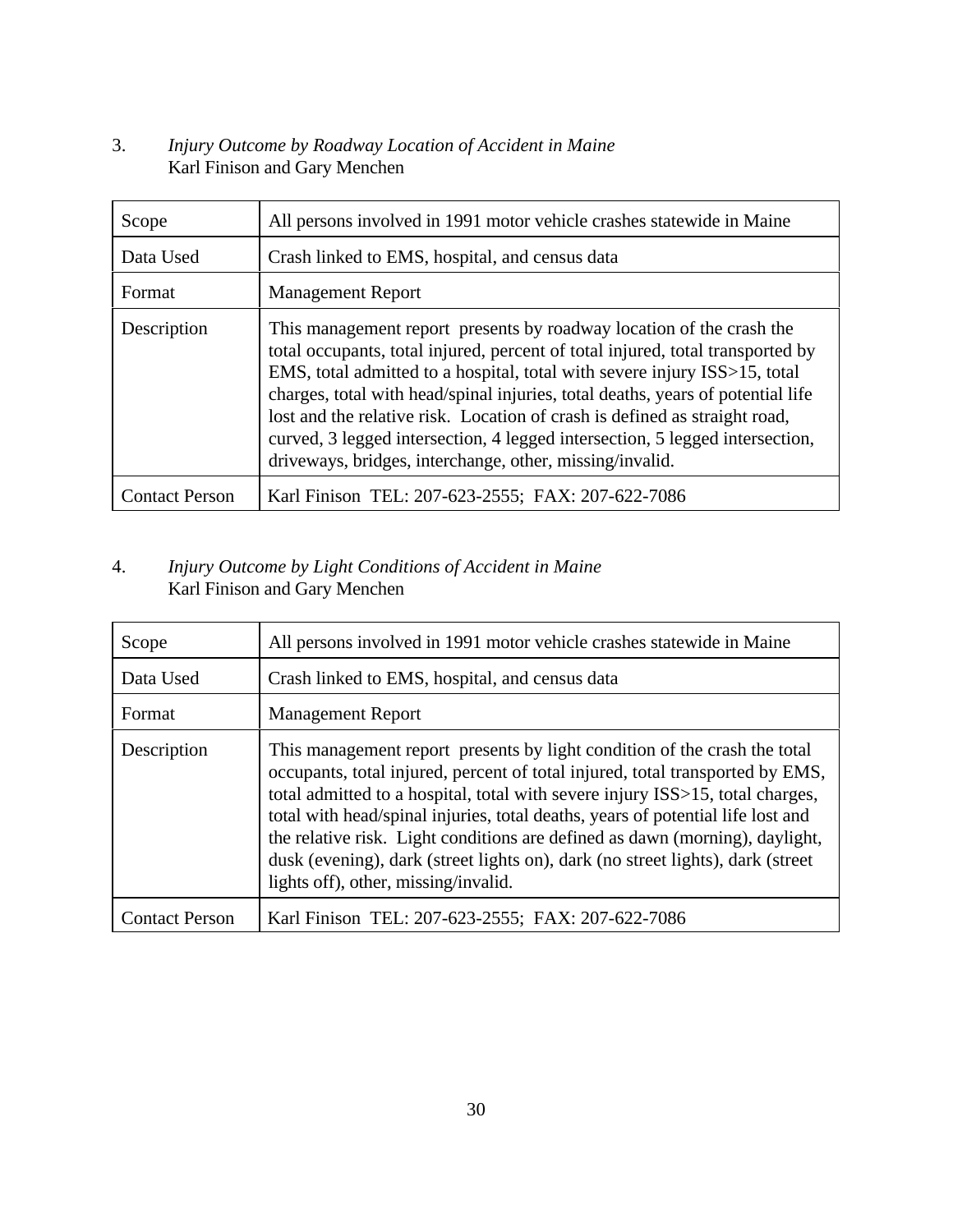#### 5. *Injury Outcome by Road Surface of Accident in Maine* Karl Finison and Gary Menchen

| Scope                 | All persons involved in 1991 motor vehicle crashes statewide in Maine                                                                                                                                                                                                                                                                                                                                                                                                                                                                   |
|-----------------------|-----------------------------------------------------------------------------------------------------------------------------------------------------------------------------------------------------------------------------------------------------------------------------------------------------------------------------------------------------------------------------------------------------------------------------------------------------------------------------------------------------------------------------------------|
| Data Used             | Crash linked to EMS, hospital, and census data                                                                                                                                                                                                                                                                                                                                                                                                                                                                                          |
| Format                | <b>Management Report</b>                                                                                                                                                                                                                                                                                                                                                                                                                                                                                                                |
| Description           | This management report presents by road surface of the crash the total<br>occupants, total injured, percent of total injured, total transported by EMS,<br>total admitted to a hospital, total with severe injury ISS>15, total charges,<br>total with head/spinal injuries, total deaths, years of potential life lost and<br>the relative risk. Road surface is defined as dry, wet, snow/slush sanded,<br>snow slush not sanded, ice packed snow sanded, ice packed snow not<br>sanded, muddy, debris, oily, other, missing/invalid. |
| <b>Contact Person</b> | Karl Finison TEL: 207-623-2555; FAX: 207-622-7086                                                                                                                                                                                                                                                                                                                                                                                                                                                                                       |

#### 6. *Injury Outcome by Type of Road Work at Accident in Maine* Karl Finison and Gary Menchen

| Scope                 | All persons involved in 1991 motor vehicle crashes statewide in Maine                                                                                                                                                                                                                                                                                                                                                                               |
|-----------------------|-----------------------------------------------------------------------------------------------------------------------------------------------------------------------------------------------------------------------------------------------------------------------------------------------------------------------------------------------------------------------------------------------------------------------------------------------------|
| Data Used             | Crash linked to EMS, hospital, and census data                                                                                                                                                                                                                                                                                                                                                                                                      |
| Format                | <b>Management Report</b>                                                                                                                                                                                                                                                                                                                                                                                                                            |
| Description           | This management report presents by type of road work at the crash the<br>total occupants, total injured, percent of total injured, total transported by<br>EMS, total admitted to a hospital, total with severe injury ISS>15, total<br>charges, total with head/spinal injuries, total deaths and years of potential<br>life lost. Road work is defined as none, construction zone, maintenance<br>area, utility work area, missing/invalid/other. |
| <b>Contact Person</b> | Karl Finison TEL: 207-623-2555; FAX: 207-622-7086                                                                                                                                                                                                                                                                                                                                                                                                   |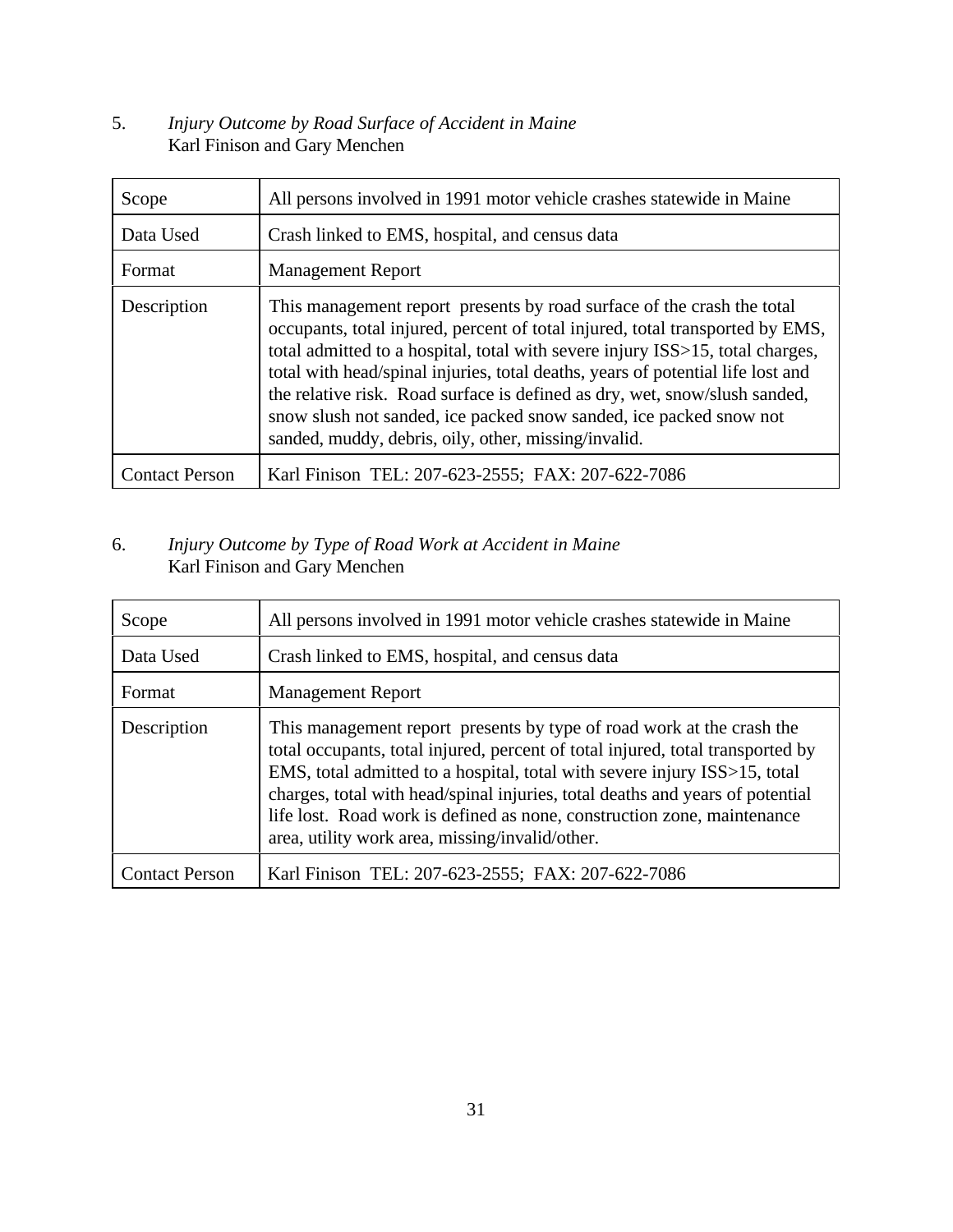7. *Injury Outcome by Apparent Contributing Factors in Single Vehicle Crashes in Maine* Karl Finison and Gary Menchen

| Scope                 | All persons involved in 1991 motor vehicle crashes statewide in Maine                                                                                                                                                                                                                                                                                                                                                                            |
|-----------------------|--------------------------------------------------------------------------------------------------------------------------------------------------------------------------------------------------------------------------------------------------------------------------------------------------------------------------------------------------------------------------------------------------------------------------------------------------|
| Data Used             | Crash linked to EMS, hospital, and census data                                                                                                                                                                                                                                                                                                                                                                                                   |
| Format                | <b>Management Report</b>                                                                                                                                                                                                                                                                                                                                                                                                                         |
| Description           | This management report presents by apparent contributing factor in single<br>vehicle crashes, the total occupants, total injured, percent of total injured,<br>total transported by EMS, total admitted to a hospital, total with severe<br>injury ISS>15, total charges, total with head/spinal injuries, total deaths and<br>years of potential life lost. Results are shown separately for thirty different<br>apparent contributing factors. |
| <b>Contact Person</b> | Karl Finison TEL: 207-623-2555; FAX: 207-622-7086                                                                                                                                                                                                                                                                                                                                                                                                |

8. *Injury Outcome by Apparent Contributing Factors in Multiple Vehicle Crashes in Maine* Karl Finison and Gary Menchen

| Scope                 | All persons involved in 1991 motor vehicle crashes statewide in Maine                                                                                                                                                                                                                                                                                                                                                                              |
|-----------------------|----------------------------------------------------------------------------------------------------------------------------------------------------------------------------------------------------------------------------------------------------------------------------------------------------------------------------------------------------------------------------------------------------------------------------------------------------|
| Data Used             | Crash linked to EMS, hospital, and census data                                                                                                                                                                                                                                                                                                                                                                                                     |
| Format                | <b>Management Report</b>                                                                                                                                                                                                                                                                                                                                                                                                                           |
| Description           | This management report presents by apparent contributing factor in<br>multiple vehicle crashes, the total occupants, total injured, percent of total<br>injured, total transported by EMS, total admitted to a hospital, total with<br>severe injury ISS>15, total charges, total with head/spinal injuries, total<br>deaths and years of potential life lost. Results are shown separately for<br>thirty different apparent contributing factors. |
| <b>Contact Person</b> | Karl Finison TEL: 207-623-2555; FAX: 207-622-7086                                                                                                                                                                                                                                                                                                                                                                                                  |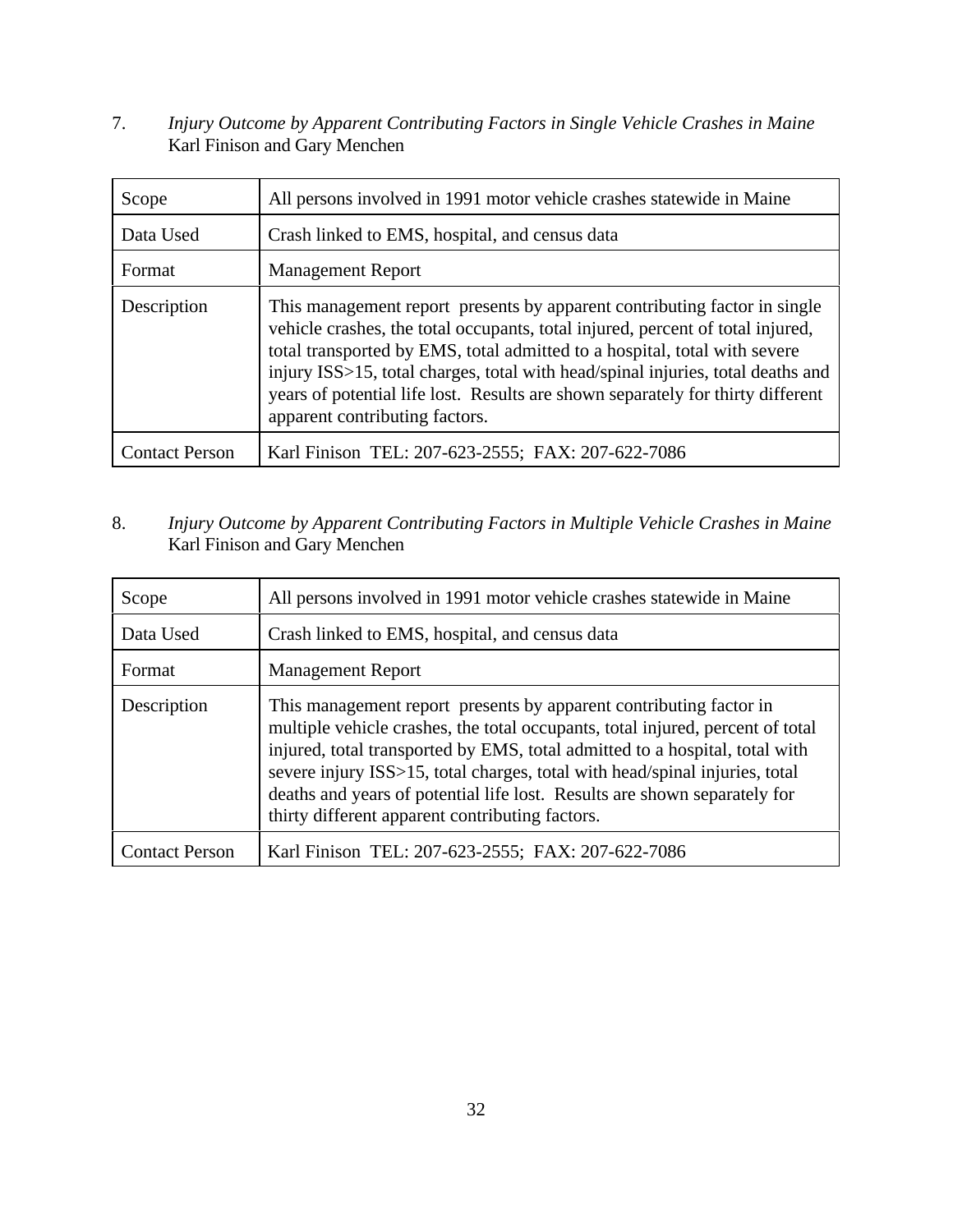## 9. *Crash Parameters and Cost of Care in New York* ( in process)

| Scope                 | All persons involved in 1992 motor vehicle crashes statewide in New York                                                                                                                                                                                                                                                                                                                                                      |
|-----------------------|-------------------------------------------------------------------------------------------------------------------------------------------------------------------------------------------------------------------------------------------------------------------------------------------------------------------------------------------------------------------------------------------------------------------------------|
| Data Used             | Crash linked to EMS, emergency department, hospital and insurance<br>claims data                                                                                                                                                                                                                                                                                                                                              |
| Format                | Study                                                                                                                                                                                                                                                                                                                                                                                                                         |
| Description           | Models were constructed to predict case level cost using the maximum<br>abbreviated injury scale (MAIS) or the Injury Severity Score (ISS) for<br>translation to injury severity, body region, and average cost. Transfers,<br>extraordinary treatment cases, or other outliers also were considered.<br>Average and total charges were calculated for both models to determine the<br>impact of the different methodologies. |
| <b>Contact Person</b> | Richard Guerin TEL: 518-474-2219; FAX: 518-486-6216                                                                                                                                                                                                                                                                                                                                                                           |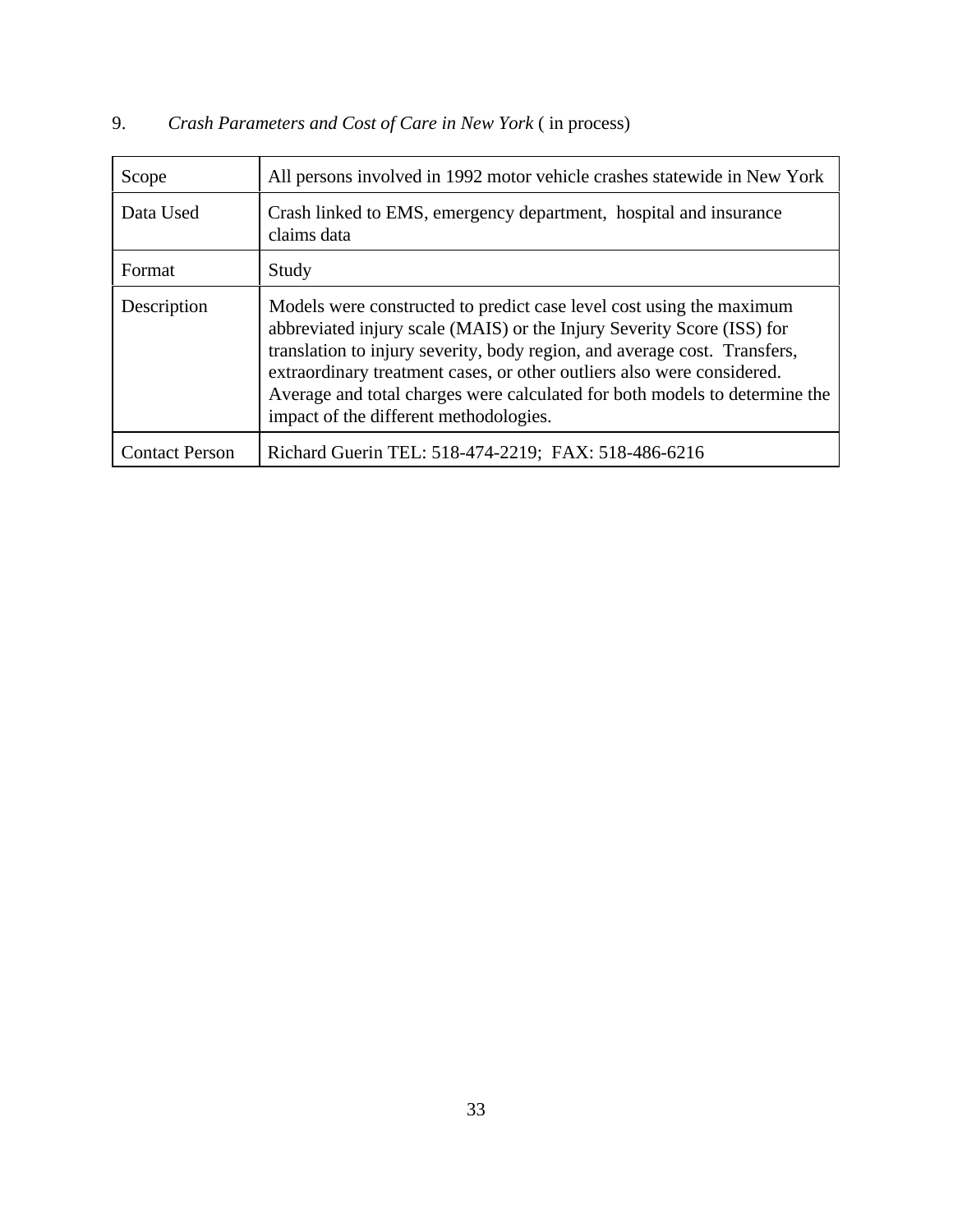#### **4.2 Vehicle Characteristics**

#### 1. *Injury Outcome by Vehicle Type in Maine* Karl Finison and Gary Menchen

| Scope                 | All persons involved in 1991 motor vehicle crashes statewide in Maine                                                                                                                                                                                                                                                                                                                                                                                                                    |
|-----------------------|------------------------------------------------------------------------------------------------------------------------------------------------------------------------------------------------------------------------------------------------------------------------------------------------------------------------------------------------------------------------------------------------------------------------------------------------------------------------------------------|
| Data Used             | Crash linked to EMS, hospital, and census data                                                                                                                                                                                                                                                                                                                                                                                                                                           |
| Format                | <b>Management Report</b>                                                                                                                                                                                                                                                                                                                                                                                                                                                                 |
| Description           | This management report presents by vehicle type, the total occupants,<br>number injured, percent of total injuries, total transported by EMS, total<br>admitted to a hospital, total with severe injury ISS>15, total charges, total<br>with head/spinal injuries, total deaths, years of potential life lost, and the<br>relative risk. Vehicle type defined as an occupant of car/light truck,<br>motorcycle rider, pedestrian, bicyclist, bus, commercial truck and<br>other/unknown. |
| <b>Contact Person</b> | Karl Finison TEL: 207-623-2555; FAX: 207-622-7086                                                                                                                                                                                                                                                                                                                                                                                                                                        |

#### 2. *Injury Outcome by Type of Emergency Vehicle Involved in Accident in Maine* Karl Finison and Gary Menchen

| Scope                 | All persons involved in 1991 motor vehicle crashes statewide in Maine                                                                                                                                                                                                                                                                                                                                                                                                                          |
|-----------------------|------------------------------------------------------------------------------------------------------------------------------------------------------------------------------------------------------------------------------------------------------------------------------------------------------------------------------------------------------------------------------------------------------------------------------------------------------------------------------------------------|
| Data Used             | Crash linked to EMS, hospital, and census data                                                                                                                                                                                                                                                                                                                                                                                                                                                 |
| Format                | <b>Management Report</b>                                                                                                                                                                                                                                                                                                                                                                                                                                                                       |
| Description           | This management report presents by type of emergency vehicle involved at<br>the crash the total occupants, total injured, percent of total injured, total<br>transported by EMS, total admitted to a hospital, total with severe injury<br>ISS>15, total charges, total with head/spinal injuries, total deaths and years<br>of potential life lost. Emergency vehicle involved is defined as no, police<br>vehicle, ambulance, fire department, wrecker (enroute), other,<br>missing/invalid. |
| <b>Contact Person</b> | Karl Finison TEL: 207-623-2555; FAX: 207-622-7086                                                                                                                                                                                                                                                                                                                                                                                                                                              |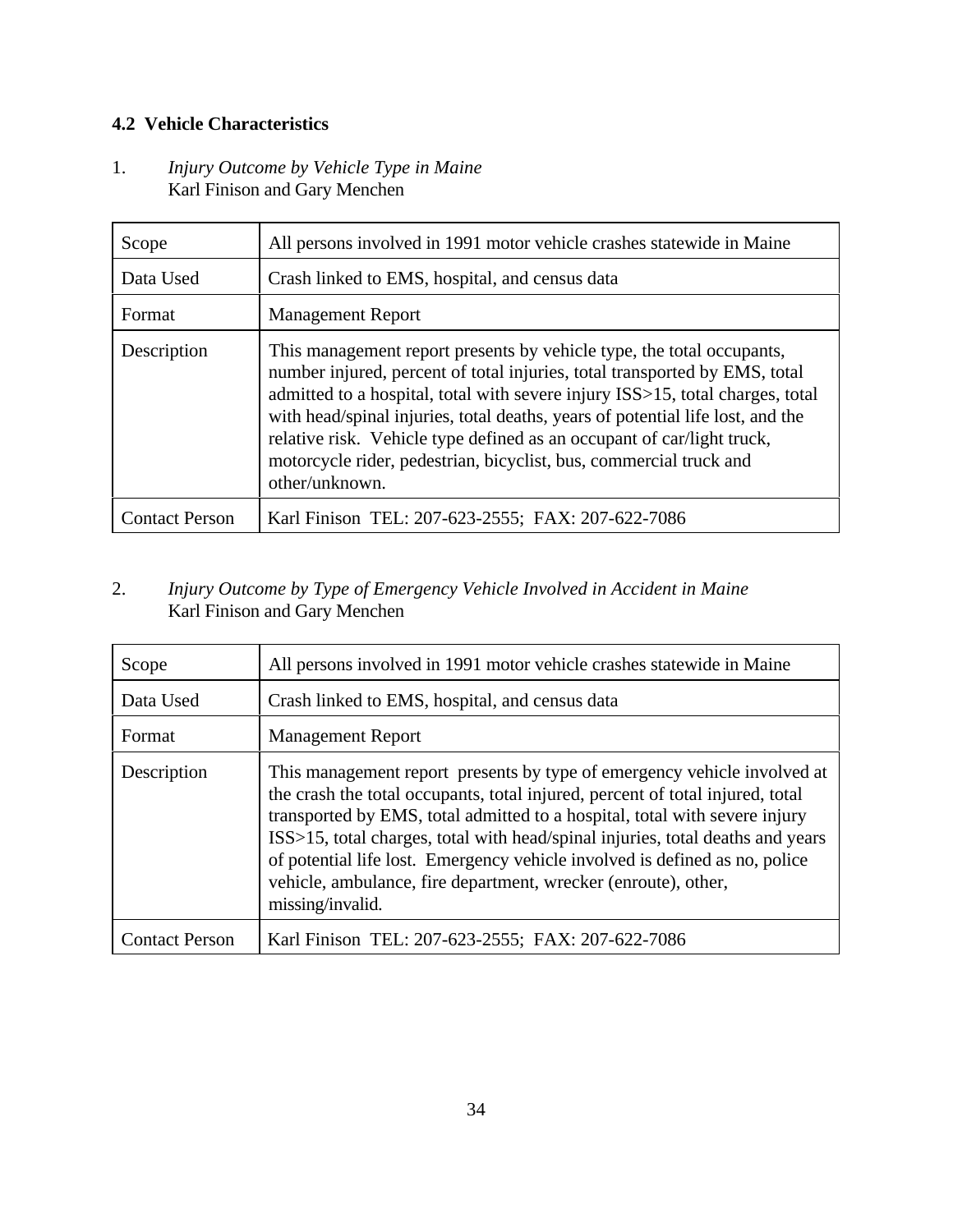3. *Assessing Crash Severity through Vehicle Damage, Point of Damage on Vehicle, Number of Vehicles in Crash, Posted Speed and Impact Speed in Utah* J. Michael Dean

| Scope                 | All persons involved in 1991 motor vehicle crashes in Utah                                                      |
|-----------------------|-----------------------------------------------------------------------------------------------------------------|
| Data Used             | Crash linked to EMS, emergency department and hospital data                                                     |
| Format                | Study                                                                                                           |
| Description           | This study compared several measures as surrogates for crash severity,<br>including "totaled" or "not totaled." |
| <b>Contact Person</b> | Pat Nechodom TEL: 801-581-6410; FAX: 801-581-8686                                                               |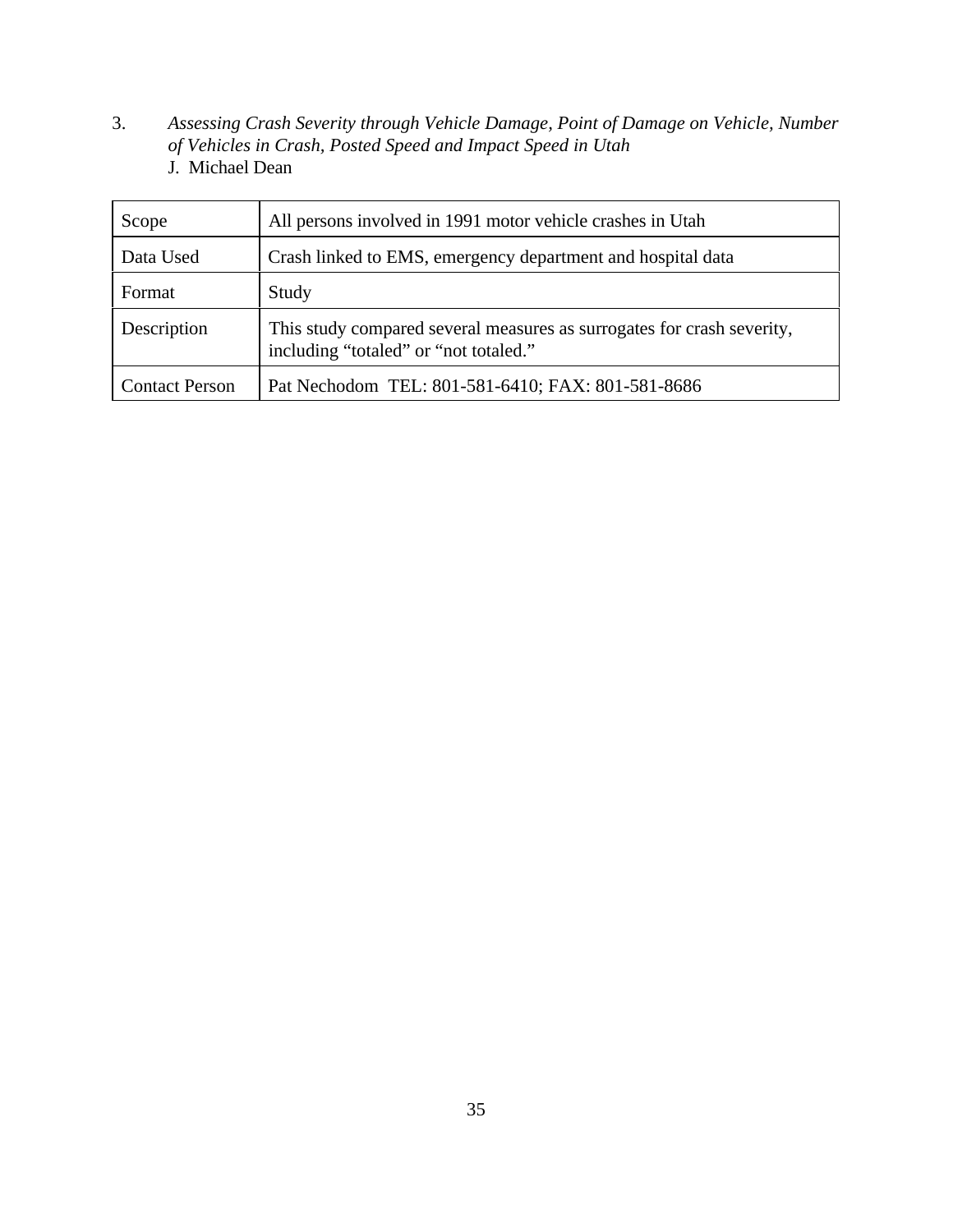#### **4.3 Person Characteristics**

#### 4.3.1 Safety Belts

1. *Report to Congress on Benefits of Safety Belts and Motorcycle Helmets, Based on Data from the Crash Outcome Data Evaluation System (CODES)* National Highway Traffic Safety Administration (1996).

| Scope                 | All occupants of police reported crashes statewide for 1990, 1991, or 1992<br>in Hawaii, Maine, Missouri, New York, Pennsylvania, Utah, Wisconsin                                             |
|-----------------------|-----------------------------------------------------------------------------------------------------------------------------------------------------------------------------------------------|
| Data Used             | Statewide crash linked to EMS, hospital, and other state data by seven<br>states and the state results statistically combined by NHTSA                                                        |
| Format                | Study                                                                                                                                                                                         |
| Description           | Occupant-specific, population-based outcome information used to evaluate<br>the effectiveness of safety belts and motorcycle helmets in terms of<br>mortality, morbidity, severity, and cost. |
| <b>Contact Person</b> | Dennis Utter, NHTSA TEL: 202-366-5351, FAX: 202-366-7078                                                                                                                                      |

2. *NHTSA Technical Report: The Crash Outcome Evaluation System (CODES)* Johnson, Sandra W. and Walker, Jonathan

| Scope                 | All occupants of police reported crashes statewide for 1990, 1991, or 1992<br>in Hawaii, Maine, Missouri, New York, Pennsylvania, Utah, Wisconsin                                                          |
|-----------------------|------------------------------------------------------------------------------------------------------------------------------------------------------------------------------------------------------------|
| Data Used             | Statewide crash linked to EMS, hospital, and other state data by seven<br>states and the state results statistically combined by NHTSA                                                                     |
| Format                | Study                                                                                                                                                                                                      |
| Description           | Includes technical information about the probabilistic linkage and state<br>specific results as background reference for the Report to Congress on the<br>Benefits of Safety Belts and Motorcycle Helmets. |
| <b>Contact Person</b> | Sandra Johnson, NHTSA TEL: 202-366-5364, FAX: 202-366-7078                                                                                                                                                 |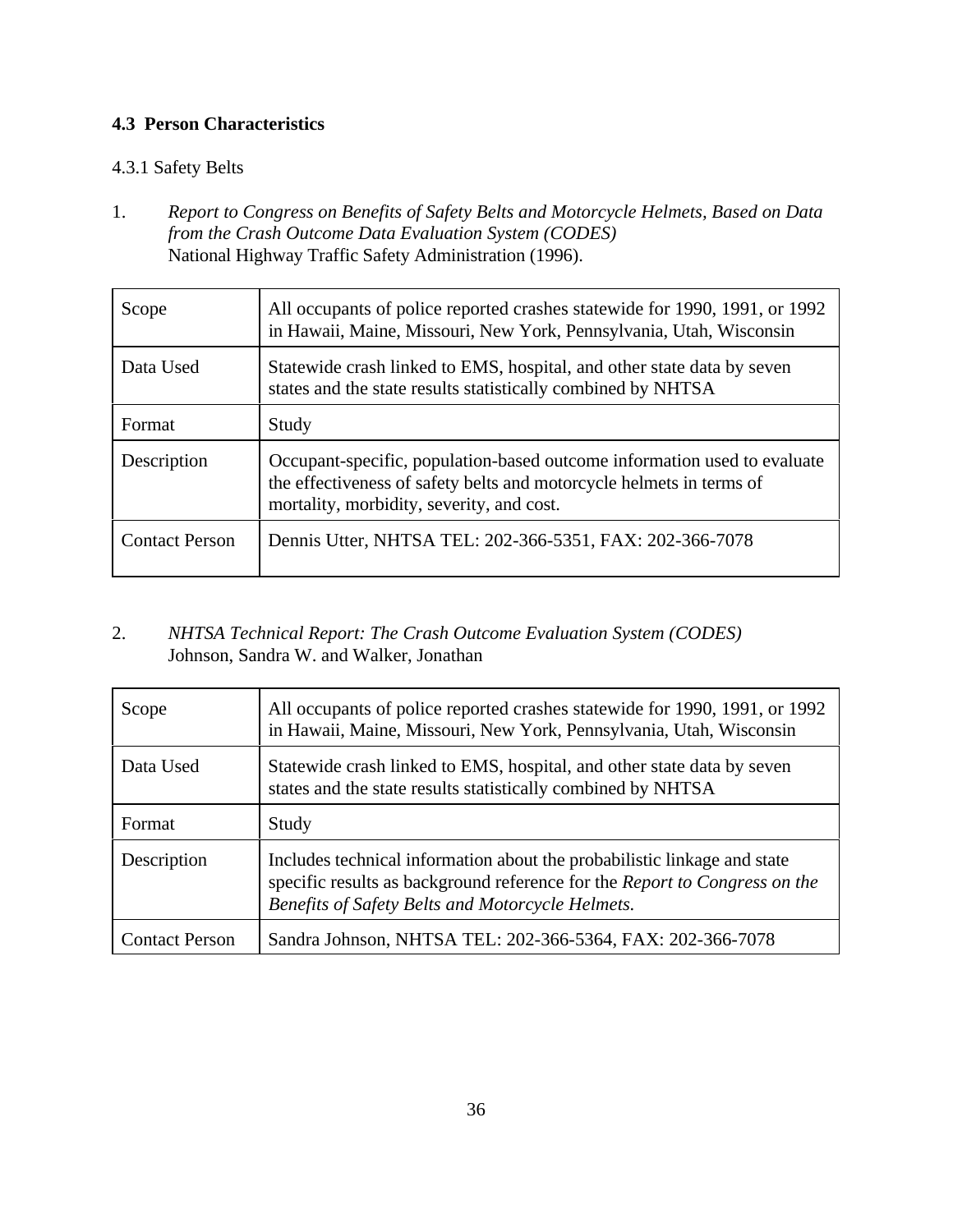3. *Safety Belts and Head and Spinal Injuries in Maine* Karl Finison, Christiana Cook, Gary Menchen, and Douglas Thompson

| Scope                 | All persons involved in 1991 motor vehicle crashes statewide in Maine                                                                                                                                                                                                     |
|-----------------------|---------------------------------------------------------------------------------------------------------------------------------------------------------------------------------------------------------------------------------------------------------------------------|
| Data Used             | Crash linked to EMS, hospital, and census data                                                                                                                                                                                                                            |
| Format                | Study                                                                                                                                                                                                                                                                     |
| Description           | This study measured the effectiveness of safety belts to reduce the risk for<br>head and spinal injuries using three outcome measures: reported by police,<br>reported by EMS, or reported by hospital. Study populations included<br>occupants of cars and light trucks. |
| <b>Contact Person</b> | Karl Finison TEL: 207-623-2555; FAX: 207-622-7086                                                                                                                                                                                                                         |

#### 4. *Within Vehicle Analysis of the Effectiveness of Seat Belts in Maine* Douglas Thompson

| Scope                 | All persons involved in 1991 motor vehicle crashes statewide in Maine                                                                                                                                                                                                                                                                                                                                                                                                                                   |
|-----------------------|---------------------------------------------------------------------------------------------------------------------------------------------------------------------------------------------------------------------------------------------------------------------------------------------------------------------------------------------------------------------------------------------------------------------------------------------------------------------------------------------------------|
| Data Used             | Crash linked to EMS, hospital, and census data                                                                                                                                                                                                                                                                                                                                                                                                                                                          |
| Format                | Study                                                                                                                                                                                                                                                                                                                                                                                                                                                                                                   |
| Description           | This within-vehicle analysis used conditional logistic regression to<br>determine whether alternative analytic techniques led to similar conclusions<br>as those prepared using NHTSA's mandated CODES model. This type of<br>analysis provided more control for the circumstances and severity of the<br>crash than is possible based on measured variables, and generates estimates<br>that may be more poolable across states than estimates based on standard<br>unconditional logistic regression. |
| <b>Contact Person</b> | Douglas Thompson TEL: 207-780-4682 FAX 207-780-4953                                                                                                                                                                                                                                                                                                                                                                                                                                                     |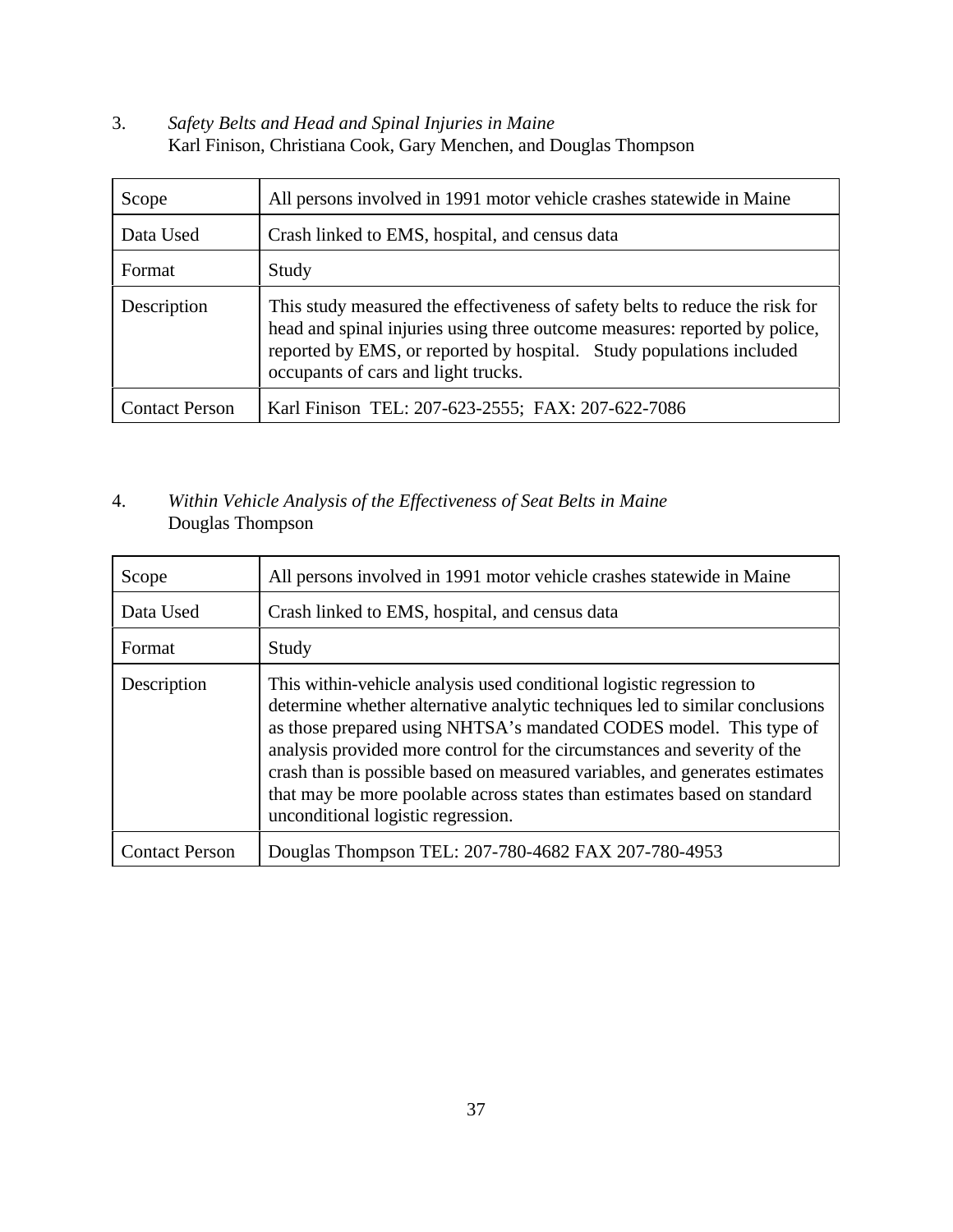5. *Application of Ordered Logistic Regression to Evaluate the Efficacy of Seat Belts and Helmets for Prevention of Injury in Maine* Christiana Cook

| Scope                 | All persons involved in 1991 motor vehicle crashes statewide in Maine                                                                                                                                                                                                                                                          |
|-----------------------|--------------------------------------------------------------------------------------------------------------------------------------------------------------------------------------------------------------------------------------------------------------------------------------------------------------------------------|
| Data Used             | Crash linked to EMS, hospital, and census data                                                                                                                                                                                                                                                                                 |
| Format                | Study                                                                                                                                                                                                                                                                                                                          |
| Description           | An ordered logistic regression model was used to obtain greater power to<br>reject the null hypothesis (belts or helmets are not effective) when it is false<br>than that provided by the NHTSA mandated model. Results indicate that<br>the new model was better for the helmet analysis but not the safety belt<br>analysis. |
| <b>Contact Person</b> | Karl Finison TEL: 207-623-2555; FAX: 207-622-7086                                                                                                                                                                                                                                                                              |

6. *Injury Outcome by Seating Position in Cars and Light Trucks Only Involved in Accidents in Maine*

Karl Finison and Gary Menchen

| Scope                 | All persons involved in 1991 motor vehicle crashes statewide in Maine                                                                                                                                                                                                                                                                                                                                                                                                                                                                          |
|-----------------------|------------------------------------------------------------------------------------------------------------------------------------------------------------------------------------------------------------------------------------------------------------------------------------------------------------------------------------------------------------------------------------------------------------------------------------------------------------------------------------------------------------------------------------------------|
| Data Used             | Crash linked to EMS, hospital, and census data                                                                                                                                                                                                                                                                                                                                                                                                                                                                                                 |
| Format                | <b>Management Report</b>                                                                                                                                                                                                                                                                                                                                                                                                                                                                                                                       |
| Description           | This management report presents by seating position in cars and light<br>trucks only involved in the crash the total occupants, total injured, percent<br>of total injured, total transported by EMS, total admitted to a hospital, total<br>with severe injury ISS>15, total charges, total with head/spinal injuries,<br>total deaths, years of potential life lost and the relative risk. Seating<br>position is defined as driver, front seat passenger, rear seat passenger,<br>trunk/back of truck, hanging on, missing/unknown/invalid. |
| <b>Contact Person</b> | Karl Finison TEL: 207-623-2555; FAX: 207-622-7086                                                                                                                                                                                                                                                                                                                                                                                                                                                                                              |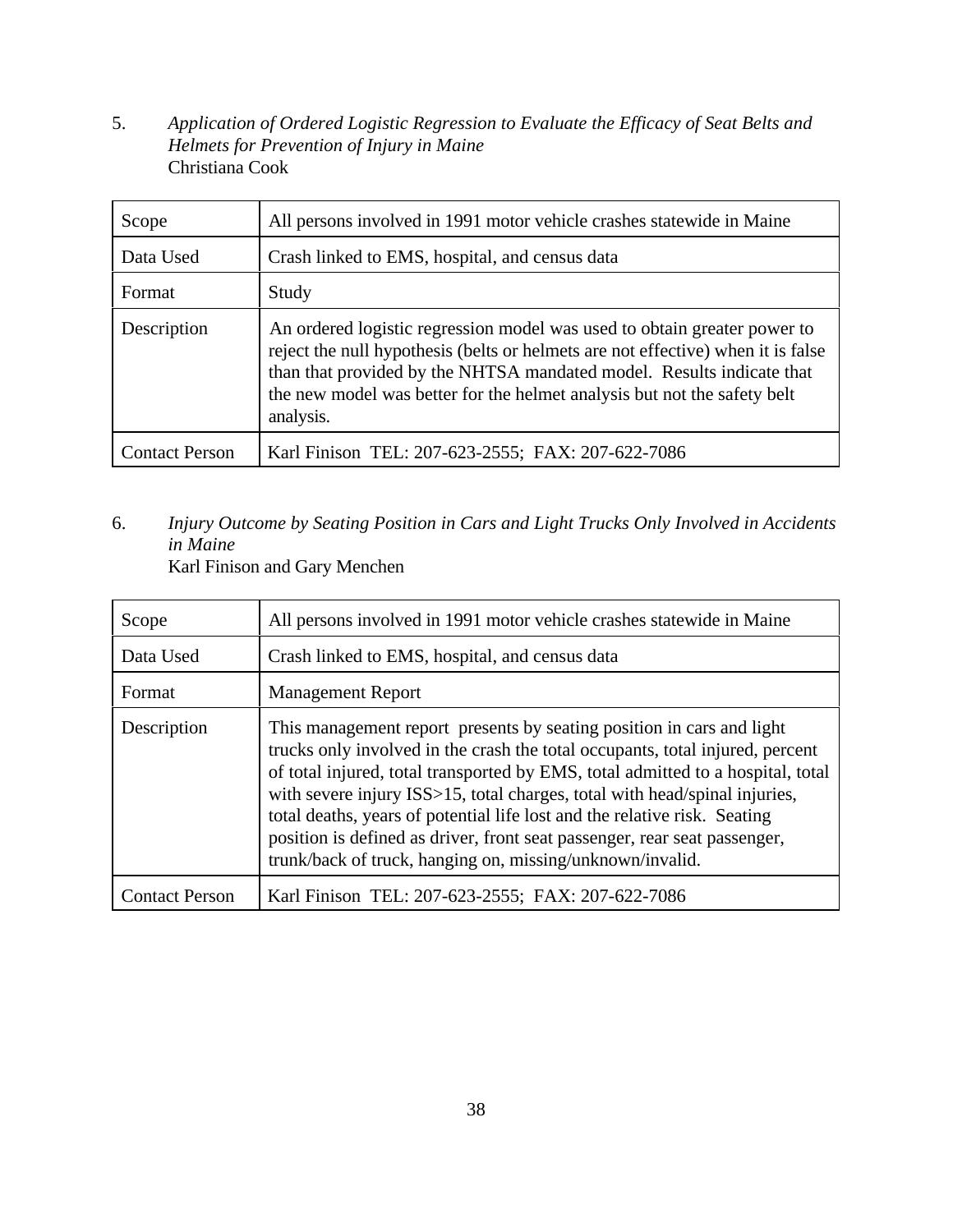7. *Injury Outcome by Number of People in Cars and Light Trucks Involved in Accidents in Maine* Karl Finison and Gary Menchen

| Scope                 | All persons involved in 1991 motor vehicle crashes statewide in Maine                                                                                                                                                                                                                                                                                                                                                                                                                                                                           |
|-----------------------|-------------------------------------------------------------------------------------------------------------------------------------------------------------------------------------------------------------------------------------------------------------------------------------------------------------------------------------------------------------------------------------------------------------------------------------------------------------------------------------------------------------------------------------------------|
| Data Used             | Crash linked to EMS, hospital, and census data                                                                                                                                                                                                                                                                                                                                                                                                                                                                                                  |
| Format                | <b>Management Report</b>                                                                                                                                                                                                                                                                                                                                                                                                                                                                                                                        |
| Description           | This management report presents by number of people in cars and light<br>trucks involved in the crash the total occupants, total injured, percent of<br>total injured, total transported by EMS, total admitted to a hospital, total<br>with severe injury ISS>15, total charges, total with head/spinal injuries,<br>total deaths, years of potential life lost and the relative risk. Number of<br>people in crash and light trucks is defined as 1 occupant, 2 occupants, 3<br>occupants, 4 occupants, 5+ occupants, unknown/not in vehicle. |
| <b>Contact Person</b> | Karl Finison TEL: 207-623-2555; FAX: 207-622-7086                                                                                                                                                                                                                                                                                                                                                                                                                                                                                               |

## 8. *Total Occupants, and Number and Percent Injured By Type of Ejection in Accident in Maine*

Karl Finison and Gary Menchen

| Scope                 | All persons involved in 1991 motor vehicle crashes statewide in Maine                                                                                                                                                                               |
|-----------------------|-----------------------------------------------------------------------------------------------------------------------------------------------------------------------------------------------------------------------------------------------------|
| Data Used             | Crash linked to EMS, hospital, and census data                                                                                                                                                                                                      |
| Format                | <b>Management Report</b>                                                                                                                                                                                                                            |
| Description           | This management report presents the total occupants and the number and<br>percent injured by type of ejection in crashes in Maine. Ejection levels are<br>defined as not ejected, partially ejected, ejected, trapped-extricated,<br>other/missing. |
| <b>Contact Person</b> | Karl Finison TEL: 207-623-2555; FAX: 207-622-7086                                                                                                                                                                                                   |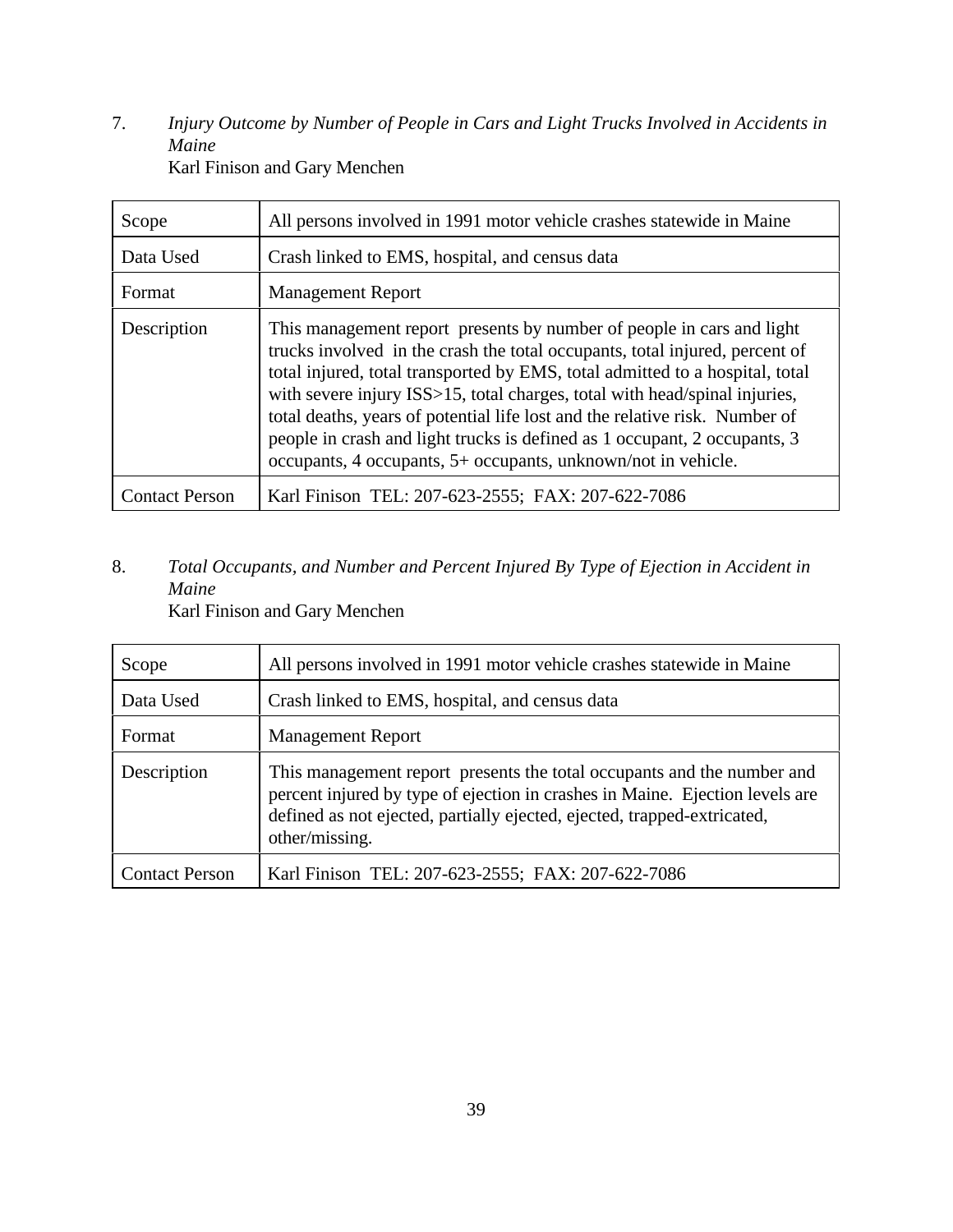#### 9. *Unsafe Driving Behaviors and Hospitalization in Missouri.* Mark Van Tuinen

| Scope                 | All drivers involved in 1990 motor vehicle and motorcycle crashes<br>statewide in Missouri                                                                                                          |
|-----------------------|-----------------------------------------------------------------------------------------------------------------------------------------------------------------------------------------------------|
| Data Used             | Crash linked to EMS, emergency department, hospital and insurance<br>claims data                                                                                                                    |
| Format                | Study                                                                                                                                                                                               |
| Description           | This study presents Missouri specific results about the effectiveness of<br>safety belts and motorcycle helmets on reducing the need for<br>hospitalization as the result of a motor vehicle crash. |
| <b>Contact Person</b> | Mark Van Tuinen TEL: 573-751-6274; FAX: 573-526-4102                                                                                                                                                |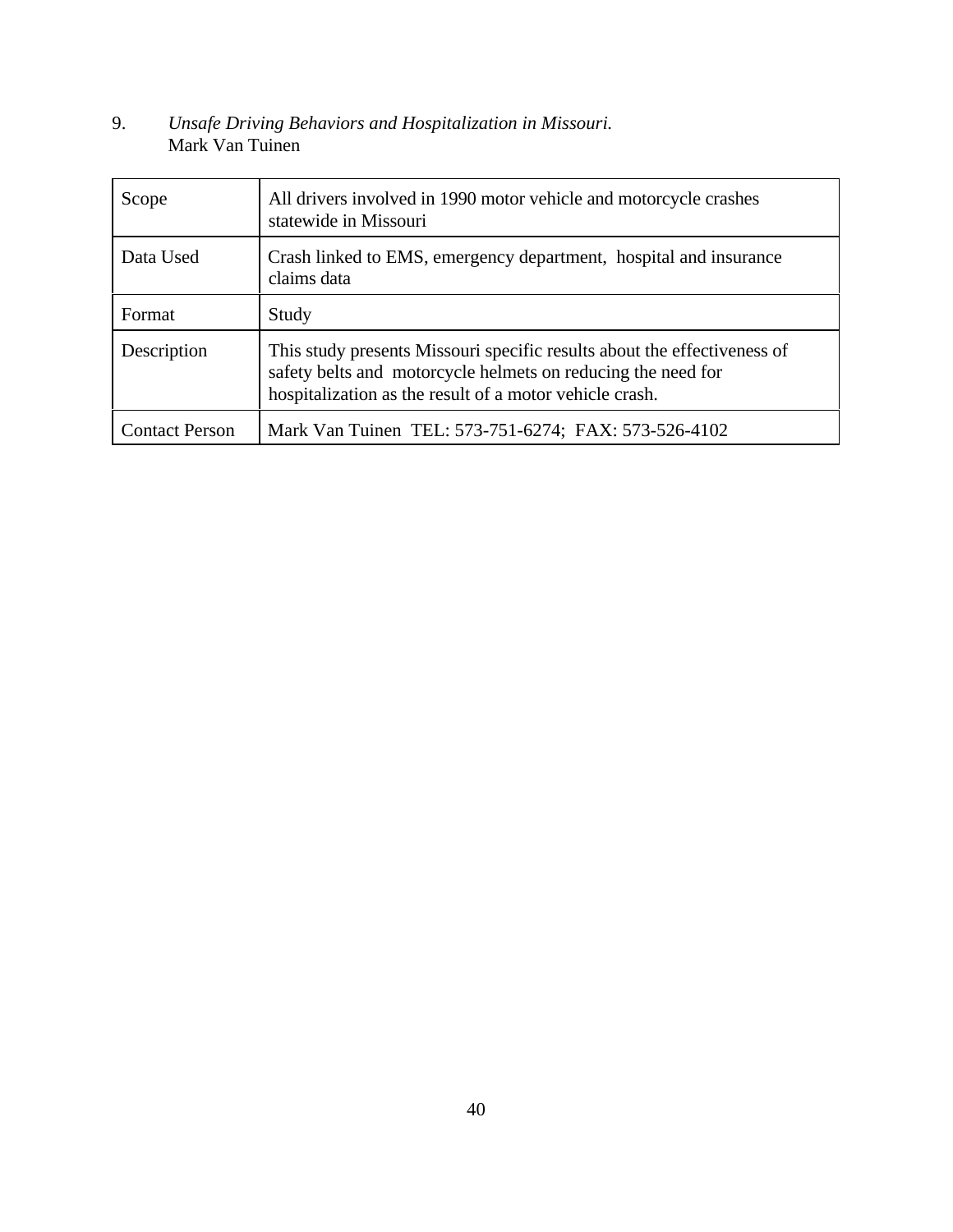## 4.3.2 Air Bags

| Scope                 | All persons involved in 1994 crashes statewide in Pennsylvania                                                                                                                                                                                                                                                     |
|-----------------------|--------------------------------------------------------------------------------------------------------------------------------------------------------------------------------------------------------------------------------------------------------------------------------------------------------------------|
| Data Used             | Crash linked to EMS and hospital discharge data statewide                                                                                                                                                                                                                                                          |
| Format                | Study                                                                                                                                                                                                                                                                                                              |
| Description           | This study reports on the effectiveness of air bags in reducing total and<br>average hospital costs, mortality, and morbidity from motor vehicle crashes.<br>Air bag effectiveness is evaluated alone and in combination with safety belts<br>for various types of demographic, crash, and injury characteristics. |
| <b>Contact Person</b> | Hank Weiss TEL: 412-647-1117; FAX: 412-647-1111                                                                                                                                                                                                                                                                    |

## 1. *Air Bag Effectiveness in Pennsylvania* (in process)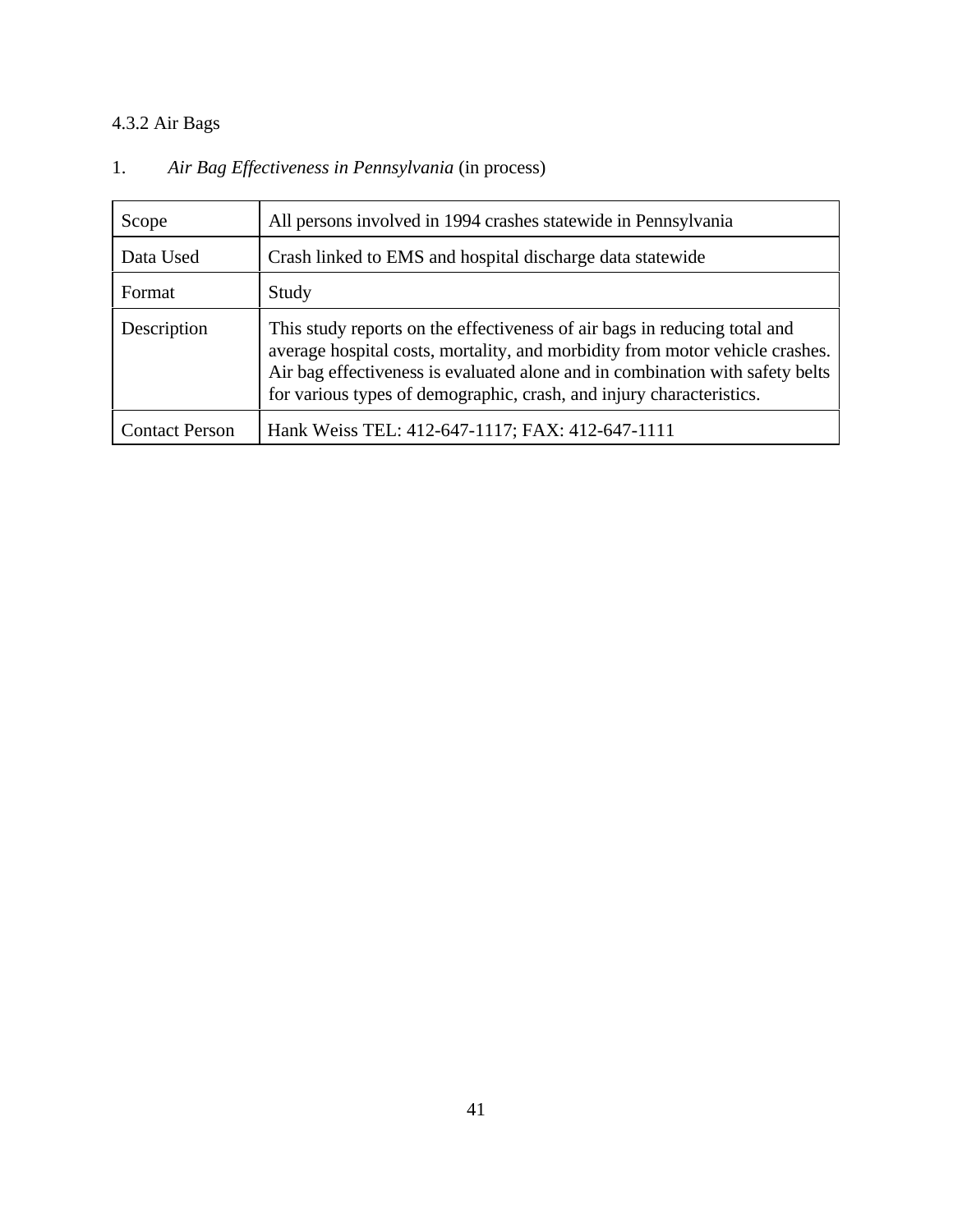#### 4.3.3 Helmet Utilization

#### 1. *Head Injuries Associated with Motorcycle Use in Wisconsin* Trudy Karlson and Charles Quade

| Scope                 | All riders involved in 1991 motorcycle crashes statewide                                                                                                                                                                                 |
|-----------------------|------------------------------------------------------------------------------------------------------------------------------------------------------------------------------------------------------------------------------------------|
| Data Used             | Crash linked to hospital data                                                                                                                                                                                                            |
| Format                | Study                                                                                                                                                                                                                                    |
| Description           | This study uses linked crash and hospital data to evaluate the effect of<br>motorcycle helmet use on specific brain injuries. Brain injuries were<br>defined from ICD-9-CM codes to include all cases indicating intracranial<br>injury. |
| <b>Contact Person</b> | Martha Florey TEL: 608-266-3557; FAX: 608-267-0441                                                                                                                                                                                       |

#### 2. *Injuries and Costs Associated with Failure to Use Motorcycle Helmets in Missouri* Mark Van Tuinen

| Scope                 | All riders involved in 1990 motorcycle crashes statewide in Missouri                                               |
|-----------------------|--------------------------------------------------------------------------------------------------------------------|
| Data Used             | Crash linked to EMS, emergency department, hospital and insurance<br>claims data                                   |
| Format                | Study                                                                                                              |
| Description           | This study presents Missouri specific results of the effectiveness of<br>motorcycle helmets on injuries and costs. |
| <b>Contact Person</b> | Mark Van Tuinen TEL: 573-751-6274; FAX: 573-526-4102                                                               |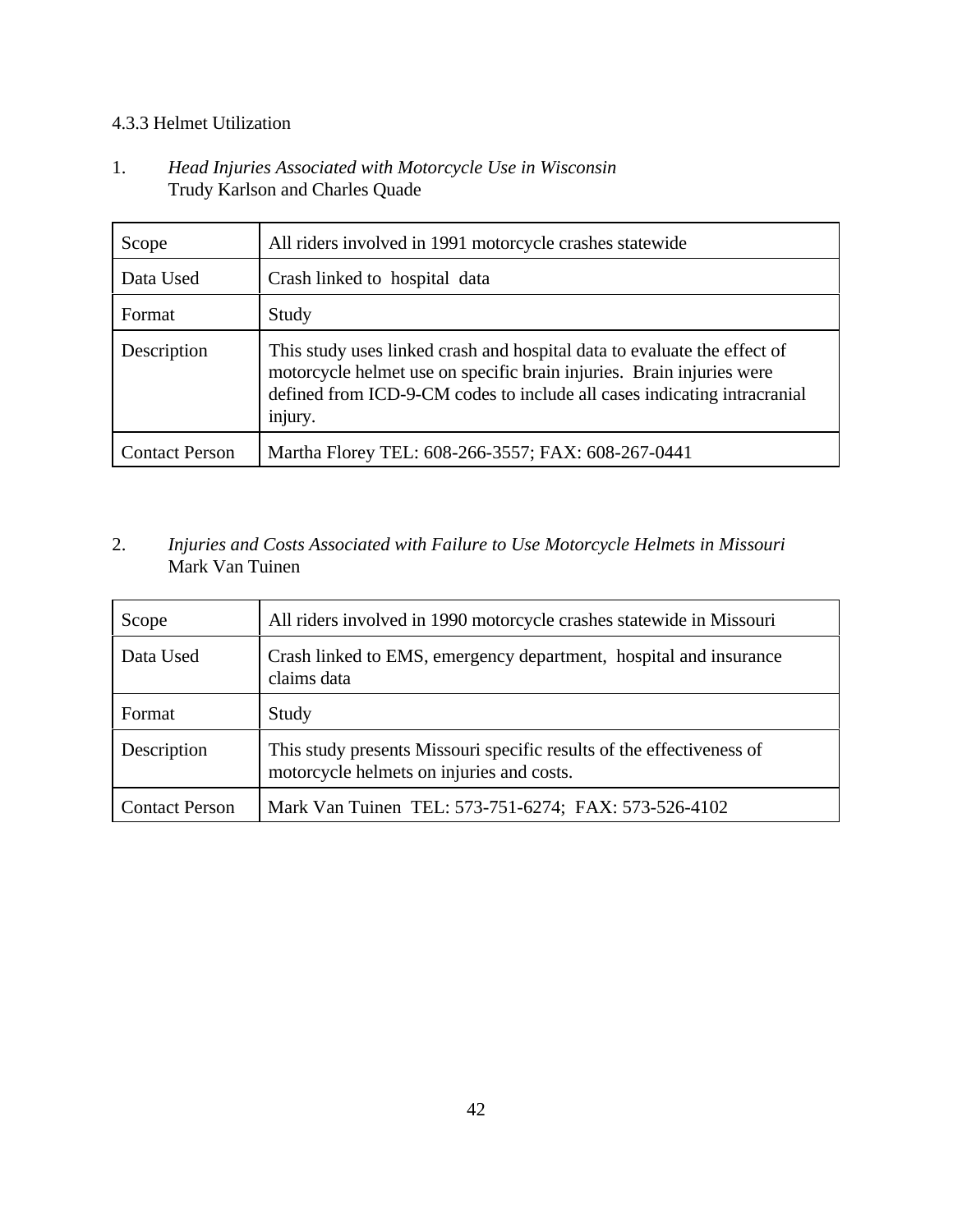#### 4.3.4 Alcohol and Drug Use

1. *Injury Outcome in Alcohol-Related Accidents in Maine* Karl Finison and Gary Menchen

| Scope                 | All persons involved in 1991 motor vehicle crashes statewide in Maine                                                                                                                                                                                                                                                                                                             |
|-----------------------|-----------------------------------------------------------------------------------------------------------------------------------------------------------------------------------------------------------------------------------------------------------------------------------------------------------------------------------------------------------------------------------|
| Data Used             | Crash linked to EMS, hospital, and census data                                                                                                                                                                                                                                                                                                                                    |
| Format                | <b>Management Report</b>                                                                                                                                                                                                                                                                                                                                                          |
| Description           | This management report presents the injury outcome for alcohol and non-<br>alcohol related crashes including the total occupants, total injured, total<br>transported by EMS, total admitted to a hospital, total with severe injury<br>ISS>15, total charges, total with head/spinal injuries, total deaths, total<br>years of potential life lost, and relative risk of injury. |
| <b>Contact Person</b> | Karl Finison TEL: 207-623-2555; FAX: 207-622-7086                                                                                                                                                                                                                                                                                                                                 |

2. *Injury Outcome for Pedestrians/Bicyclists Involved in Alcohol Related Crashes by Apparent Physical Condition of Driver in Maine* Karl Finison and Gary Menchen.

| Scope                 | All persons involved in 1991 motor vehicle crashes statewide in Maine                                                                                                                                                                                                                                                                                                                                                                                                                                                                                                                                                                                                                                   |
|-----------------------|---------------------------------------------------------------------------------------------------------------------------------------------------------------------------------------------------------------------------------------------------------------------------------------------------------------------------------------------------------------------------------------------------------------------------------------------------------------------------------------------------------------------------------------------------------------------------------------------------------------------------------------------------------------------------------------------------------|
| Data Used             | Crash linked to EMS, hospital, and census data                                                                                                                                                                                                                                                                                                                                                                                                                                                                                                                                                                                                                                                          |
| Format                | <b>Management Report</b>                                                                                                                                                                                                                                                                                                                                                                                                                                                                                                                                                                                                                                                                                |
| Description           | This management report presents for pedestrians/bicyclists involved in<br>alcohol related crashes by apparent physical condition of the driver the<br>injury outcome including the total involved, total injured, percent of total<br>injured, total transported by EMS, total admitted to a hospital, total with<br>severe injury ISS>15, total charges, total with head/spinal injuries, total<br>deaths and total years of potential life lost. Data are reported by apparent<br>physical condition of the driver. Apparent physical condition is defined as<br>normal, under the influence, had been drinking, had been using drugs,<br>asleep, fatigued, ill, handicapped, other, missing/invalid. |
| <b>Contact Person</b> | Karl Finison TEL: 207-623-2555; FAX: 207-622-7086                                                                                                                                                                                                                                                                                                                                                                                                                                                                                                                                                                                                                                                       |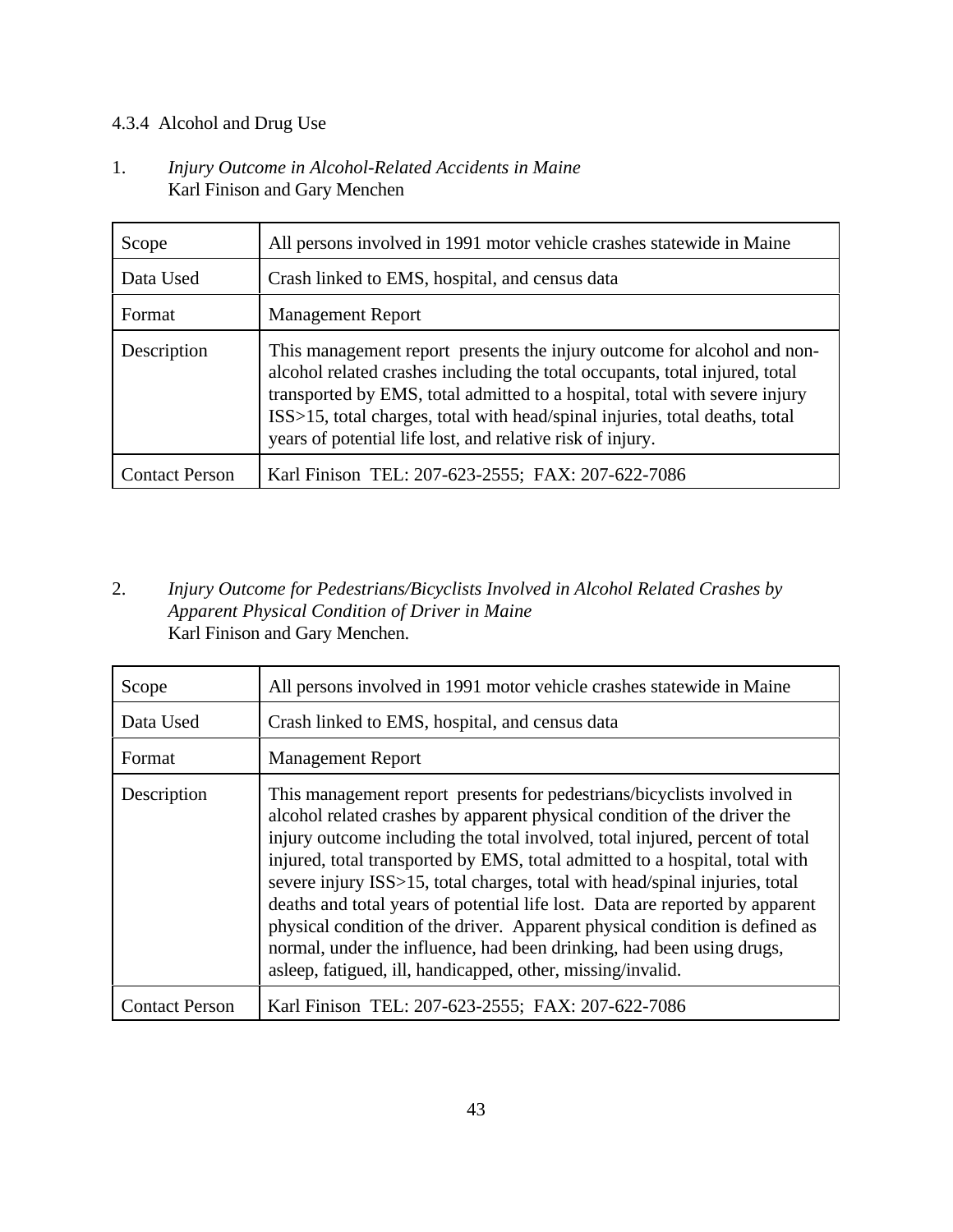3. *Injury Outcome by Apparent Physical Condition of Driver in Single Vehicle Accidents in Maine* Karl Finison and Gary Menchen.

| Scope                 | All persons involved in 1991 motor vehicle crashes statewide in Maine                                                                                                                                                                                                                                                                                                                                                                                                                                                                                                                            |
|-----------------------|--------------------------------------------------------------------------------------------------------------------------------------------------------------------------------------------------------------------------------------------------------------------------------------------------------------------------------------------------------------------------------------------------------------------------------------------------------------------------------------------------------------------------------------------------------------------------------------------------|
| Data Used             | Crash linked to EMS, hospital, and census data                                                                                                                                                                                                                                                                                                                                                                                                                                                                                                                                                   |
| Format                | <b>Management Report</b>                                                                                                                                                                                                                                                                                                                                                                                                                                                                                                                                                                         |
| Description           | This management report presents by apparent physical condition of the<br>driver in a single vehicle crash the injury outcome including the total<br>occupants, total injured, percent of total injured, total transported by EMS,<br>total admitted to a hospital, total with severe injury ISS>15, total charges,<br>total with head/spinal injuries, total deaths and total years of potential life<br>lost. Apparent physical condition is defined as normal, under the influence,<br>had been drinking, had been using drugs, asleep, fatigued, ill, handicapped,<br>other, missing/invalid. |
| <b>Contact Person</b> | Karl Finison TEL: 207-623-2555; FAX: 207-622-7086                                                                                                                                                                                                                                                                                                                                                                                                                                                                                                                                                |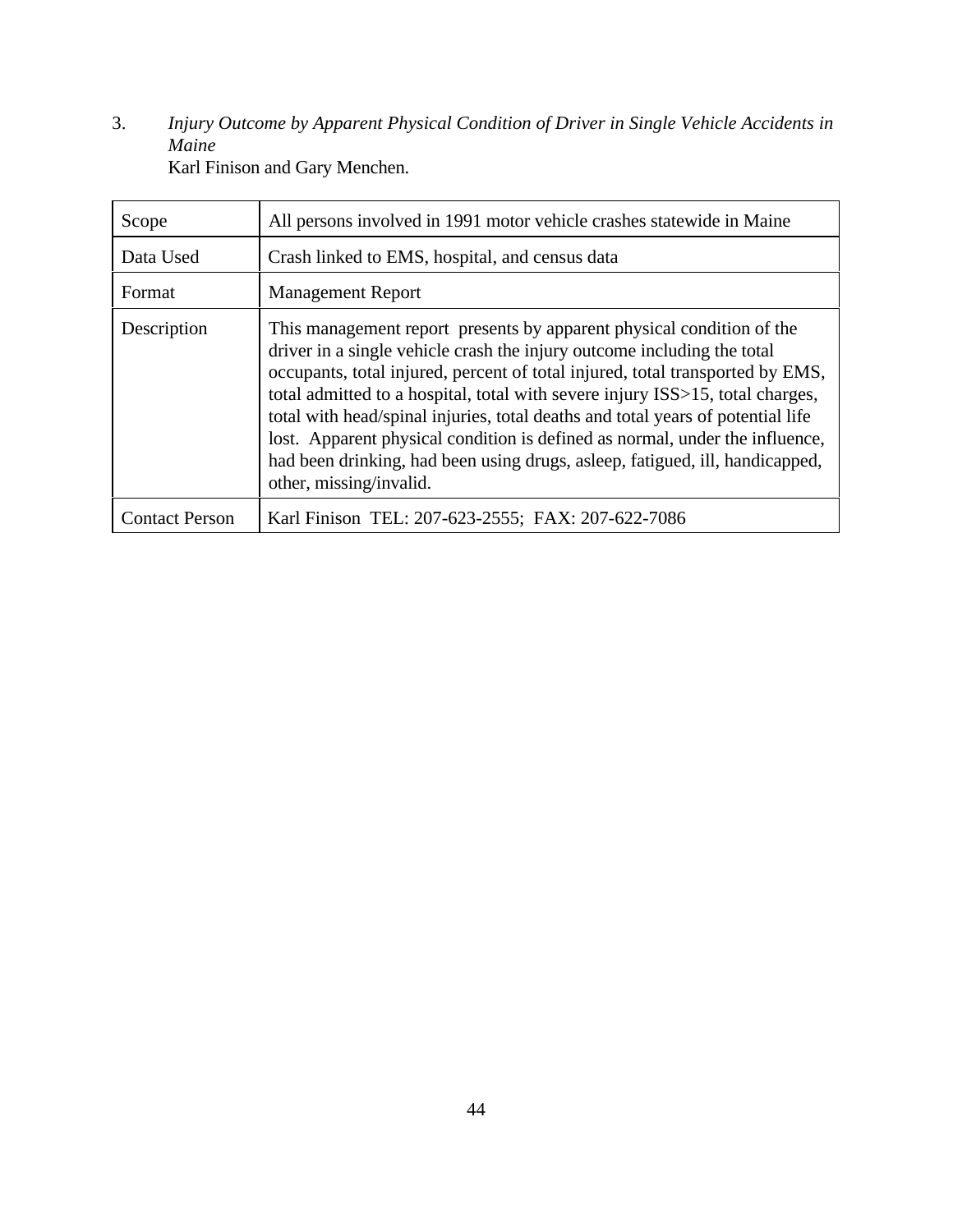## **5.0 APPLICATIONS FOR HIGHWAY SAFETY**

#### **5.1 Roadway**

#### 5.1.1 Objects in Roadway

1. *Evaluation of Severity and Outcome of Injury by Type of Object Struck in Connecticut* (in process)

| Scope                 | All persons involved in 1994-1995 crashes statewide in Connecticut                                                                                                                                                                                                                                                                      |
|-----------------------|-----------------------------------------------------------------------------------------------------------------------------------------------------------------------------------------------------------------------------------------------------------------------------------------------------------------------------------------|
| Data Used             | Crash data linked to hospital discharge, ambulatory surgery, emergency<br>department, trauma registry, death certificate and census data                                                                                                                                                                                                |
| Format                | Study                                                                                                                                                                                                                                                                                                                                   |
| Description           | This study identifies discharge diagnoses, injury severity scores, location of<br>the crashes by type of object struck; outcomes for injured victims are<br>reported in terms of their final disposition, financial cost, discharge<br>diagnosis, average length of stay, total hospital days, and mortality at 30,<br>60, and 90 days. |
| <b>Contact Person</b> | Angela S. Mattie TEL: 203-294-7224; FAX: 203-284-9318                                                                                                                                                                                                                                                                                   |

#### 2. *Injury Outcome for Crashes Involving Moose, Deer or Other/Unknown in Maine* Karl Finison and Gary Menchen.

| Scope                 | All persons involved in 1991 motor vehicle crashes statewide in Maine                                                                                                                                                                                                                                                   |
|-----------------------|-------------------------------------------------------------------------------------------------------------------------------------------------------------------------------------------------------------------------------------------------------------------------------------------------------------------------|
| Data Used             | Crash linked to EMS, hospital and Department of Inland and Fisheries and<br>Wildlife data                                                                                                                                                                                                                               |
| Format                | <b>Management Report</b>                                                                                                                                                                                                                                                                                                |
| Description           | This management report indicates for persons in crashes involving an<br>animal total occupants involved in the crash, total injured, total transported<br>by EMS, total admitted to a hospital, percent of the total injured, and the<br>average hospital charge. Animal type was defined as moose, deer, and<br>other. |
| <b>Contact Person</b> | Karl Finison TEL: 207-623-2555; FAX: 207-622-7086                                                                                                                                                                                                                                                                       |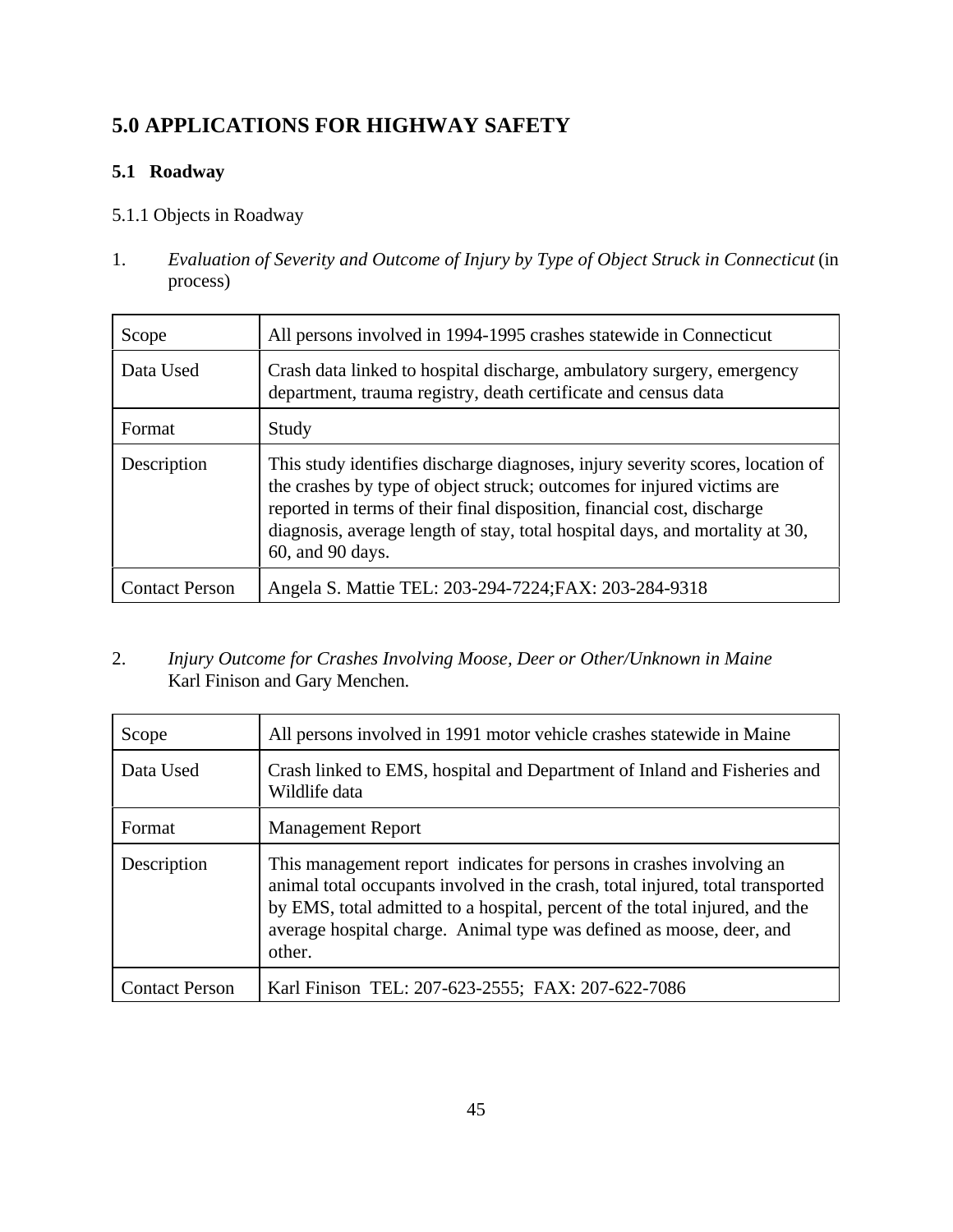| Scope                 | All persons involved in 1994 motor vehicle crashes statewide in New York                                                                                                                                                                                                                             |
|-----------------------|------------------------------------------------------------------------------------------------------------------------------------------------------------------------------------------------------------------------------------------------------------------------------------------------------|
| Data Used             | CODES linked data; Utility industry for costs of moving utility poles; New<br>York State DOT for costs of modifying or replacing Guide rails and median<br><b>barriers</b>                                                                                                                           |
| Format                | Study                                                                                                                                                                                                                                                                                                |
| Description           | This study provides information about the consequences of collisions with<br>fixed objects including, medical outcome and health care costs by type of<br>object struck, demographic and roadway characteristics of this type of<br>crash, cost and payors for replacing or moving the fixed object. |
| <b>Contact Person</b> | Richard Guerin TEL: 518-474-2219; FAX: 518-486-6216                                                                                                                                                                                                                                                  |

#### 4. *Effectiveness of Guide Rails in Reducing Severity, Injury and Death in Single Vehicle Fixed Object Collisions in Pennsylvania.* (in process)

| Scope                 | All persons involved in 1994 single vehicle fixed object crashes on high<br>speed state and Federal highways statewide in Pennsylvania                                                                                                                             |
|-----------------------|--------------------------------------------------------------------------------------------------------------------------------------------------------------------------------------------------------------------------------------------------------------------|
| Data Used             | Crash data used to define the fixed objects and crash circumstances;<br>Crash/EMS/Hospital data used to define injury severity; Hospital data to<br>define costs.                                                                                                  |
| Format                | Study                                                                                                                                                                                                                                                              |
| Description           | This study focuses on the effectiveness of guide rails in reducing severity<br>and incidence of injury and mortality associated with single vehicle fixed<br>object crashes. The effectiveness of breakaway design in roadside<br>hardware will also be evaluated. |
| <b>Contact Person</b> | Hank Weiss TEL: 412-647-1117 FAX: 412-647-1111                                                                                                                                                                                                                     |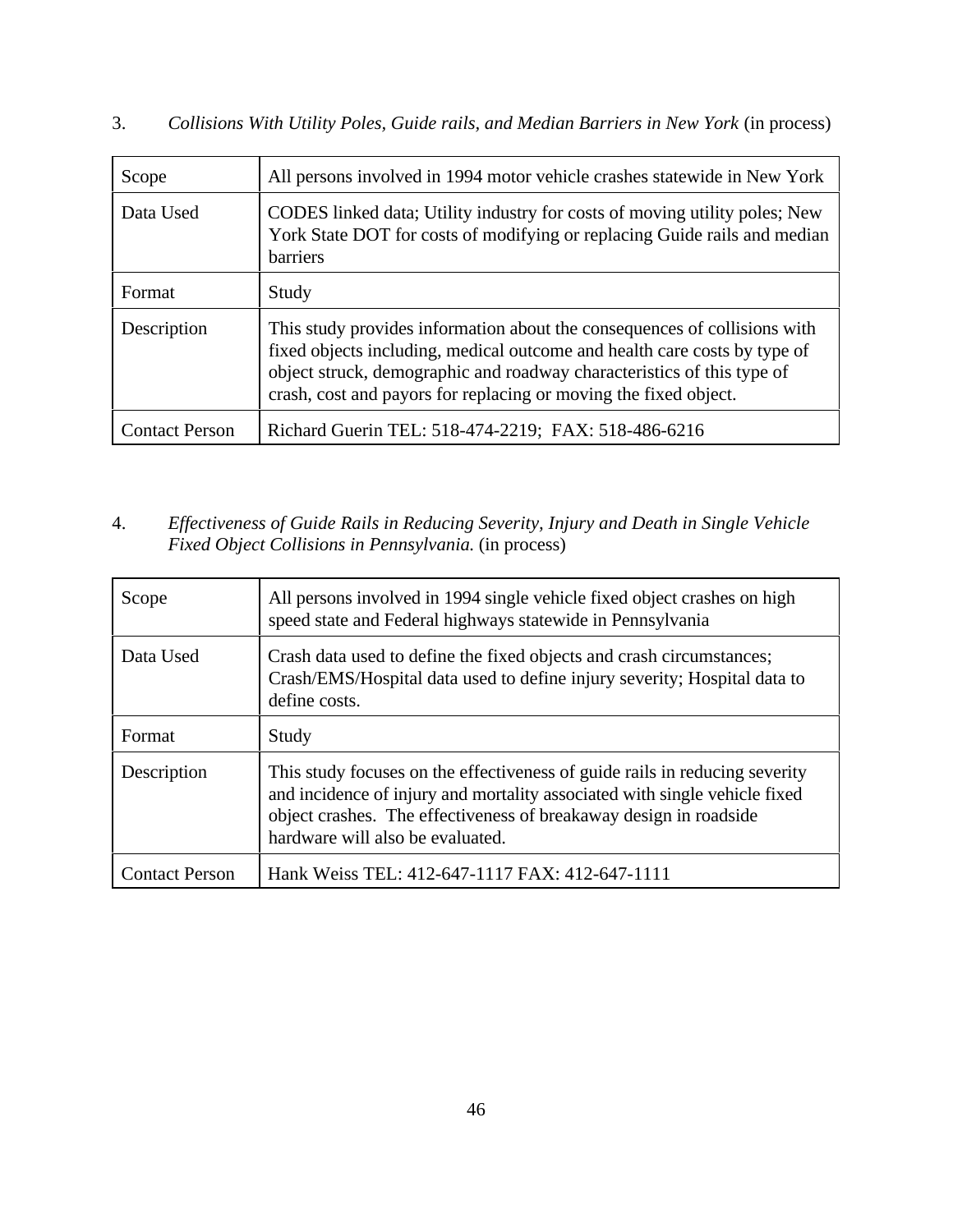### **6.0 APPLICATIONS FOR EMS**

#### **6.1 Occurrence of EMS Transports**

1. *EMS Response Times by Population Density in Maine* Karl Finison and Gary Menchen

| Scope                 | All persons involved in 1987 and 1991 motor vehicle crashes statewide in<br>Maine                                                                                                                                                                                                                                                                                                                                   |
|-----------------------|---------------------------------------------------------------------------------------------------------------------------------------------------------------------------------------------------------------------------------------------------------------------------------------------------------------------------------------------------------------------------------------------------------------------|
| Data Used             | Crash linked to EMS, hospital, and census data                                                                                                                                                                                                                                                                                                                                                                      |
| Format                | <b>Management Report</b>                                                                                                                                                                                                                                                                                                                                                                                            |
| Description           | This management report presents for specific EMS times (access,<br>response, destination, total) the total EMS transports related to motor<br>vehicle crashes, the average time by population density. Population density<br>per square mile is defined as metro $(500)$ , urban $(101-500)$ , suburban $(51-$<br>100), rural (7-50), wilderness $\langle \langle 7 \rangle$ . Data are reported for 1987 and 1991. |
| <b>Contact Person</b> | Karl Finison TEL: 207-623-2555; FAX: 207-622-7086                                                                                                                                                                                                                                                                                                                                                                   |

2. *Geographic Information System for Emergency Medical Services Analysis in Hawaii* Lawrence Nitz, Karl E. Kim, Donna Maiava

| Scope                 | All persons involved in 1990 motor vehicle crashes in Hawaii                                                                                                                                                                                                                                                                                                                                             |
|-----------------------|----------------------------------------------------------------------------------------------------------------------------------------------------------------------------------------------------------------------------------------------------------------------------------------------------------------------------------------------------------------------------------------------------------|
| Data Used             | Crash linked to EMS, emergency department, hospital and insurance<br>claims data                                                                                                                                                                                                                                                                                                                         |
| Format                | Study                                                                                                                                                                                                                                                                                                                                                                                                    |
| Description           | Mapping and spatial data sources are described in the context of<br>applications to analysis of location characteristics of EMS runs. Analyses<br>of point, segment, and areal aspects of EMS calls for young drivers,<br>motorcyclists, victims of utility pole and bus/pedestrian crashes and cardiac<br>emergencies that have application to EMS and transportation policy<br>planning are presented. |
| <b>Contact Person</b> | Karl Kim TEL: 808-956-7381; FAX: 808-956-6870                                                                                                                                                                                                                                                                                                                                                            |

#### **6.2 Injury Severity and EMS**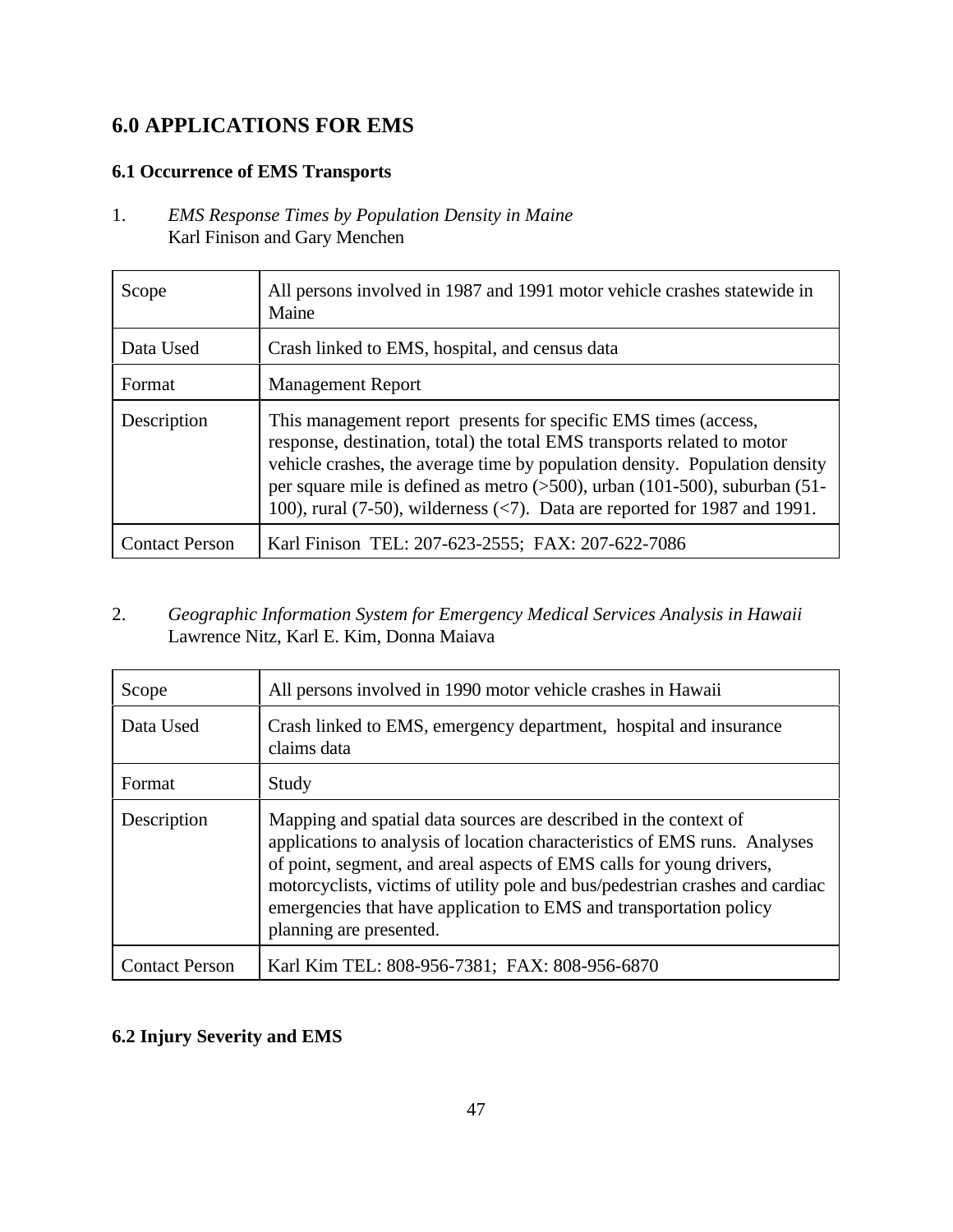1. *Severity of Injury and Average on Scene time for EMS Transports Related to Motor Vehicle Crashes in Maine* Karl Finison and Gary Menchen

| Scope                 | All persons involved in 1991 motor vehicle crashes statewide in Maine                                                                                                                                                                                                            |
|-----------------------|----------------------------------------------------------------------------------------------------------------------------------------------------------------------------------------------------------------------------------------------------------------------------------|
| Data Used             | Crash linked to EMS, hospital and census data                                                                                                                                                                                                                                    |
| Format                | <b>Management Report</b>                                                                                                                                                                                                                                                         |
| Description           | This management report presents the severity of injury and average on<br>scene time by EMS capability level. Severity is defined using the revised<br>trauma score as $\langle 3.99, 4-6.99, 7-7.84$ . EMS capability level is defined as<br>paramedic, other ALS, BLS, unknown. |
| <b>Contact Person</b> | Karl Finison TEL: 207-623-2555; FAX: 207-622-7086                                                                                                                                                                                                                                |

#### 2. *CODES Victim Severity as Predicted by EMS Variables in Utah* J. Michael Dean

| Scope                 | All persons involved in 1991 motor vehicle crashes statewide in Utah                              |
|-----------------------|---------------------------------------------------------------------------------------------------|
| Data Used             | Crash linked to EMS, emergency department, hospital and insurance<br>claims data                  |
| Format                | Study                                                                                             |
| Description           | This study describes the relationship of safety belt use and need for specific<br>EMS treatments. |
| <b>Contact Person</b> | Pat Nechodom TEL: 801-581-6410; FAX: 801-581-8686                                                 |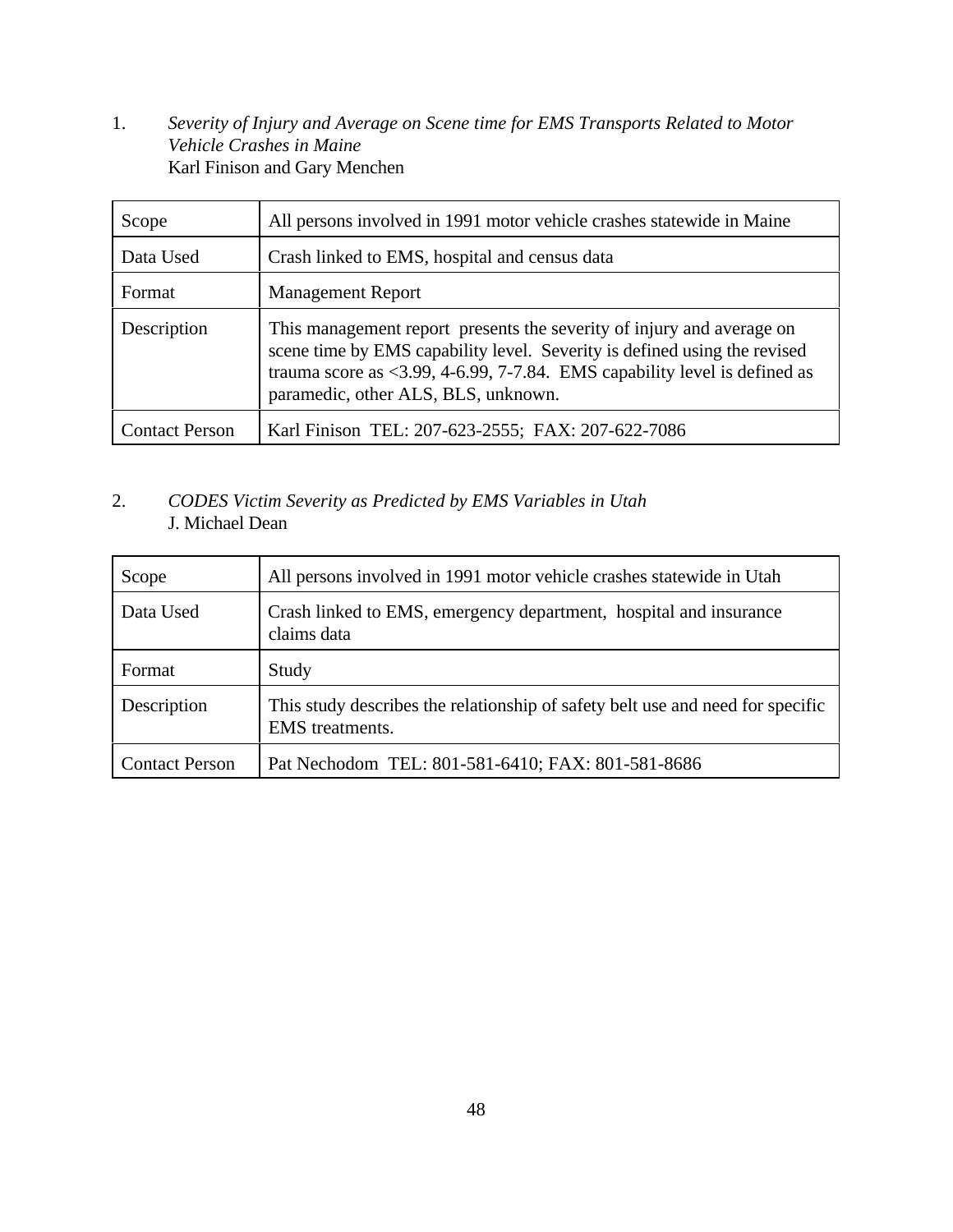## **7.0 APPLICATIONS RELATED TO THE QUALITY OF STATE DATA**

#### **7.1 Under-Reporting of Collisions**

1. *Estimate of Police Under-Reporting of Collisions in Hawaii* Karl Kim and Lawrence Nitz

| Scope                 | All persons involved in 1990 motor vehicle crashes in Hawaii                                                                                                                                                                                                                                                                                                                                                                                                                                                                                                                                                                                                                                                                                |
|-----------------------|---------------------------------------------------------------------------------------------------------------------------------------------------------------------------------------------------------------------------------------------------------------------------------------------------------------------------------------------------------------------------------------------------------------------------------------------------------------------------------------------------------------------------------------------------------------------------------------------------------------------------------------------------------------------------------------------------------------------------------------------|
| Data Used             | Crash linked to EMS, hospital and medical insurance claims data                                                                                                                                                                                                                                                                                                                                                                                                                                                                                                                                                                                                                                                                             |
| Format                | Study                                                                                                                                                                                                                                                                                                                                                                                                                                                                                                                                                                                                                                                                                                                                       |
| Description           | This study estimates the extent of police under reporting of collisions in<br>Hawaii. Persons involved in police reported crashes (\$1000 property<br>damage or injury) were matched to health records for persons whose cause<br>of injury was flagged as a motor vehicle crash. Unreported crashes were<br>defined as those health records for the motor vehicle crash victims that did<br>not match to a crash record. Crash reports are more likely to be missing<br>when the injuries are minor, injury symptoms do not appear until later, the<br>victim leaves the scene before the police arrive, the police are never called,<br>the records are lost during processing, or inaccurate data prevented the<br>records from linking. |
| <b>Contact Person</b> | Karl Kim TEL: 808-956-7381; FAX: 808-956-6870                                                                                                                                                                                                                                                                                                                                                                                                                                                                                                                                                                                                                                                                                               |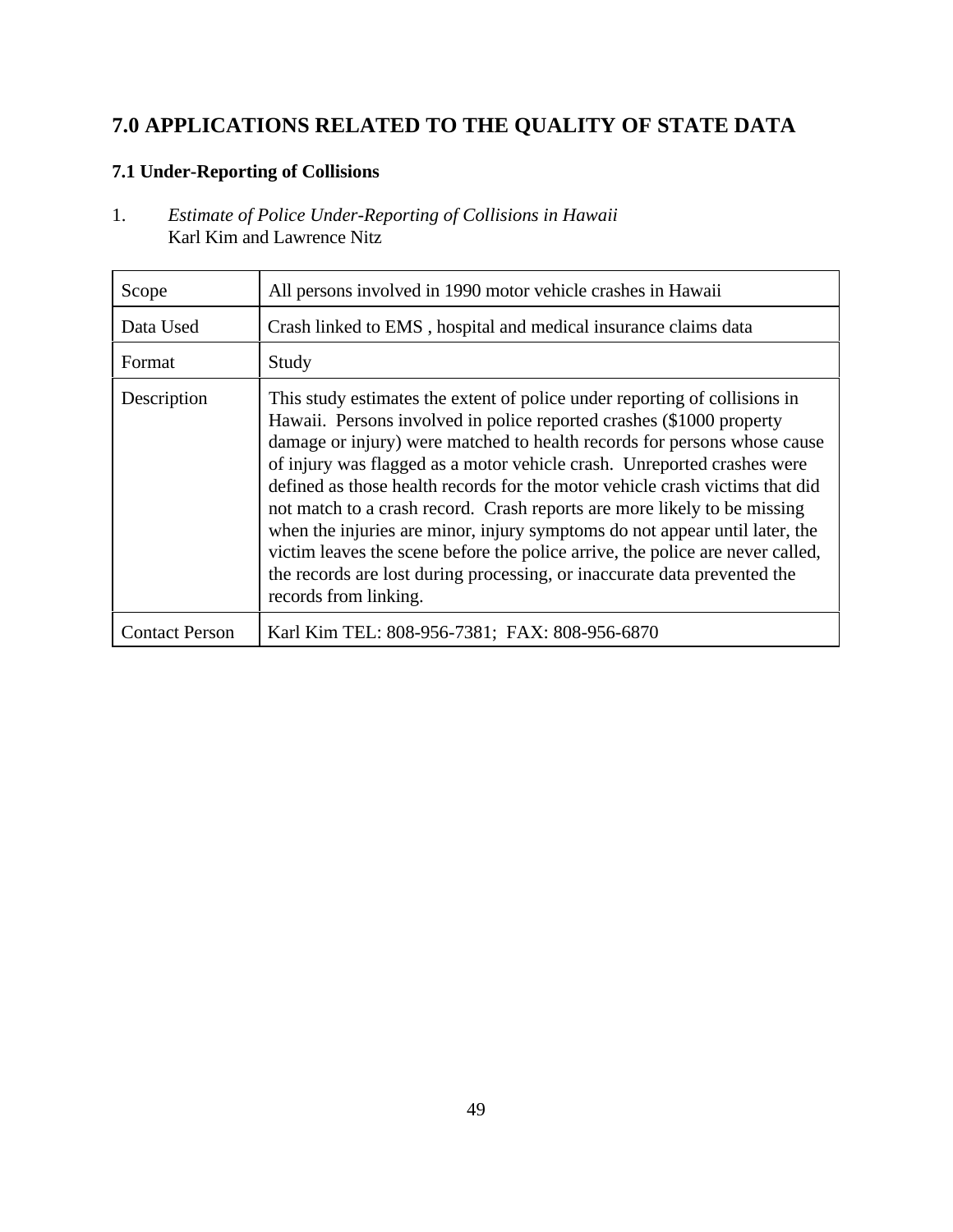## **7.2 Over-reporting of Belt Use**

1. *Comparative Reporting of Belt Use, Alcohol, and Type of Injury from Police, EMS, and Hospital Discharge Abstract Reports in Maine* Karl Finison

| Scope                 | All persons involved in 1991 motor vehicle crashes statewide in Maine                                                                                                                                                                                                                                                                                                                                                                                                                                                                                                                                 |
|-----------------------|-------------------------------------------------------------------------------------------------------------------------------------------------------------------------------------------------------------------------------------------------------------------------------------------------------------------------------------------------------------------------------------------------------------------------------------------------------------------------------------------------------------------------------------------------------------------------------------------------------|
| Data Used             | Crash linked to EMS and hospital discharge data                                                                                                                                                                                                                                                                                                                                                                                                                                                                                                                                                       |
| Format                | Study                                                                                                                                                                                                                                                                                                                                                                                                                                                                                                                                                                                                 |
| Description           | This study compared reported belt use between police and EMS records<br>and between police and hospital records. It discusses the impact of the<br>varying levels of specificity used by the police, EMS, and hospital records<br>to define injury. EMS and hospital records indicating head and spinal<br>trauma were compared to identify under-reporting of injuries. The results<br>reported reinforced the view that valid reporting of the injury outcome of<br>motor vehicle crashes can best be accomplished through the linkage of<br>crash to hospital discharge and other medical records. |
| <b>Contact Person</b> | Karl Finison TEL: 207-623-2555; FAX: 207-622-7086                                                                                                                                                                                                                                                                                                                                                                                                                                                                                                                                                     |

#### 2. *Variations in Reported Belt Use in Different State Data Files in Missouri* Mark Van Tuinen

| Scope                 | All persons involved in 1990 motor vehicle crashes statewide in Missouri                                                                                                                                                                                                                                                                                                                                         |
|-----------------------|------------------------------------------------------------------------------------------------------------------------------------------------------------------------------------------------------------------------------------------------------------------------------------------------------------------------------------------------------------------------------------------------------------------|
| Data Used             | Crash linked to EMS, emergency department, hospital and insurance<br>claims data                                                                                                                                                                                                                                                                                                                                 |
| Format                | Study                                                                                                                                                                                                                                                                                                                                                                                                            |
| Description           | This study evaluated the advantages of using linked data to determine<br>variations in reported belt use as recorded on the linked crash, EMS, and<br>Head and Spinal Cord Injury/Trauma (HSCIT) files. Agreement rates were<br>compared between the linked crash and EMS and the linked crash and<br>HSCIT files. Average charges were studied to assess the affect of the<br>disagreements in the three files. |
| <b>Contact Person</b> | Mark Van Tuinen TEL: 573-751-6274; FAX: 573-526-4102                                                                                                                                                                                                                                                                                                                                                             |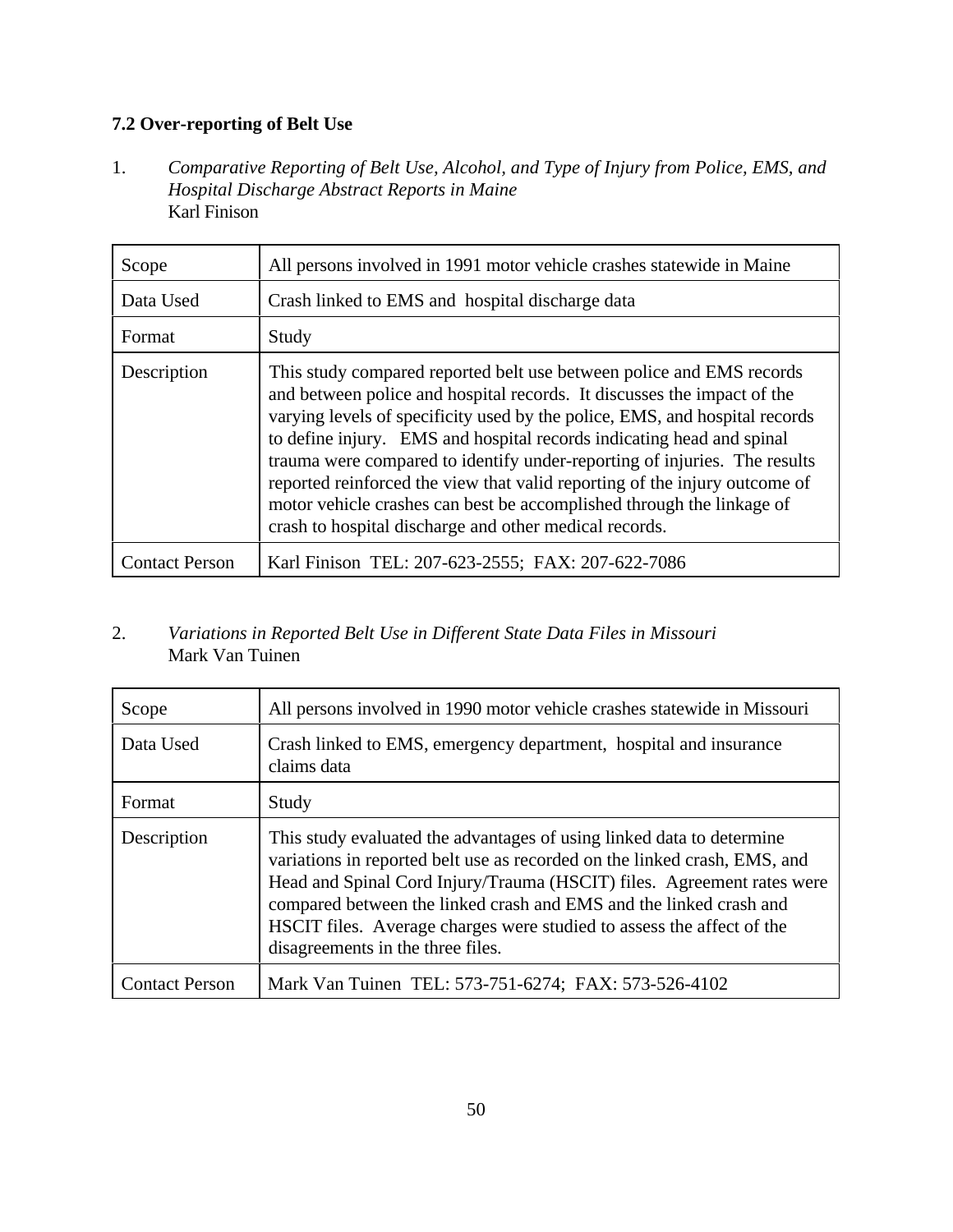- 3. *Over-Reporting and Measured Effectiveness of Seat Belts in Motor Vehicle Crashes in Utah*
	- J. Michael Dean

| Scope                 | All persons involved in 1991 motor vehicle crashes statewide in Utah                                                                                                                                                                                                                                                                                                          |
|-----------------------|-------------------------------------------------------------------------------------------------------------------------------------------------------------------------------------------------------------------------------------------------------------------------------------------------------------------------------------------------------------------------------|
| Data Used             | Crash linked to EMS and discharge summaries of medical records from<br>hospitals and clinics (includes outpatient, emergency department, inpatient,<br>and rehabilitation facilities)                                                                                                                                                                                         |
| Format                | Study                                                                                                                                                                                                                                                                                                                                                                         |
| Description           | This study evaluates the effect of seat belt over-reporting (information<br>biased differential misclassification) on the odds ratio and confidence limits<br>relating seat belt use and injury. Independent observational studies from<br>the same time period were used to obtain corrected odds ratios to provide<br>more reasonable estimates of seat belt effectiveness. |
| <b>Contact Person</b> | Pat Nechodom TEL: 801-581-6410; FAX: 801-581-8686                                                                                                                                                                                                                                                                                                                             |

4. *Estimates of the Effects of Seat Belt Over-Reporting on Wisconsin Motor Vehicle Crash Analyses in Wisconsin*

Trudy A. Karlson, Wayne Bigelow, Daniel Wickeham, Charles A. Quade

| Scope                 | All persons involved in 1991 motor vehicle crashes statewide in Wisconsin                                                                                                                                                                                                                                                                                                                                                                                                                                                                                                                                                                   |
|-----------------------|---------------------------------------------------------------------------------------------------------------------------------------------------------------------------------------------------------------------------------------------------------------------------------------------------------------------------------------------------------------------------------------------------------------------------------------------------------------------------------------------------------------------------------------------------------------------------------------------------------------------------------------------|
| Data Used             | Crash linked to hospital data                                                                                                                                                                                                                                                                                                                                                                                                                                                                                                                                                                                                               |
| Format                | Study                                                                                                                                                                                                                                                                                                                                                                                                                                                                                                                                                                                                                                       |
| Description           | This study presents a methodology for adjusting reported belt use to<br>prevent an overestimate of belt effectiveness. Field observation data and<br>logit parameters for occupant, vehicle and site characteristics mapped into<br>variables in the crash data to calculate a probability of belt use for every<br>passenger vehicle occupant whose crash record contained sufficient vehicle,<br>site and occupant information. A new dichotomous variable was created to<br>assign occupants' belt use according to a new algorithm. Information<br>obtained from a medical record review was also used to justify the new<br>algorithm. |
| <b>Contact Person</b> | Martha Florey TEL: 608-266-3557; FAX: 608-267-0441                                                                                                                                                                                                                                                                                                                                                                                                                                                                                                                                                                                          |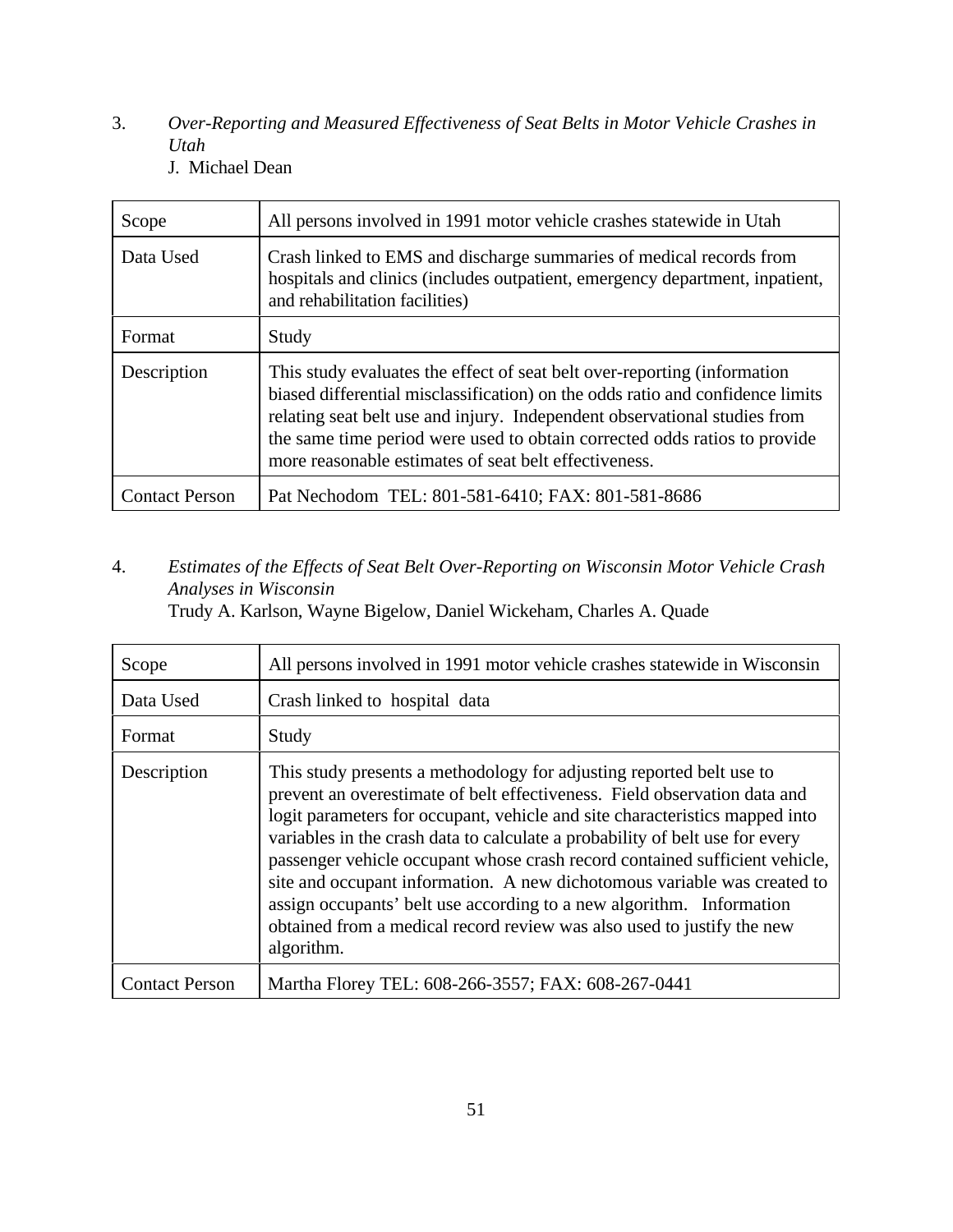#### **7.3 Errors in Financial Information**

1. *Linked hospital discharge and Head and Spinal Cord/Trauma Injury Data (HSCIT) to Compare Hospital Charges in Missouri* Mark Van Tuinan

| Scope                 | All persons involved in 1990 motor vehicle crashes statewide in Missouri                                                                                                                                                                                                                                                                                                                                                                                                                                                                          |
|-----------------------|---------------------------------------------------------------------------------------------------------------------------------------------------------------------------------------------------------------------------------------------------------------------------------------------------------------------------------------------------------------------------------------------------------------------------------------------------------------------------------------------------------------------------------------------------|
| Data Used             | Hospital linked to head and spinal cord trauma registry data                                                                                                                                                                                                                                                                                                                                                                                                                                                                                      |
| Format                | Study                                                                                                                                                                                                                                                                                                                                                                                                                                                                                                                                             |
| Description           | This study identified variations in total charges reported by two different<br>data sources of victims injured in motor vehicle crashes. Records for<br>patients not included in both data sources were compared according to<br>emergency department discharge to the operating room and ICU units,<br>length of stay, total charges, discharge to skilled nursing facility and rehab<br>unit, fatality, superficial injuries, etc. The variations were evaluated to<br>explain differences in the average charge generated by each data source. |
| <b>Contact Person</b> | Mark Van Tuinen TEL: 573-751-6274; FAX: 573-526-4102                                                                                                                                                                                                                                                                                                                                                                                                                                                                                              |

2. *The Effects of Data Outliers and Errors in Hospital Charges on Conclusions Regarding the Efficacy of Safety Belt Use in Missouri* Mark Van Tuinan

| Scope                 | All persons involved in 1990 motor vehicle crashes statewide in Missouri                                                                                                                                                                                                                                                        |
|-----------------------|---------------------------------------------------------------------------------------------------------------------------------------------------------------------------------------------------------------------------------------------------------------------------------------------------------------------------------|
| Data Used             | Hospital linked to head and spinal cord trauma registry data                                                                                                                                                                                                                                                                    |
| Format                | Study                                                                                                                                                                                                                                                                                                                           |
| Description           | This study evaluated the effects of data outliers and errors in hospital<br>charges on the analysis of the effectiveness of safety belts. The potential<br>that very high charges increase the variability of the data, making it harder<br>to test for differences in any effect is discussed and recommendations are<br>made. |
| <b>Contact Person</b> | Mark Van Tuinen TEL: 573-751-6274; FAX: 573-526-4102                                                                                                                                                                                                                                                                            |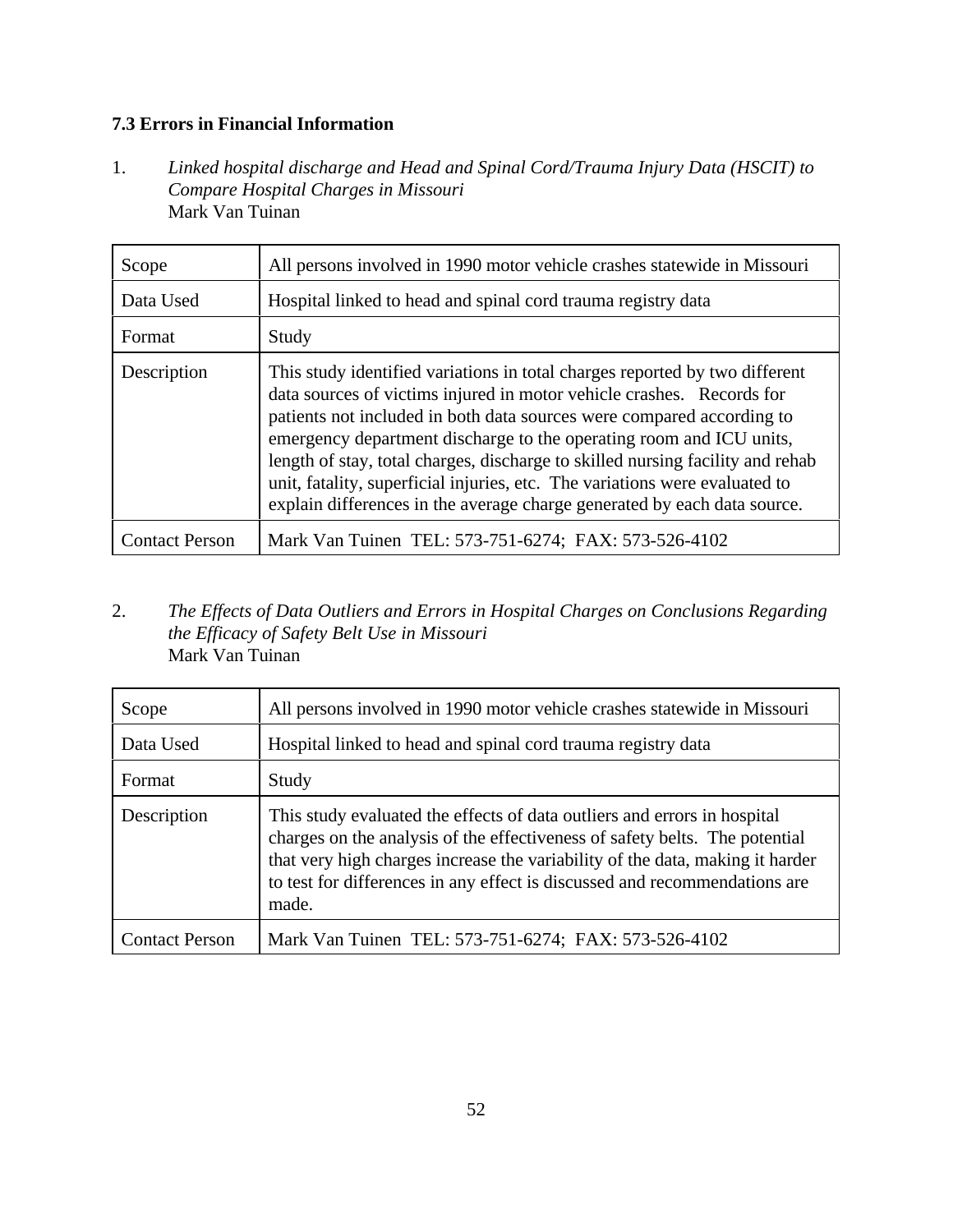## **7.4 Developing State Data**

1. *Developing Statewide Emergency Department Data in Pennsylvania* Harold B. Weiss

| Scope                 | 1991 Emergency Department Data                                                                                                                                                                                                                                                                                                                                                                                                                                 |
|-----------------------|----------------------------------------------------------------------------------------------------------------------------------------------------------------------------------------------------------------------------------------------------------------------------------------------------------------------------------------------------------------------------------------------------------------------------------------------------------------|
| Data Used             | Stratified sample of emergency department billing records from hospitals in<br>Pennsylvania                                                                                                                                                                                                                                                                                                                                                                    |
| Format                | Study                                                                                                                                                                                                                                                                                                                                                                                                                                                          |
| Description           | This study reports on the use of computerized ED patient registration,<br>billing and log systems integrated systems using the UB-92 uniform billing<br>format to create a statewide emergency department data base. It discusses<br>the permanent storage of data in a computer-retrievable format, the<br>inclusion of diagnostic and treatment information, and the likelihood for<br>standardization of patient data for later merging at the state level. |
| <b>Contact Person</b> | Hank Weiss TEL: 412-647-1117; FAX: 412-647-1111                                                                                                                                                                                                                                                                                                                                                                                                                |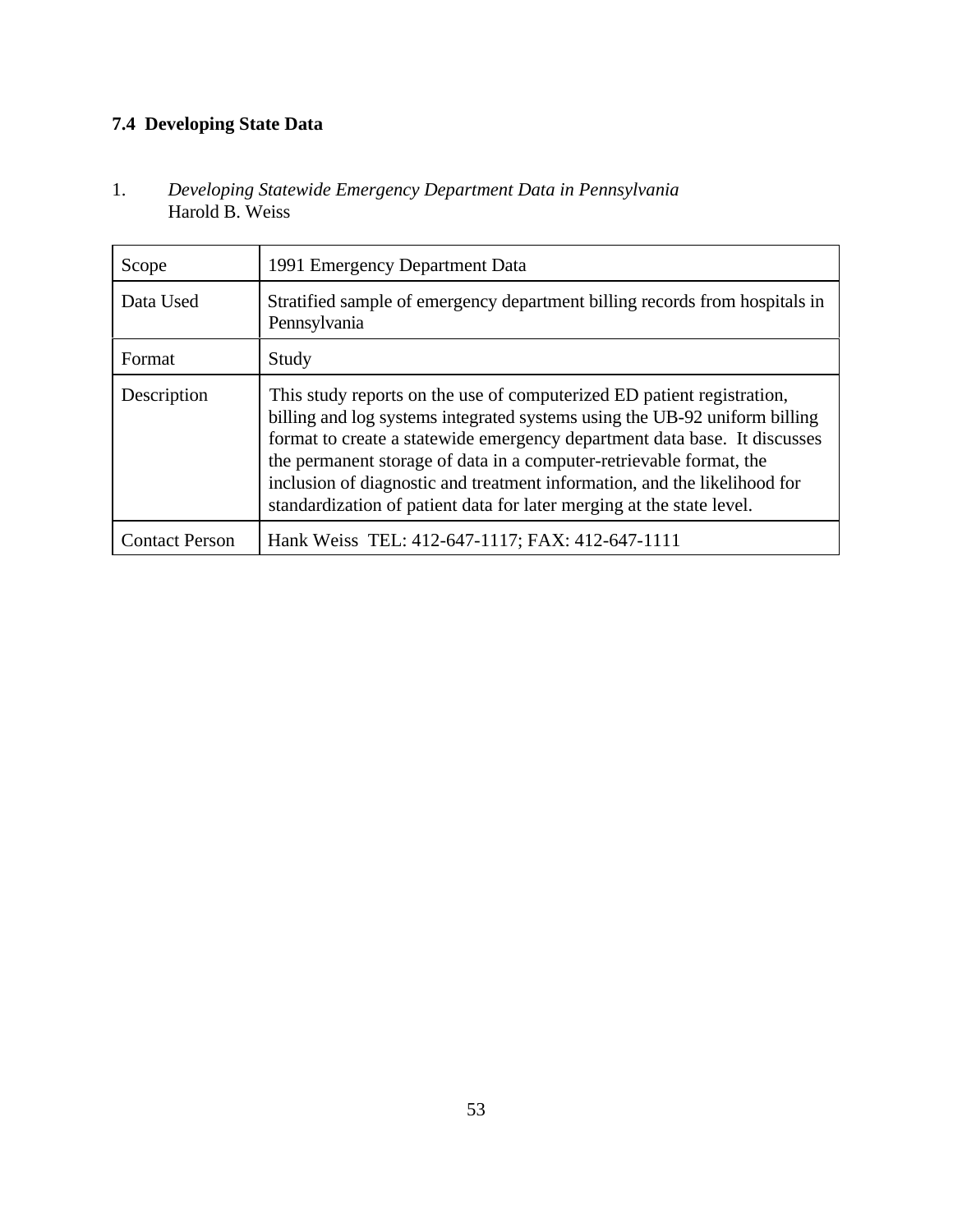## **8.0 APPLICATIONS RELATED TO THE LINKED STATE DATA**

#### **8.1 Validating the Linkage**

1. *Identifying Records That Should Have Linked but Did Not, and Comparing Them to Records That Did Link in Missouri* Mark Van Tuinan

| Scope                 | All persons involved in 1990 motor vehicle crashes statewide in Missouri                                                                                                                                                                                                                     |
|-----------------------|----------------------------------------------------------------------------------------------------------------------------------------------------------------------------------------------------------------------------------------------------------------------------------------------|
| Data Used             | Crash linked to EMS, emergency department, hospital and insurance<br>claims data                                                                                                                                                                                                             |
| Format                | Study                                                                                                                                                                                                                                                                                        |
| Description           | This study compared records that should have linked but did not and<br>records that did link using the presence of linkage identifiers and the linkage<br>methodology. The impact of the addition of the unlinked records was<br>evaluated by comparing average charges and admission rates. |
| <b>Contact Person</b> | Mark Van Tuinen TEL: 573-751-6274; FAX: 573-526-4102                                                                                                                                                                                                                                         |

#### 2. *Comparing Linkage Methods: Ad Hoc Linkage Versus Probabilistic Linkage in Missouri* Mark Van Tuinan

| Scope                 | All persons involved in 1990 motor vehicle crashes statewide in Missouri                                                                                                                                                                                                                        |
|-----------------------|-------------------------------------------------------------------------------------------------------------------------------------------------------------------------------------------------------------------------------------------------------------------------------------------------|
| Data Used             | Crash linked to EMS, emergency department, hospital and insurance<br>claims data                                                                                                                                                                                                                |
| Format                | Study                                                                                                                                                                                                                                                                                           |
| Description           | This study compares the linkage of HSCI (Head and Spinal Cord Injury)<br>and HD (Hospital Discharge) records using an Ad Hoc or Probabilistic<br>Linkage method. The impact of the different linkage methods was<br>evaluated using severity and the effectiveness of safety belts and helmets. |
| <b>Contact Person</b> | Mark Van Tuinen TEL: 573-751-6274; FAX: 573-526-4102                                                                                                                                                                                                                                            |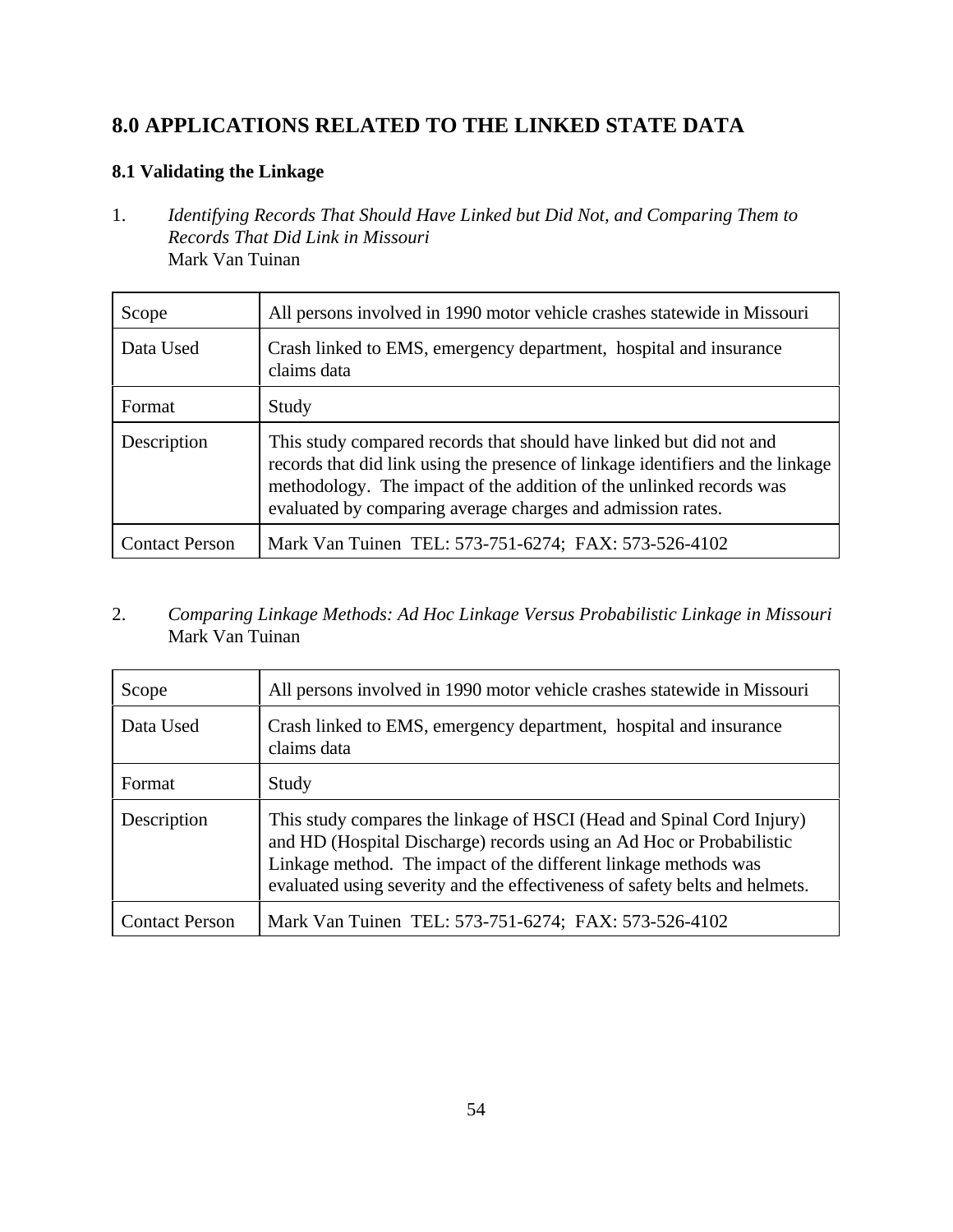3. *Comparison of Two Hospital Data Files Using the Capture-recapture Formula in Missouri* Mark Van Tuinan

| Scope                 | All persons involved in 1990 motor vehicle crashes statewide in Missouri                                                                                                                                                                                                   |
|-----------------------|----------------------------------------------------------------------------------------------------------------------------------------------------------------------------------------------------------------------------------------------------------------------------|
| Data Used             | Crash linked to EMS, emergency department, hospital and insurance<br>claims data                                                                                                                                                                                           |
| Format                | Study                                                                                                                                                                                                                                                                      |
| Description           | To correct for suspected under-reporting, the State Hospital Discharge File<br>(HD) was compared to its Head and Spinal Cord Injury File (HSCI) using<br>probabilistic linkage. Missing data rates were calculated for each file and<br>each file was updated accordingly. |
| <b>Contact Person</b> | Mark Van Tuinen TEL: 573-751-6274; FAX: 573-526-4102                                                                                                                                                                                                                       |